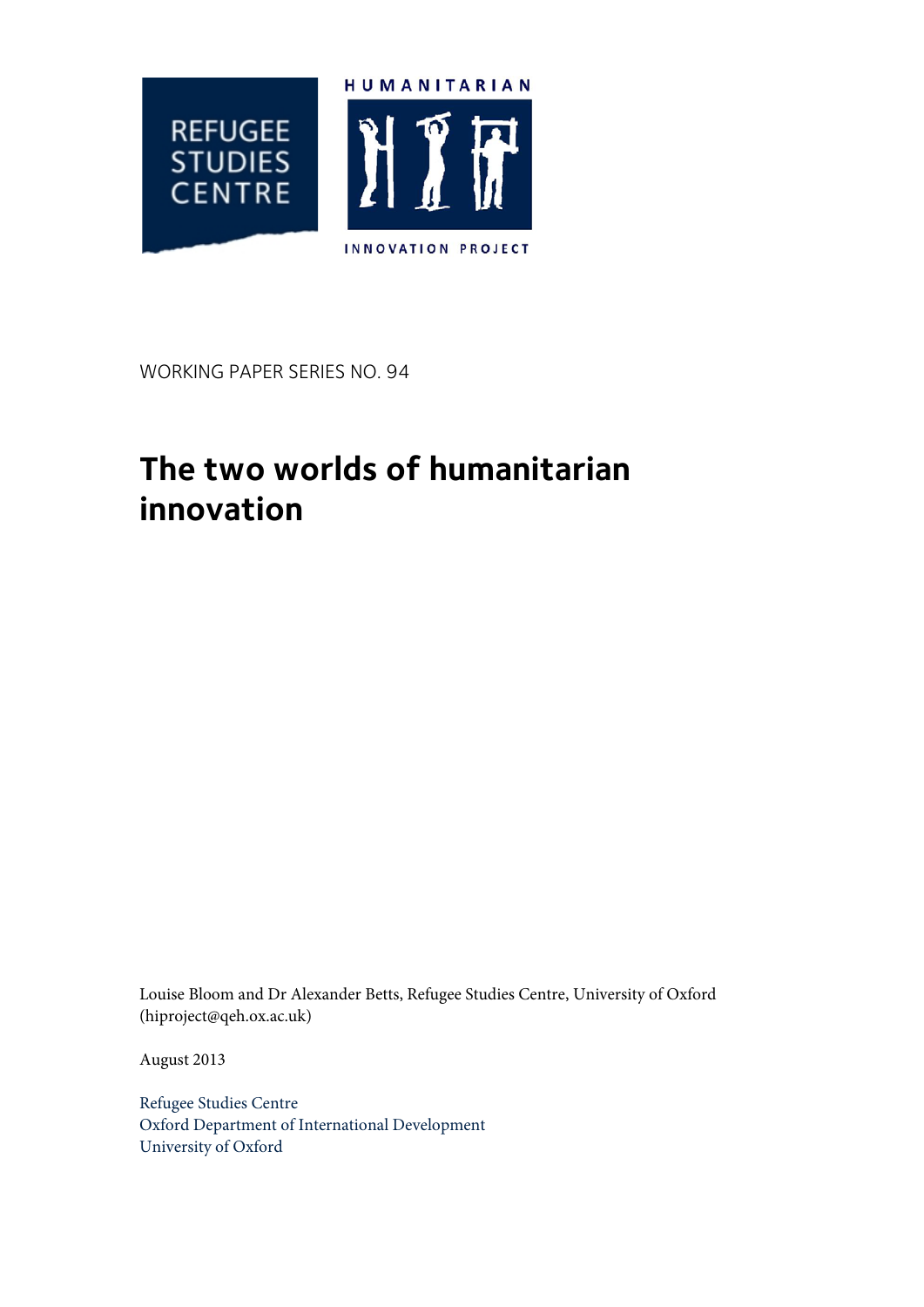### **Working Paper Series**

The Refugee Studies Centre (RSC) Working Paper Series is intended to aid the rapid distribution of work in progress, research findings and special lectures by researchers and associates of the RSC. Papers aim to stimulate discussion among the worldwide community of scholars, policymakers and practitioners. They are distributed free of charge in PDF format via the RSC website. Bound hard copies of the working papers may also be purchased from the Centre.

The opinions expressed in the papers are solely those of the author/s who retain the copyright. They should not be attributed to the project funders or the Refugee Studies Centre, the Oxford Department of International Development or the University of Oxford. Comments on individual Working Papers are welcomed, and should be directed to the author/s. Further details may be found at the RSC website (www.rsc.ox.ac.uk).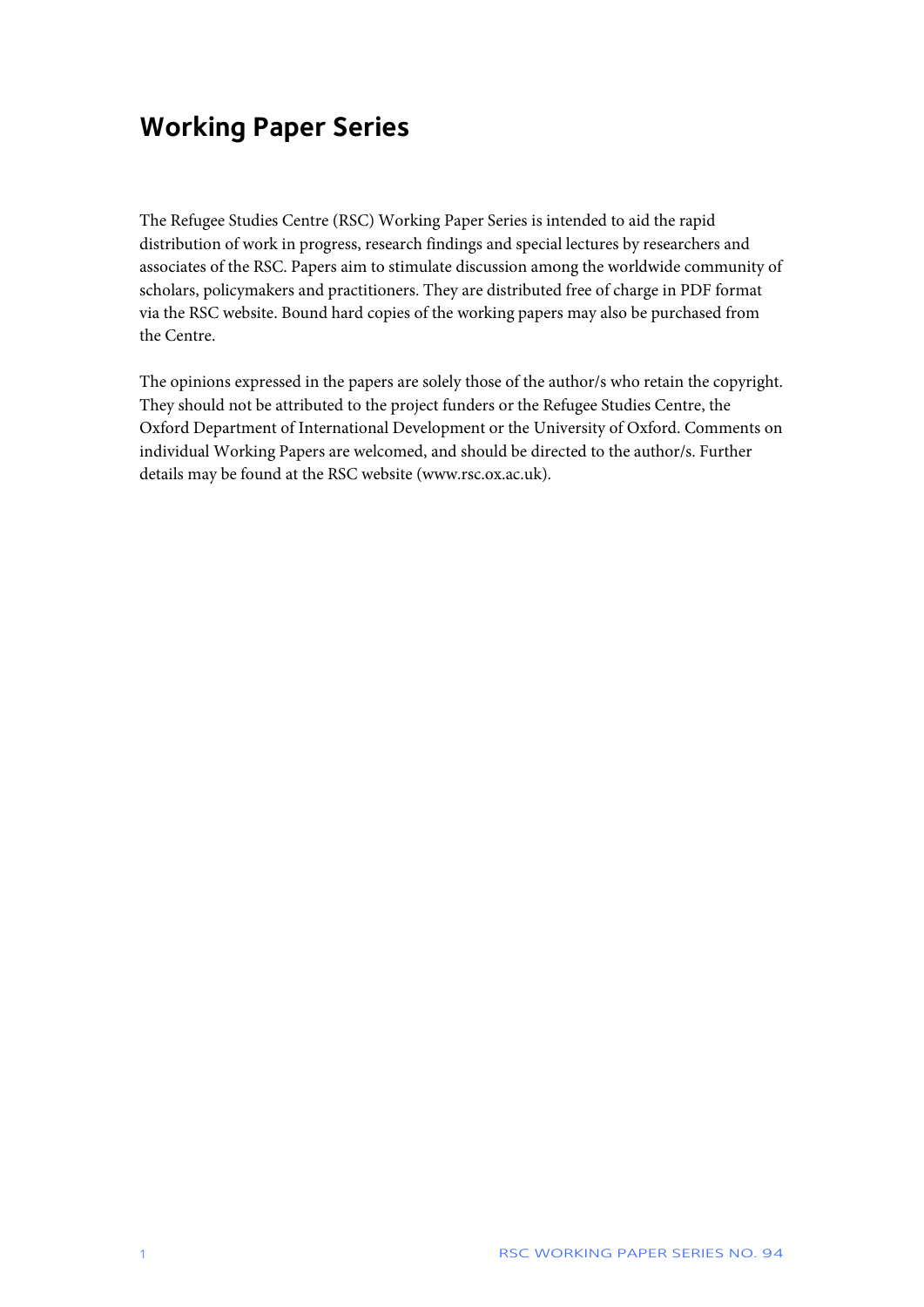### **Contents**

| 1              | Introduction                                 | 3  |
|----------------|----------------------------------------------|----|
| 2              | Humanitarian innovation so far               | 5  |
| 3              | The two worlds of humanitarian innovation    | 10 |
| $\overline{4}$ | Learning from innovation theory              | 12 |
| 5              | Learning from design theory                  | 18 |
| 6              | Learning from participation                  | 23 |
| 7              | Bottom-up humanitarian innovation            | 28 |
| 8              | A humanitarian innovation research framework | 31 |
| 9              | Conclusion                                   | 34 |
| 10             | References                                   | 36 |

## **List of abbreviations**

| <b>ALNAP</b>  | Active Learning Network for Accountability and Performance  |  |
|---------------|-------------------------------------------------------------|--|
| <b>BOP</b>    | Bottom of the pyramid                                       |  |
| <b>CIYOTA</b> | COBURWAS International Youth Organization to Transform      |  |
|               | Africa                                                      |  |
| <b>CLTS</b>   | Community-led total sanitation                              |  |
| <b>ICT</b>    | Information and communications technology                   |  |
| <b>OCHA</b>   | Office for the Coordination of Humanitarian Affairs         |  |
| <b>UNHCR</b>  | Office of the United Nations High Commissioner for Refugees |  |
| <b>UNICEF</b> | United Nations Children's Fund                              |  |
| <b>WFP</b>    | World Food Program                                          |  |
|               |                                                             |  |

## **Glossary**

*Jugaad* (Hindi) Indigenous innovation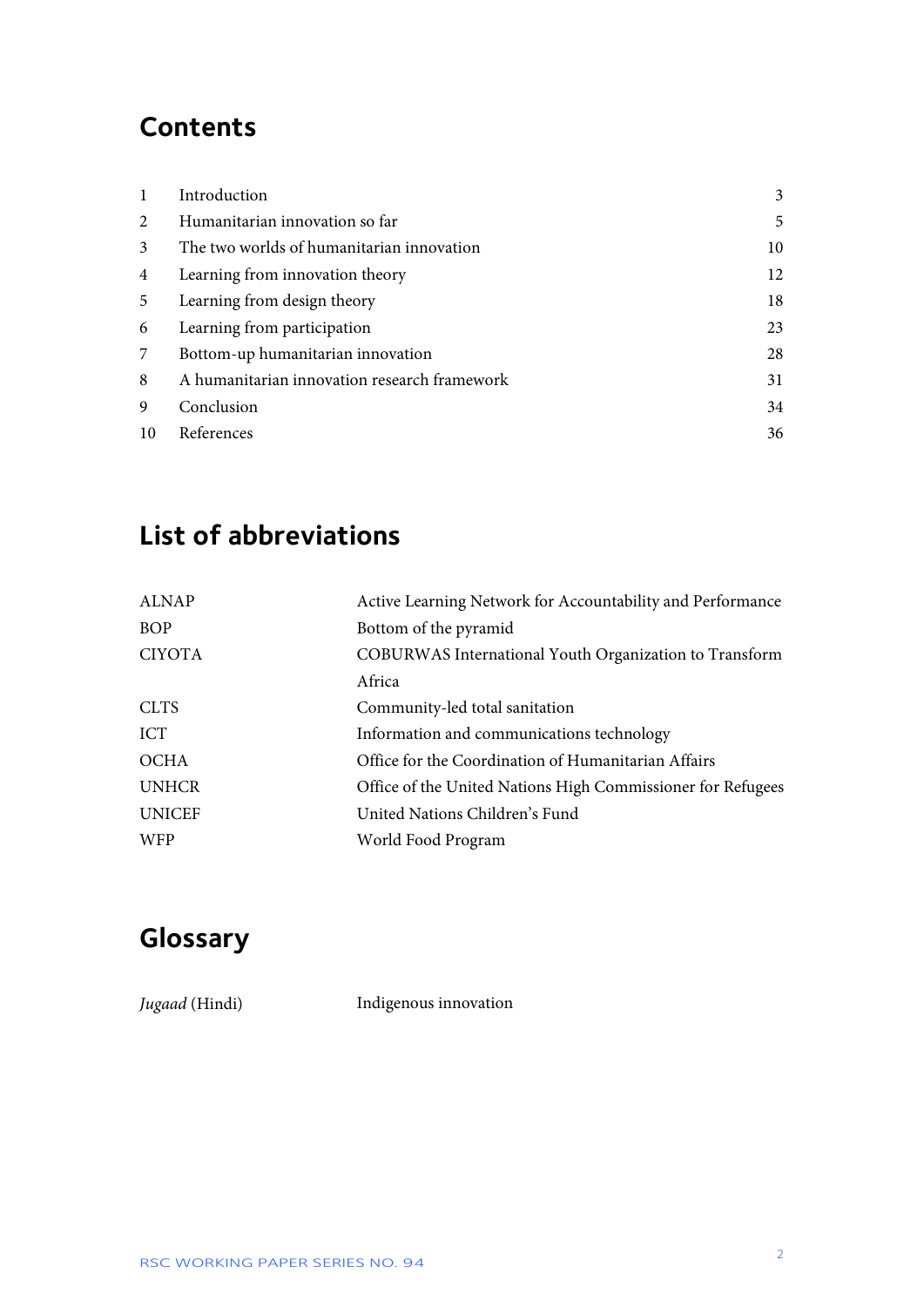### **1 Introduction**

A constant challenge for humanitarian actors is how to meaningfully include and adequately consult so-called beneficiary populations. At all stages of humanitarian action, there is a tendency for solutions to be brought 'from the outside', with accountability channels directed primarily to donors rather than beneficiaries. Yet, as has been increasingly recognised, the people in need of protection, the communities themselves, frequently have skills, talents and networks that enable them to adapt and innovate in the face of humanitarian crisis. However, the humanitarian system as a whole has historically struggled to recognise and embrace the potential for more participatory and inclusive approaches, whether at the emergency, protracted crisis or recovery phases.

In recent years, discussions of 'humanitarian innovation' have emerged as a way of potentially transforming humanitarian practice. A range of humanitarian international organisations (e.g. UNICEF, UNHCR, WFP and OCHA) and NGOs (e.g. Save the Children, HIF and ALNAP) have embraced 'the innovation turn'. However, a significant proportion of existing approaches to humanitarian innovation have focused mainly on a 'top-down' approach, designing solutions that can improve organisational responses within the humanitarian context. This approach is valuable and offers opportunities to re-think responses across the range of sub-sectors that comprise humanitarianism. However, it is not the only way to approach humanitarian innovation. Alternatively, this paper argues, there is a different and complementary approach to humanitarian innovation that can be grounded in community participation, engaging the skills, talents and aspirations of so-called beneficiary populations.

These two worlds of humanitarian innovation are described in this paper as the following: one which falls solely into the institutionalised practice of a small number of humanitarian actors, and which focuses on upwards accountability to donors and traditionally takes a more 'topdown' approach in implementing solutions for affected populations; and another which fosters and builds on the existing innovative capabilities and systems of local communities. There is currently little attention given to the latter 'bottom-up' world of humanitarian innovation, whereas there appears to be a heavy focus on the world where innovation serves as a tool to solve institutionalised management issues faced by international actors. In order to address this potentially expanding gap in the understanding and practice of humanitarian innovation, this paper seeks to build new concepts in order to understand 'bottom-up' humanitarian innovation and look for ways forward as to how the two worlds can be brought closer together, addressing the challenge of finding opportunities for self-reliance amongst crisis-affected populations.

Developing a bottom-up approach to innovation is important for a number of reasons. Solutions are more likely to be appropriate and accepted by local communities. This approach can foster sustainable solutions based on self-reliance. It can also contribute to greater accountability to beneficiaries. Yet, in order to be analytically meaningful, the notion of bottom-up innovation needs conceptual work. What exactly does bottom-up innovation mean? In this paper, the concept of bottom-up humanitarian innovation is developed by drawing upon and integrating three core bodies of literature: innovation theory, design theory and participatory approaches to development.

First, innovation theory covers many disciplines and has had most attention in the form of 'innovation management studies', where innovation processes and models are described for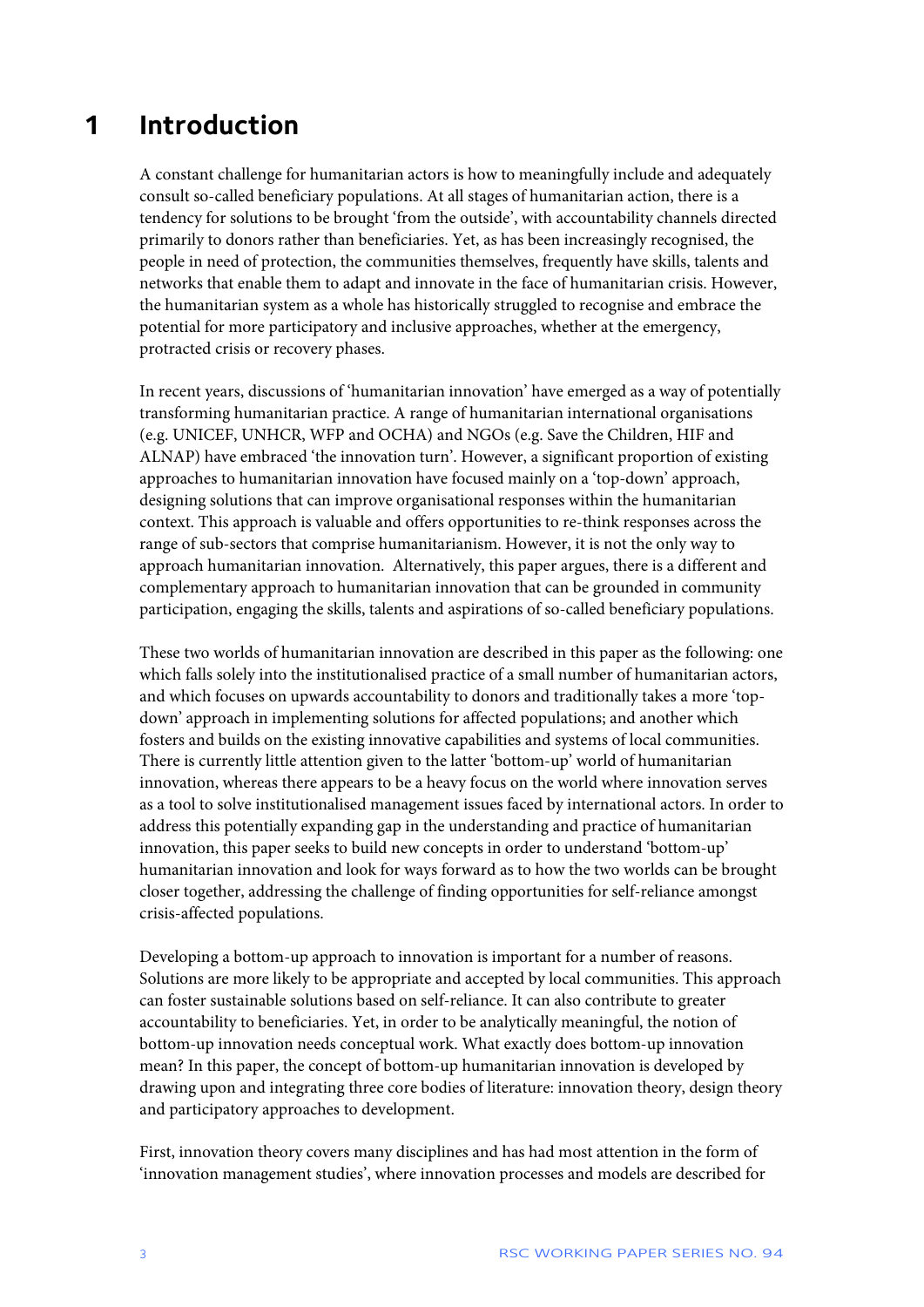application in large scale business operations (for example (Tidd and Bessant 2009). Innovation theory, however, also offers concepts of 'social innovation', 'user innovation', 'reverse innovation' and 'indigenous innovation', which all make use of existing local systems and innovation from the ground up. A clear gap from this first area of analysis shows that the general understanding of what drives 'user' or 'indigenous' innovation is very weak. Little research has been done to understand how local innovation naturally occurs or may be facilitated in order to contribute to sustained livelihoods and opportunities.

Second, although design theory traditionally looks at the initial design of a product, a variety of new approaches demonstrate that design practice is no longer confined to product or process design at the start of an initiative. Design is now seen as a process which is integrated from the start through to implementation of a range of products, services and processes. Design theories have therefore begun to overlap with some innovation thinking, iterating and adapting a solution over time. Specific design approaches however, do diverge from innovation thinking and offer new insights on how to include users and local systems in designs led by external actors. 'Design thinking' (Brown 2009), as one theory, offers a holistic methodology to combine skills from multidisciplinary teams and to consider local systems in the design of a whole process. Design approaches are not well diffused into humanitarian work, but there are lessons which could help initiatives to acknowledge local systems more methodically than is currently practised.

Third, participatory approaches to development have been developed over the last thirty years to include communities in projects implemented by external actors (Brock and Pettit 2007, Chambers 2007, Hickey and Mohan 2004). Participatory approaches come in many forms, from self-help groups to community mapping workshops and are often facilitated exercises. In the literature, participation is the subject of a wide range of critical reflection (Cooke and Kothari 2001), offering an opportunity to reflect on how people's own ideas, problem-solving skills and decision-making can best be facilitated by external actors.

By drawing upon these three bodies of literature, the challenges of bottom-up humanitarian innovation can be better understood. However, individually and collectively they nevertheless leave considerable conceptual gaps. This paper therefore uses the lessons and gaps identified across these literatures to begin to flesh out an applied research framework, which seeks to capture examples and data for how humanitarian innovation may occur from the bottom-up, and therefore lead to an informed understanding and use in practice.

The framework to research humanitarian innovation from the bottom-up is intended to inform humanitarian policy and practice in considering local solutions and systems as the basis for any intervention. The framework provides a structured way to consider what humanitarian innovation can offer to overcome the challenges of inclusion, participation and fostering self-reliance amongst communities during, and for the many years following, a humanitarian crisis. This research therefore aims to create a space where the two worlds of humanitarian innovation can come together with a shared purpose that puts local systems and capacities at its core.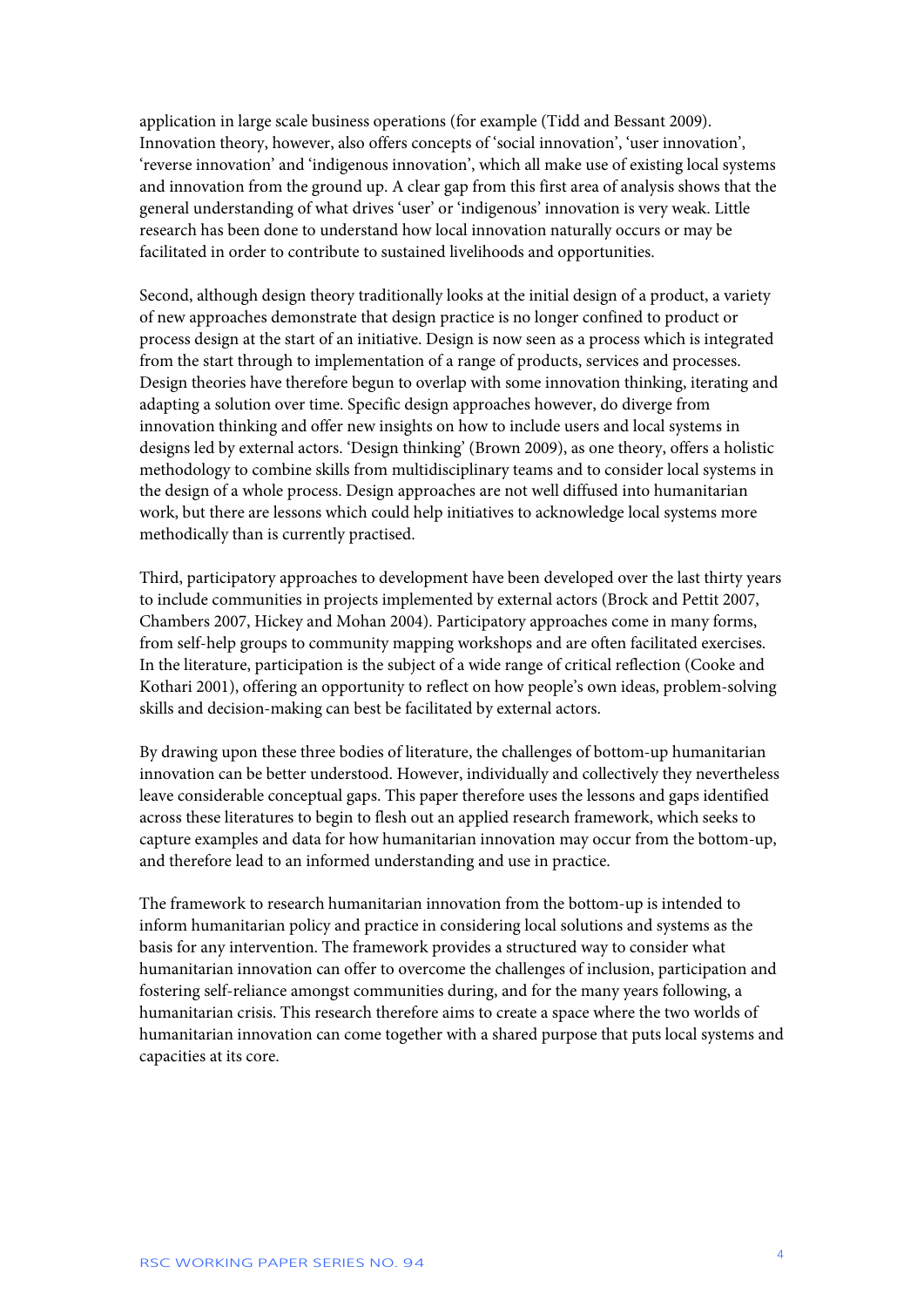### **2 Humanitarian innovation so far**

Innovation thinking cuts across many disciplines, ranging from policy and national strategies, to management studies, theories for business start-ups, individuals and local markets. The interpretation of humanitarian innovation has therefore evolved from many years of innovation theory and practice across multiple sectors and thinkers. 'Novation is a term that first appeared in law in the thirteenth century' (Godin 2008) and as a concept has moved from being defined as 'imitation' to 'invention' and now to 'innovation', (Godin 2008) each demonstrating the concept of a new idea being scaled up over time. Despite these early definitions however, literary theories on innovation were not documented until the late 1800's when Gabriel Tarde developed theories of diffusion: the way in which ideas are widely taken up by people. Tarde believed that in order to achieve social change, ideas must be replicated and adapted across societies (Kinnunen 1996).

Diffusion and innovation studies are not explicitly defined in one academic discipline but have emerged as theories which cut across a variety of studies and industrial sectors (J.Fagerberg 2005). Tarde's initial work on the diffusion of innovations was inspired by the physical sciences for use in social theories of change (Kinnunen 1996), whereby 'major social change in societies or cultures requires penetration of inventions. They are infrequent products of genius […] Innovations change the course of social phenomena and help people to adapt to their changing environment'. (Kinnunen 1996:433)

The early work on diffusion theories continued to be developed at a small scale but were more famously picked up again much later by Rogers in the 1960s, when he developed diffusion and innovation theory further (Rogers 1962, Rogers 1971). The concepts and models developed by Rogers are still widely used today. For example Rogers' S-Curve in diffusion theory is used in management thinking by individuals and organisations to help analyse the rate at which new innovations will be adopted within society over time. The bell curve below shows that innovators, followed by early adopters and then the early majority are the types of people who take on new innovations first. Over time this can be translated into an S-Curve (shown in the lighter shade below), highlighting how much of the innovations market share is achieved over time.



**Figure 1:** Rogers' adoption/innovation cycle showing adoption of an innovation over time, by different groups in society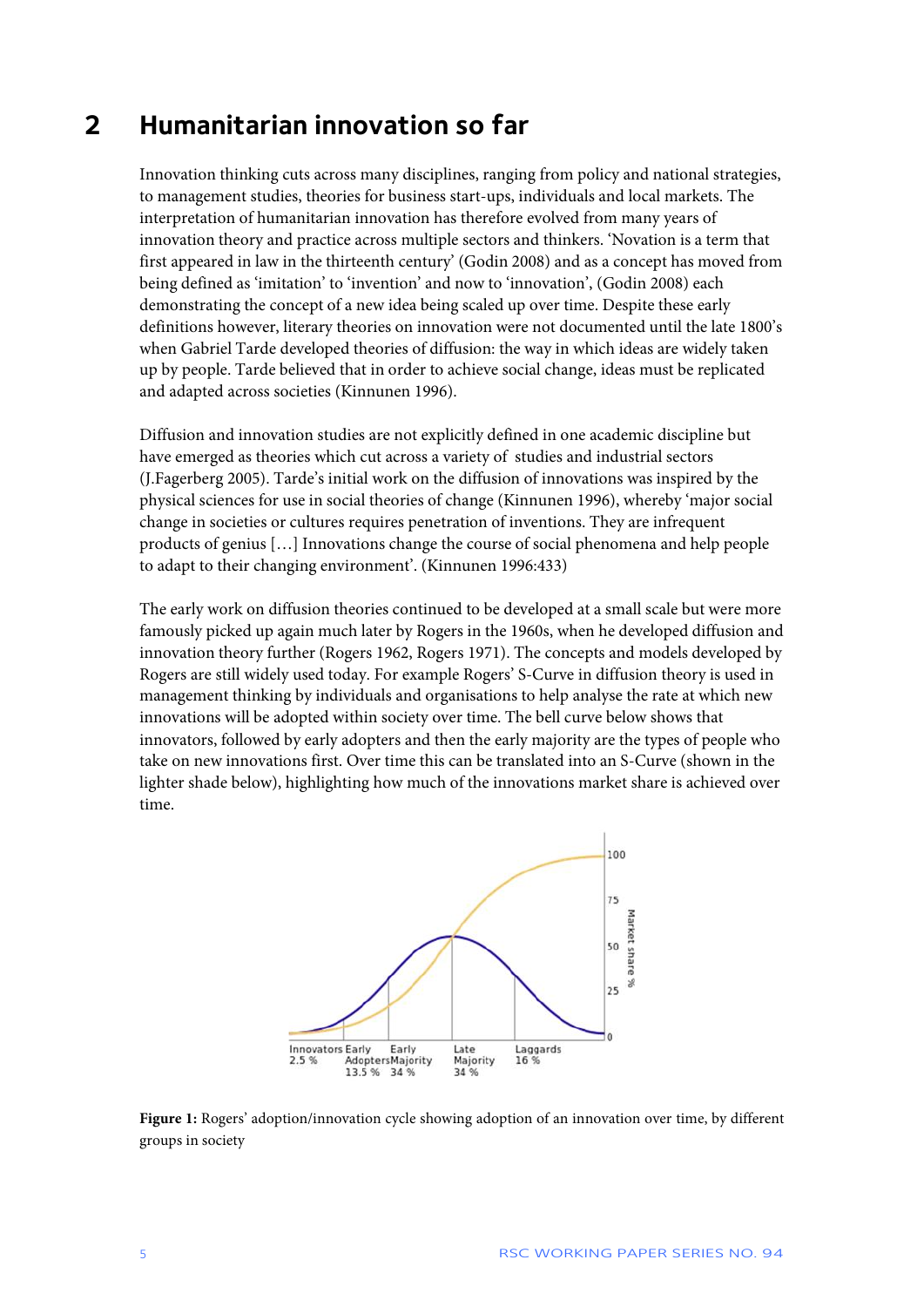**Note on wider use of diffusion theory in humanitarianism:** The concept of diffusion has also been taken into the emerging humanitarian innovation discussions (HIF 2012) to try and think about the way in which innovations diffuse amongst humanitarian agencies. Additionally, for small scale rural farming in Ghana and Cameroon, one study showed that the S-Curve holds true for the adoption of new farming equipment in the local market (Yengoh et al. 2009). The concepts and analysis of the adoption of innovations in developing countries has not received much attention, but has been used to try and understand the social influences on people's decision making and reasons for adoption (Burt 1973, Banerjee 2012). Adoption of innovations at this local scale has focused on communications, social influence and networks (Burt 1973, Rogers 1971).

Beyond diffusion theories, which have their roots in sociology, innovation management concepts define innovation as a process that goes from problem identification to development to adaption and then, finally, to diffusion of the product or process. These concepts have focused on innovation for businesses, predominantly in the global private sector. There has been no shortage of these models and concepts developed in management theory, which are widely used to influence practice in creating competitive advantage and to help businesses build and maintain a profitable space in the global market (Kim and Nelson 2000, Rogers 2003, Morel-Guimaraes et al. 2005, Kelley 2005, Tidd and Bessant 2009, Fitzgerald et al. 2010, Wojcicki 2011). The diagram below shows one of these models which demonstrates a simplified process of innovation (Tidd and Bessant 2009). This is used to introduce the concept of the innovation process: searching, selecting, implementing and capturing benefits.



#### **Figure 2:** Simplified model of the innovation process, Tidd and Bessant 2009

However, Tidd and Bessant also discuss that a simplified view of innovation risks being taken only as a 'partial' view, since the innovation process is more complicated; it can also be incremental over time, adapted by different people, and more importantly introduces change as part of a wider system, not a 'single isolated change'. There is a significant amount of resources, such as those discussed above, on how to categorise and manage innovation within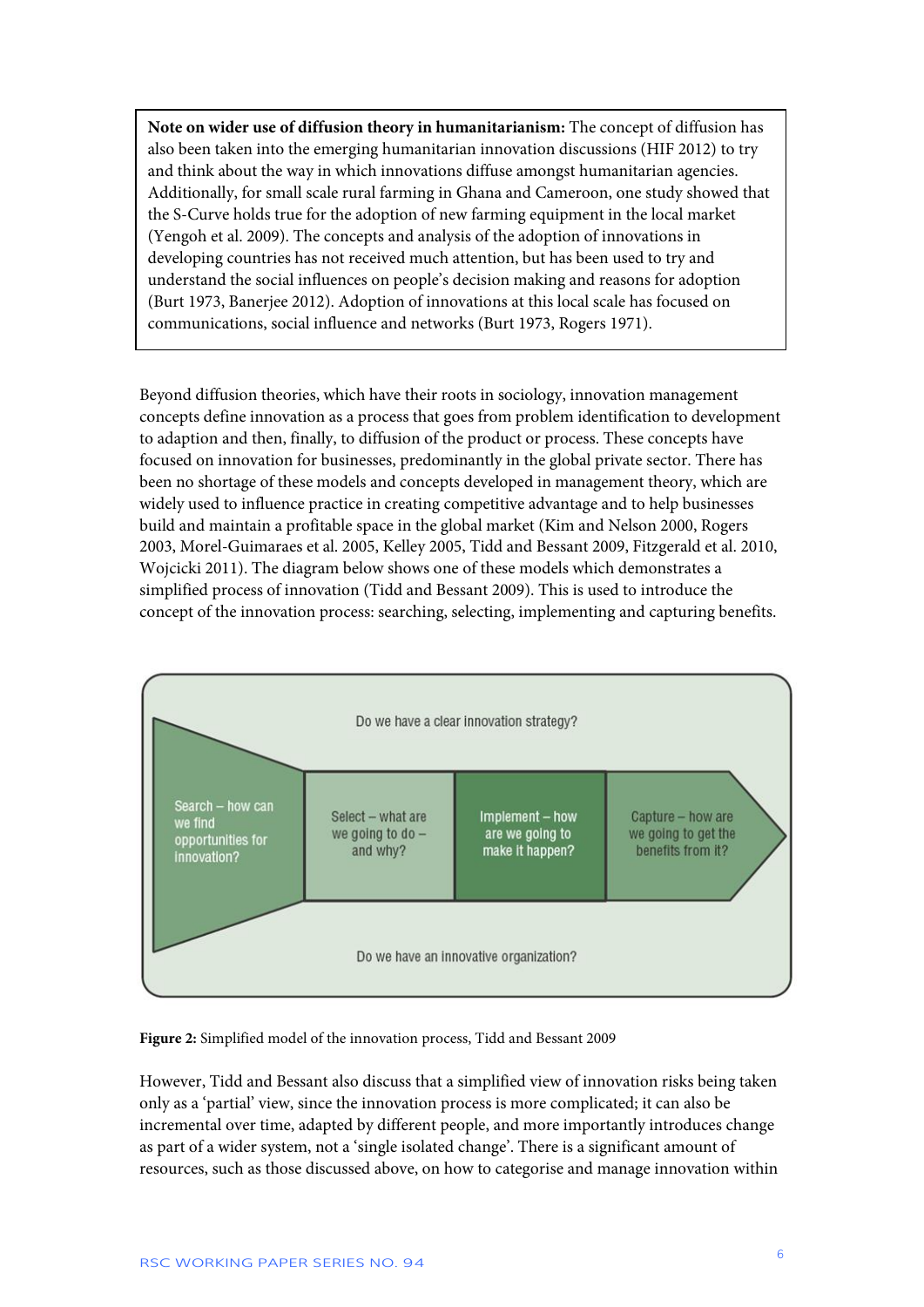large organisations or how to enhance an individuals' capacity to innovate for them. Innovating as a business start-up and for entrepreneurial activity is also currently a common application of these ideas. 'Risk', 'starting small', creating 'safe spaces to fail', and staying 'lean' are all terms associated with innovation since they encourage an iterative learning process that is needed to create, adapt and scale an idea. Learning takes place at each stage from the initial opportunity or problem, to piloting and then to implementation, and finally, to the ideas being scaled up by diffusion into new locations or markets. Concepts such as these have more recently been taken into new sectors, beyond their traditional use within firms.

#### **Innovation beyond the private sector**

'Social innovation' is one such concept, which has evolved from traditional innovation management theories, and is explored in more detail later in this paper. To summarise, the concepts used in social innovation build on the wider innovation process whilst focusing on social change. Social innovation, in whichever sector, emphasises the focus on society in both its intended impact and in its process (Mulgan 2007, Brown and Wyatt 2010, Mumford 2002). Socially-orientated innovations for national and regional developmental issues have also been used to inform country strategies. Innovation metrics at a national and regional level are denoted by a variety of development indicators. *The Innovation for Development Report* (Lopez-Claros 2010) uses five pillars of measurement: institutional environment; human capital, training and social exclusion; regulatory framework; research and development; and the adoption and use of information and communication technologies. The Global Innovation Index (INSEAD 2012) takes similar measurement categories, defining inputs (institutions, human capital and research, market sophistication, and business sophistication) and outputs (knowledge and technology outputs, and creative outputs). The Organisation for Economic Co-operation and Development (OECD) holds that for innovation at the national and regional levels:

*[t]he current measurement framework fails to measure the social impacts of innovation. The development of measures that provide an assessment of the impact of innovations on well-being, or their contributions to achieving social goals, needs to be promoted. This includes better measurement of the people dimension of innovation*. *(OECD 2010b)*

This demonstrates that although innovation is now reaching beyond commercial incentives there is concern over how to include wider social measures, beyond traditional economic indicators. The inclusion of social measures is especially poorly documented for informal markets, micro enterprises and innovation at a local level.

#### **Humanitarian innovation**

Drawing upon a variety of existing theories (including that of social innovation), innovation has recently been developed as a concept for humanitarian action at an operational level (Ramalingam et al. 2009b, Steed 2010, DFID 2012). Although the term 'innovation' has been used to describe new products, project approaches and systems in international aid, the innovation concepts themselves have not been widely unpacked, adapted or standardised in practice or thinking for humanitarianism. 'Humanitarian innovation' therefore remains poorly understood within many international debates.

The limited amount of literature produced so far on humanitarian innovation has had a focus on innovation processes and practices specific to humanitarian agencies. In response to the Humanitarian Emergency Response Review (HERR 2011), the Department for International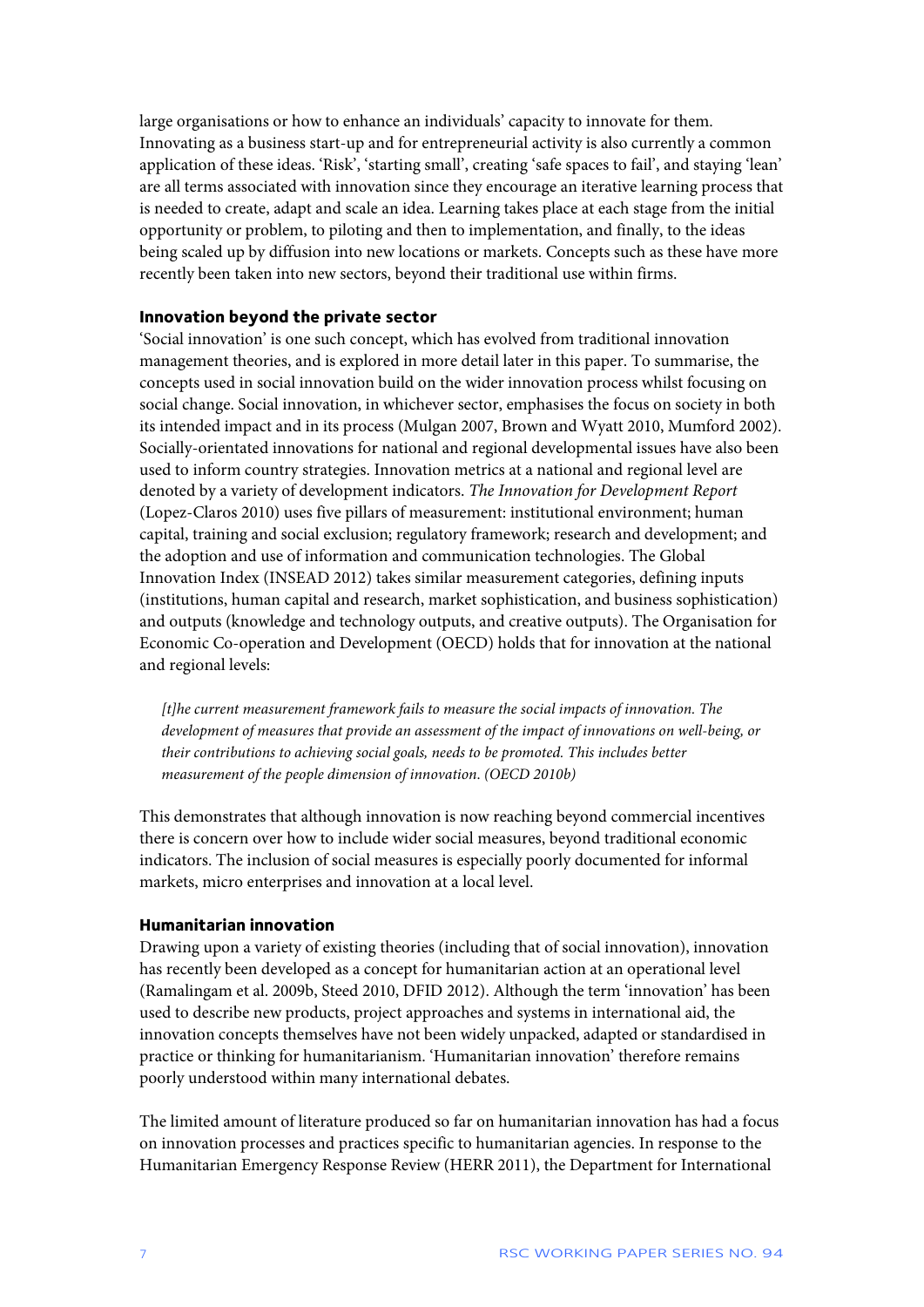Development (DFID) has adopted innovation as a central theme in its recent strategy, to guide some of its principles for doing things differently and piloting new approaches to humanitarianism (DFID 2012). This use of 'innovation' adopts the term as a creative way to encourage new partnerships and approaches, but does not define in detail its use or meaning. Ramalingam et al. (2009b) explore innovation theories a bit further by defining what is particular about its application to the humanitarian sector or by using case studies to analyse the innovation process within the humanitarian context.

Both within the humanitarian sector and in general innovation thinking, there has been a tendency to heavily focus on product innovations and physical technologies, where the 'innovation' label can be associated with a concrete material outcome (such as (AidEx 2012). In particular, many discussions of humanitarian innovation focus on product innovations, highlighting technologies such as the role of new information and communications technology (ICT) (see, for example, (OCHA 2013). However, this material view of innovation does not provide a complete or coherent perspective on humanitarian innovation. Innovation is not reducible to its product constituents. Instead it is best understood as a process: a lens for understanding incremental or transformative adaptation. A good example of this view of innovation as process is provided by the Humanitarian Innovation Fund (HIF), which provides grants for new humanitarian projects, and uses the innovation process shown below in [Figure 3](#page-8-0) (HIF 2010).



<span id="page-8-0"></span>**Figure 3:** The innovation process as described by the Humanitarian Innovation Fund (HIF 2010)

Some approaches in which innovation initiatives have viewed innovation as a concept that goes beyond an exclusive focus on products attempt to look at innovation within the holistic context of the local market systems in which it takes place. For example, in its market-based approaches to development, the UK-based NGO, Practical Action, believes that '[i]nnovation cannot exist without markets, and markets cannot adapt and survive without innovation: they are two sides of the same coin.'(Practical Action 2013c). Here markets are seen as a central point for enabling individuals' livelihoods. In Practical Action's programmes, marginalised actors are supported to overcome the barriers to entering these markets, which in turn may contribute to wider local and national development. Although not always perceived as being solely in line with the concept of innovation, market-based approaches are widely used in development practice (SEEP 2013, Oxfam 2013), and are being further developed for first phase emergency response programming – which in itself may be considered a collaborative innovation process within the sector (Albu 2011, Barrett et al. 2009). Such approaches are highly relevant to innovation insofar as understanding that the broader market context in which adaptation takes place can contribute to unlocking sustainable and market-based solutions that may nevertheless have a social purpose (Mulgan 2007).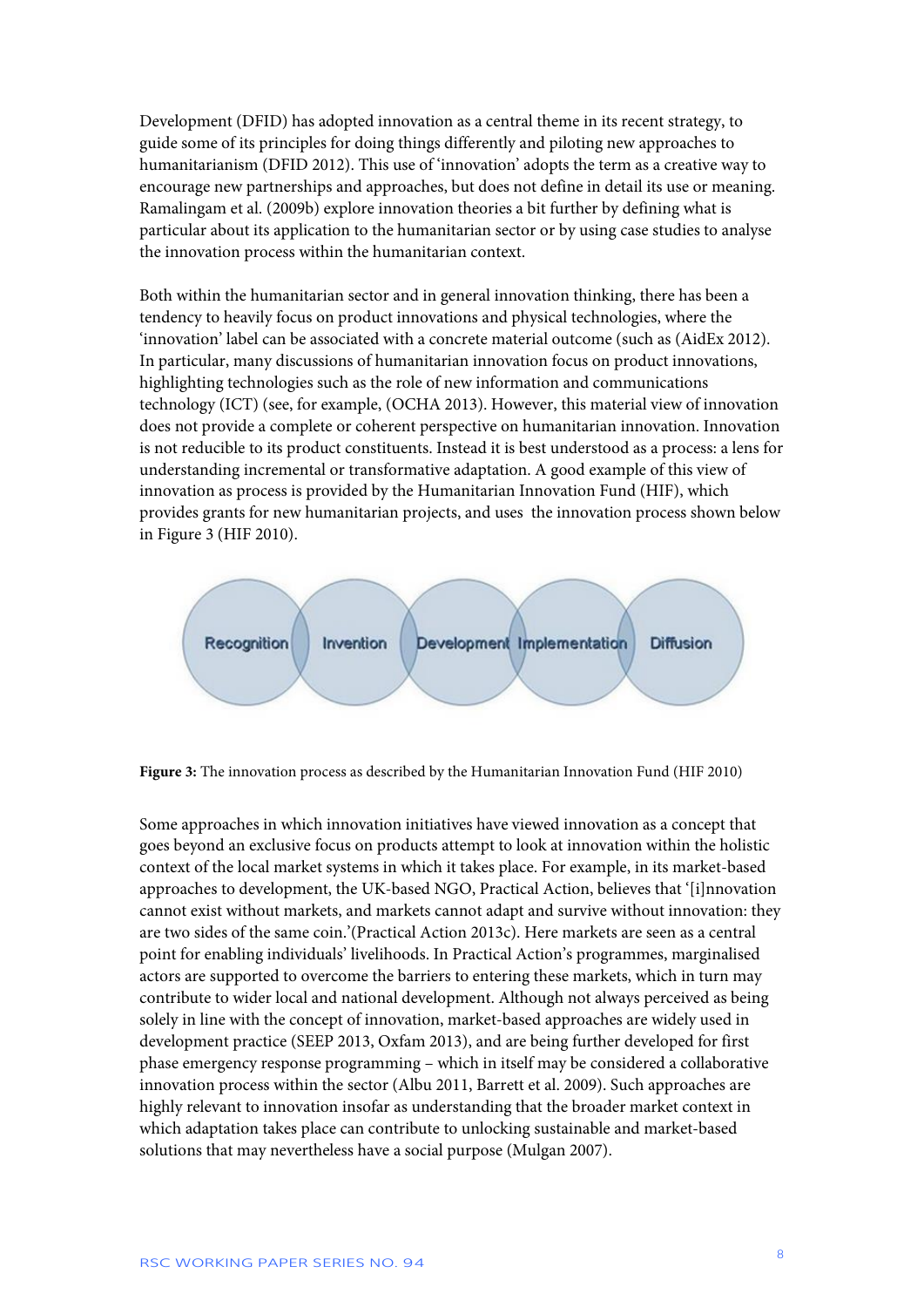Despite its early stage of development, there are already some criticisms of innovation in the humanitarian arena. Some fear 'innovation' to be just a buzzword which agencies and management use blindly (Ramalingam 2013). Against such claims, though, Ramalingam (coauthor of the chapter on Innovations for the  $8<sup>th</sup>$  ALNAP Review (2009b)) suggests that if innovation is unpacked in more detail, as a process for understanding adaptation, it has potentially significant importance for humanitarian action (Ramalingam 2013) . Yet, realising the potential for innovation within humanitarianism first requires that we have a clear conceptual understanding of what innovation means.

Drawing upon the existing innovation literature, we view innovation as a process of change and adaptation. It describes a way to find solutions to problems and scale them, whether through products, processes or wider business models based on four stages. The stages are: 1) defining a problem or identifying an opportunity; 2) finding potential solutions; 3) testing, adapting and implementing a solution, and 4) appropriate scaling of the solution. The stages themselves are not linear and have feedback and learning at each stage. [Figure 4](#page-9-0) below shows this visually.



<span id="page-9-0"></span>**Figure 4:** Innovation process used for the Humanitarian Innovation Project

This view of innovation as process enables barriers and opportunities to be identified at each of the four stages (Betts et al. 2012) It thereby opens up a perspective that can be used as a framework for both research and practice. It also provides a view that is inherently compatible with both top-down and bottom-up perspective, insofar as it enables any actor, whether an individual, group or institution, to participate within the stages of the process. It is this model that will therefore be the basis for the bottom-up innovation framework outlined later in this paper.

As this review of humanitarian innovation has shown, thinking and practice around how best to use and enhance innovation for improved humanitarian action is just starting to emerge. At this pivotal stage, this paper presents a way forward for humanitarian innovation, which captures the core thinking so far and challenges it to look closer at the innovation led by the affected populations that the humanitarian sector seeks to serve.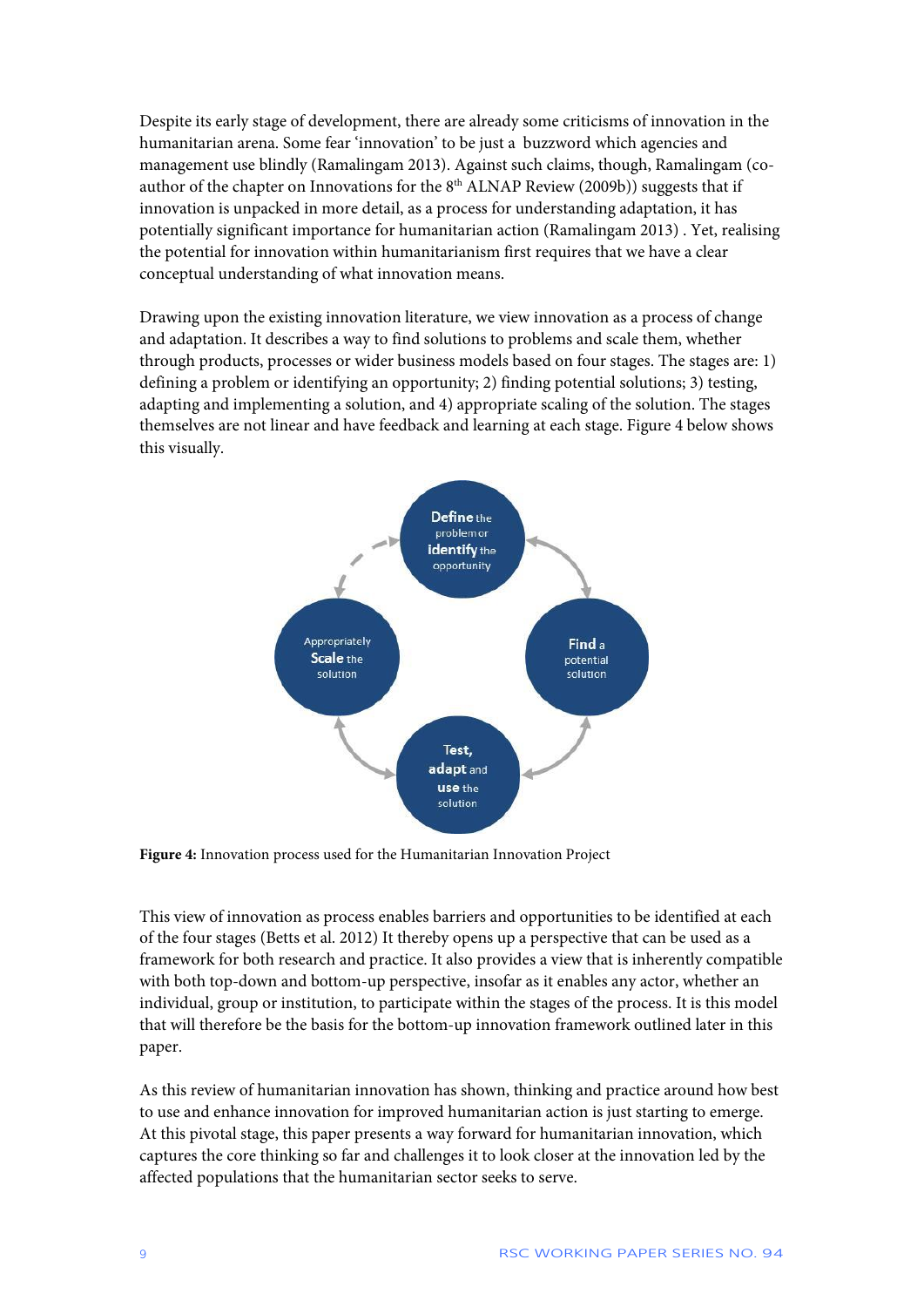### **3 The two worlds of humanitarian innovation**

An emerging discussion about humanitarian innovation has so far drawn mainly on the traditional understanding and models taken from innovation management theory. This new way of thinking may offer humanitarian actors a fresh perspective on their existing internal procedures and methods of managing programmes in complex environments. However, the application of innovation to address humanitarian and development concerns is relatively new. As its application evolves, there is a risk that innovation for humanitarian approaches will remain focused on improving internal standards and procedures for humanitarian agencies, and thereby miss the opportunity to also draw upon and foster existing innovation that is thriving within affected communities, affected populations and the 'global South', for example. Below we will begin to unpack the concept of 'bottom-up' humanitarian innovation, which puts local capacity and systems at its heart.

So what does the current humanitarian innovation dialogue tell us about the differences between these approaches? Firstly, although Ramalingam et al.'s (2009b) recommendations focus on the humanitarian agency as a key actor in the humanitarian sphere, the paper also includes recommendations to partner with actors from 'outside the sector' and that 'the innovations agenda should have as its guiding light the idea of a paradigmatic shift in attitude, enabled by the principles of disaster prevention, local ownership and beneficiary engagement.' (Ramalingam et al. 2009b:81)

'Local ownership and partnership and beneficiary participation' are underlying principles for humanitarian agencies. However, it is widely recognised that these principles are rarely executed in humanitarian and development interventions, and the ideologies which are documented struggle to come to the fore (Cornwall 2002, Byrne and Groupe Urgence Réhabilitation Développement 2003, Ramalingam et al. 2009b, Chambers 2012). Ramalingam et al. describe the requirement for gaining knowledge and experience from 'users' in order to innovate:

*Helping people affected by a humanitarian crisis to find innovative ways in which they can help themselves is a core task for aid workers. The boundaries between a humanitarian 'firm' and its 'users' therefore should be an extremely porous one. Aid organisations give at least lip-service to notions such as 'paying attention to the views of all stakeholders' and 'involving end-users at all stages' in the design and delivery of programmes…[and] although innovations have stemmed from re-thinking the relationship between aid agencies and the recipients of aid, the recipients themselves have not been active in these changes. (Ramalingam et al. 2009b)*

It is these two worlds of the 'firm' and 'users' which we intend to describe further. The traditional 'top-down' world of humanitarian innovation may include new ideas and products that have been used in previous crises, but stories of product misuse or poor adoption of externally implemented initiatives are commonly found. In recent fieldwork as part of the Humanitarian Innovation Project (HIP 2012) in the refugee settlements of Uganda, many refugees interviewed explained that NGO interventions did not always identify their most pressing problems and therefore determine solutions. As an example, many externally distributed mosquito nets were instead used as rope in the construction of houses, since 'the same people get many nets', one refugee explained. This one story represents how 'users' may not have been involved 'at all stages'. One explanation for situations such as these may be that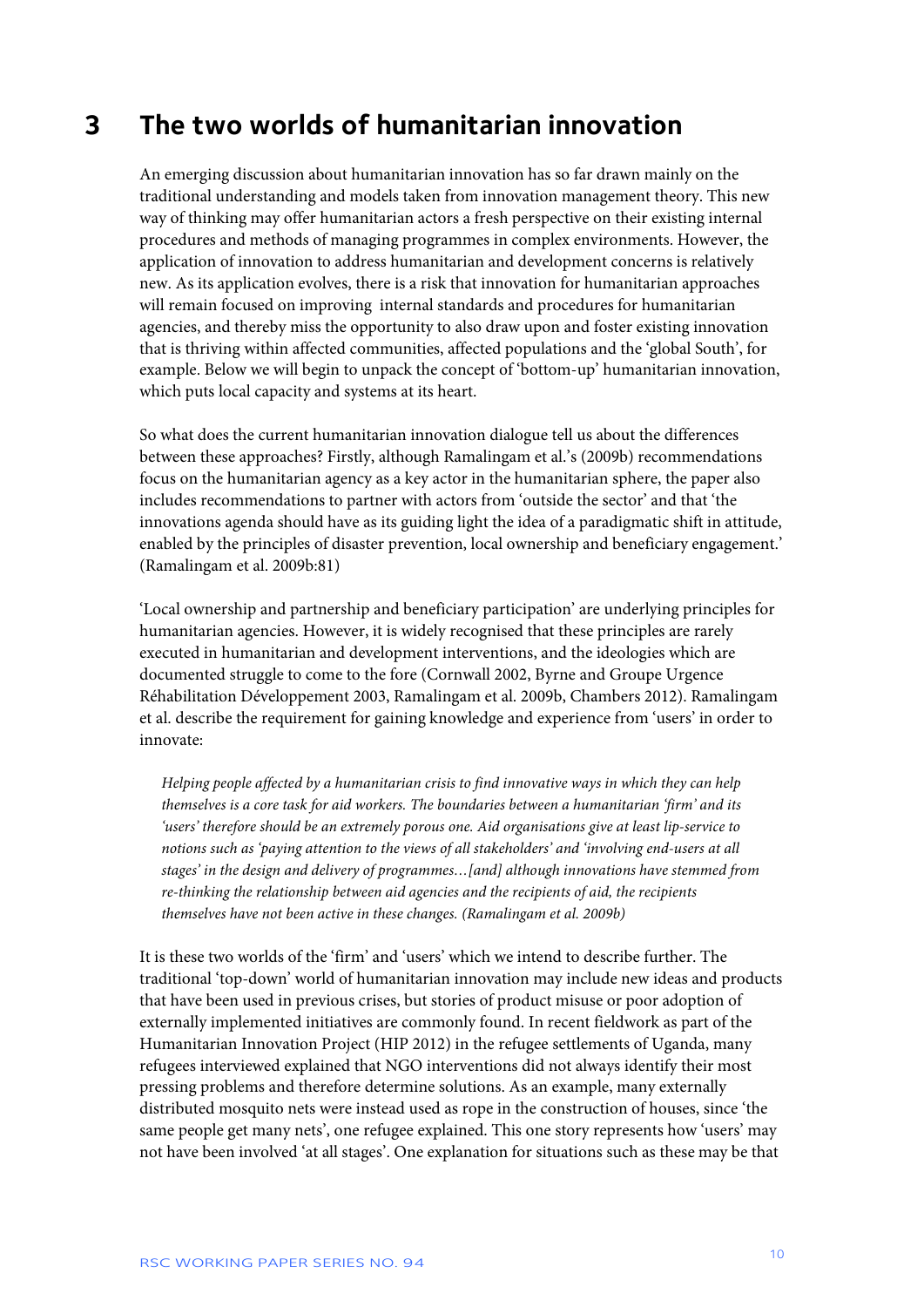there is often little time and funding allocated in NGO projects to test and adapt a solution appropriately, as is required in a process of innovation.

The struggle between these two worlds is most notable when observing the gaps between theory and practice. Theories of community inclusion are documented in principles, values and guidelines (for example *The Code of Conduct for the International Red Cross and Red Crescent Movement and Non-Governmental Organizations (NGOs) in Disaster Relief* (IFRC and ICRC 1994)). However 'humanitarian interventions have historically been top-down in nature' (Proudlock and Ramalingam 2008). This has been a topic of discussion for many types of intervention and particularly in reviewing the methods of evaluation in projects to understand the impact of humanitarian aid, where 'participation by affected populations has not been a key feature of impact assessments' (Proudlock and Ramalingam 2008). This discussion also includes the question of who the evaluation or extracted information is for. Too often, evaluation is undertaken simply to satisfy agencies and donors, rather than to improve outcomes for the targeted population (Proudlock and Ramalingam 2008). Using feedback from beneficiaries to account for impact and improve projects is a challenge for the wider social sector, and rarely prioritised. This is the opposite to the private sector, where meeting the needs of customers ensures that companies stay in business.

*In business, companies often receive a prompt wake-up call when they don't listen to their customers… In the social sector, however, we may not get timely notice if we ignore our beneficiaries. Beneficiaries have few choices. They frequently accept a flawed intervention rather than no help at all. (Twersky et al. 2013)*

The Listening Project (M.B.Anderson et al. 2012) is one initiative that tries to adopt a more bottom-up perspective in the humanitarian and development sectors, in which over 6,000 recipients, observers or providers of aid were interviewed. The project argues that:

*If we did nothing else to improve the aid system, the very act of adding occasions and opportunities for aid providers to listen to people with whom we work, and to let them know that their ideas and judgments are valued, would by itself bring a fundamental shift in the relationship of aid providers with aid recipients. It would address the current of cynicism we hear and transform the sense of disrespect that lies at the heart of much of the disappointment with, and resentment of, aid's impacts. Listening is a value. (M.B.Anderson et al. 2012:146)*

As discussed, the underlying principles of people-centred, inclusive approaches are already crucial to humanitarian principles. However, more innovative approaches to inclusion are required to enable self-reliance and sustainable opportunities for local populations. Therefore, this paper now turns to three areas of theory in order to begin to build a framework for bottom-up innovation: innovation theories, design theories and participatory methods. These key areas focus on local innovation, 'user' perspectives and participation in the design, implementation, evaluation and diffusion of ideas and products. The paper then uses these perspectives to develop an approach to innovation that considers the cultural, social, economic and political drivers that define an individual's livelihood and customs, and thereby brings the two worlds of humanitarian innovation closer together.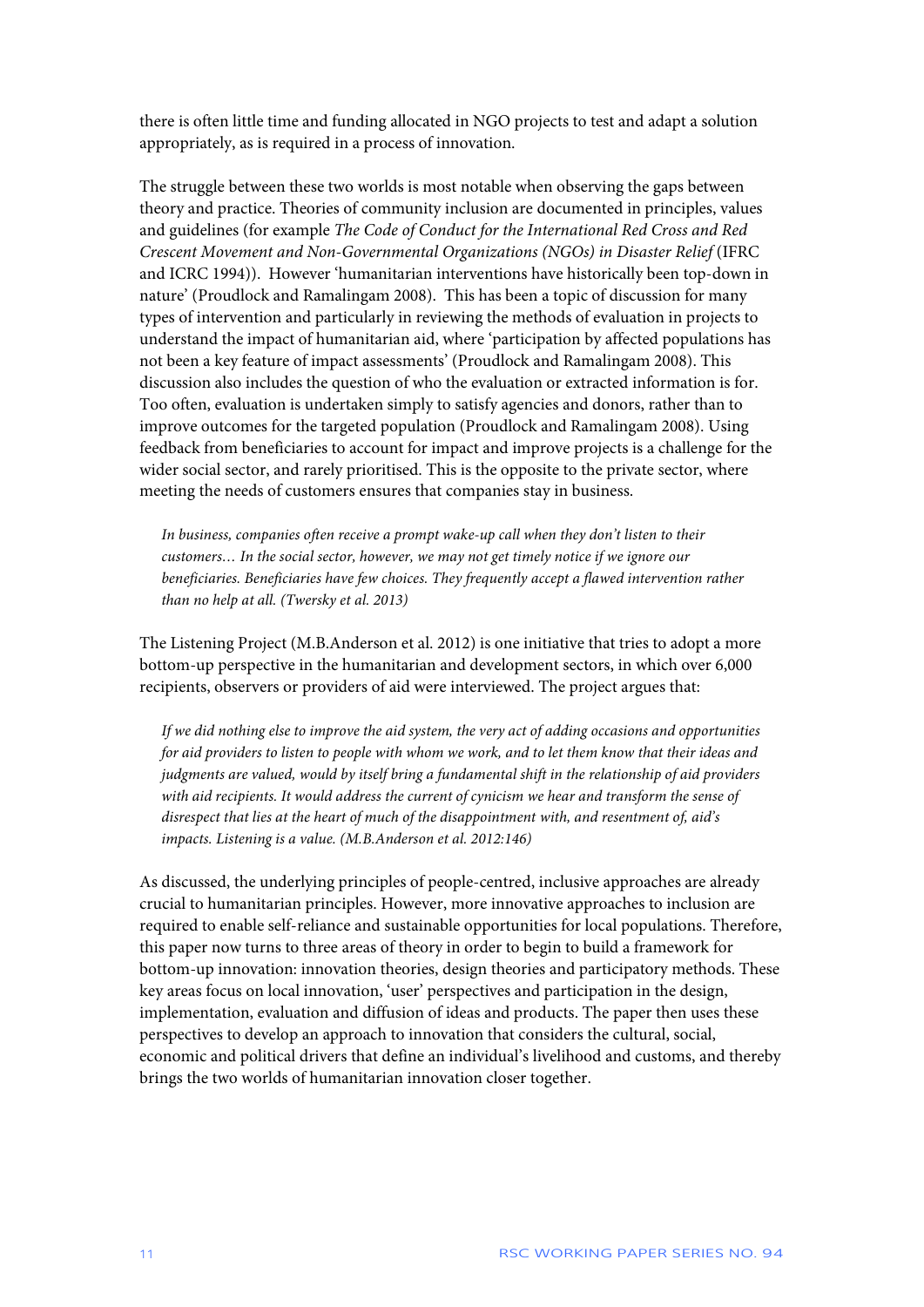### **4 Learning from innovation theory**

The origins of the theory of innovation diffusion lie in a social context, whereas innovation theories are dominated by business and industrialised approaches with a focus on management practice and markets. However, there are lessons to be learned across the wide variety that innovation thinking offers. This section explores some key innovation themes that contribute to a bottom-up perspective. First of all this section looks at 'social innovation', followed by a focus on literature and practice in the context of 'user innovation'. The concepts of 'reverse innovation' and 'markets at the bottom of the pyramid' are then discussed, whereby innovations from the emerging markets in developing nations help to scale and drive innovations globally. Finally, the concept of 'indigenous innovation' is introduced. These themes do not focus on specific innovation models for management, but instead explore the interpretation and use of 'innovation' from a variety of sectoral perspectives.

#### **Social innovation**

'Social innovation' has many similarities to traditional management innovation in its processes. However, it instead takes social change – rather than profit-maximisation – as its main goal (Mulgan 2007, Murray et al. 2010). Social innovation has been described in relation to the work of different actors, including individuals, movements and organisations. Individuals are seen as innovators, whereas in movements, individuals carry the ideas but the movement takes centre stage to form a change. For organisations, innovation is aimed at efficiency and management. Mulgan (2007), though, describes social change as being wider than these individuals or institutions and he highlights barriers that may prevent such social change from occurring. These include too much focus on efficiency, clouding social reform potential; variation in people's interests and priorities; people's pre-existing 'assumptions, values and norms'; and, finally, managing relationships between the people who shape change.

For social innovation, 'the role of the customer changes from a passive to an active player: to a producer in their own right' (Murray et al. 2010), and there is an emphasis on collaboration and a 'creative blending of ideas from multiple sources' (Murray et al. 2010). Social innovation 'as people focused innovation' (IICD 2013) is practised by the International Institute for Communication and Development (IICD), for example, using 'participatory, multistakeholder approaches to seek innovative ways to use ICT' rather than seeing technological approaches as a solution to development in their own right. Many other examples of methods in social innovation are outlined in *The Book of Open Social Innovation* (Murray et al. 2010), and networks have been established to develop a practice and build knowledge networks for social innovation (i.e.SIX 2013).

In their work, Murray et al (2010) take social innovation to describe six steps of the innovation process as shown in the diagram below. In comparison to the traditional innovation processes, additional steps of 'sustainability' and 'systematic change' are added.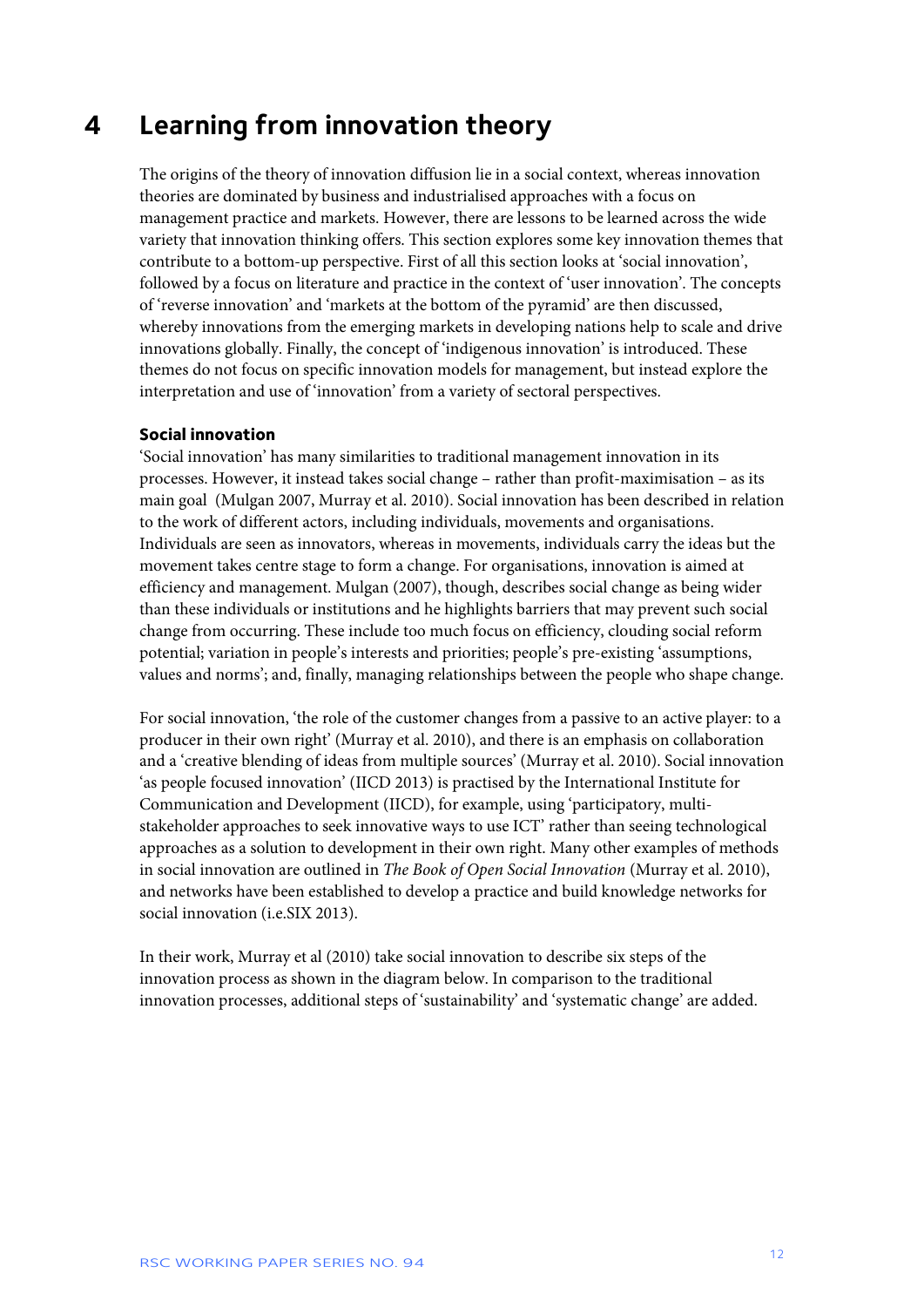

**Figure 5:** Taken from *The Open Book of Social Innovation (Murray et al. 2010)*

For the later stages in this process of social innovation, the scaling and systematic change require 'effective demand' and 'capacity to grow' (Mulgan 2007). It is also thought that for stages of growth, the innovation 'nearly always involves outgrowing founders' (Mulgan 2007). This implies that there is a need for flexibility and a variety of skills over time for innovations to scale up. The social innovation approach also emphasises the importance of the networks and 'linkages' that connect individuals, ideas, money and power, which can maximise the collective impact of diverse skill sets. The overarching motivation behind social innovation is to bring innovation theory closer to a bottom-up approach by more fully considering the social impact and importance of the 'customer'. However social interventions are still open to critiques of adopting 'top-down' approaches if they are not implemented with users at the core, and the challenge of measuring social impact is still unsolved in these new concepts of social innovation. This leads us to look closer at the concept of 'user innovation' in the next section.

#### **User innovation**

'User innovation' is acknowledged to be an important part of maintaining organisational 'edge'. It recognises that the observation of users and the their involvement in innovating new ideas within organisations is needed (Tidd and Bessant 2009). Consumers are no longer seen as passive users, but are understood to actively adapt innovations (Rogers 2003). Von Hippel defines 'lead users' as selected users who inform innovation (Hippel 2005). A toolkit has been produced to guide organisations on getting the most out of lead users (Von Hippel and Katz 2002). However, the collection *Perspectives on User Innovation* draws from a wider variety of stories and sectors (Flowers and Henwood 2010) which demonstrate that there is not yet a standard definition or view on innovation led by the end-users of new products or services. Users are becoming more and more integrated into innovation systems and processes, and may interact with innovations in different ways, creating innovations, modifying or even resisting 'official' innovations (Flowers and Henwood 2010). According to Flowers and Henwood:

*…the boundary between producers and consumers of technologies has become less distinct and users play important roles throughout the entire innovation process, potentially developing or extending technologies or applying them in entirely novel and unexpected ways. (Flowers and Henwood 2010:3)*

Flowers and Henwood describe how different approaches to innovation in literature perceive the role of the user. They explain that in innovation studies, the supply side is a central focus, maintaining users as 'customers' or 'contributors' and in some cases rejecting users in the innovation process. However, in science and technology theories the users are seen as being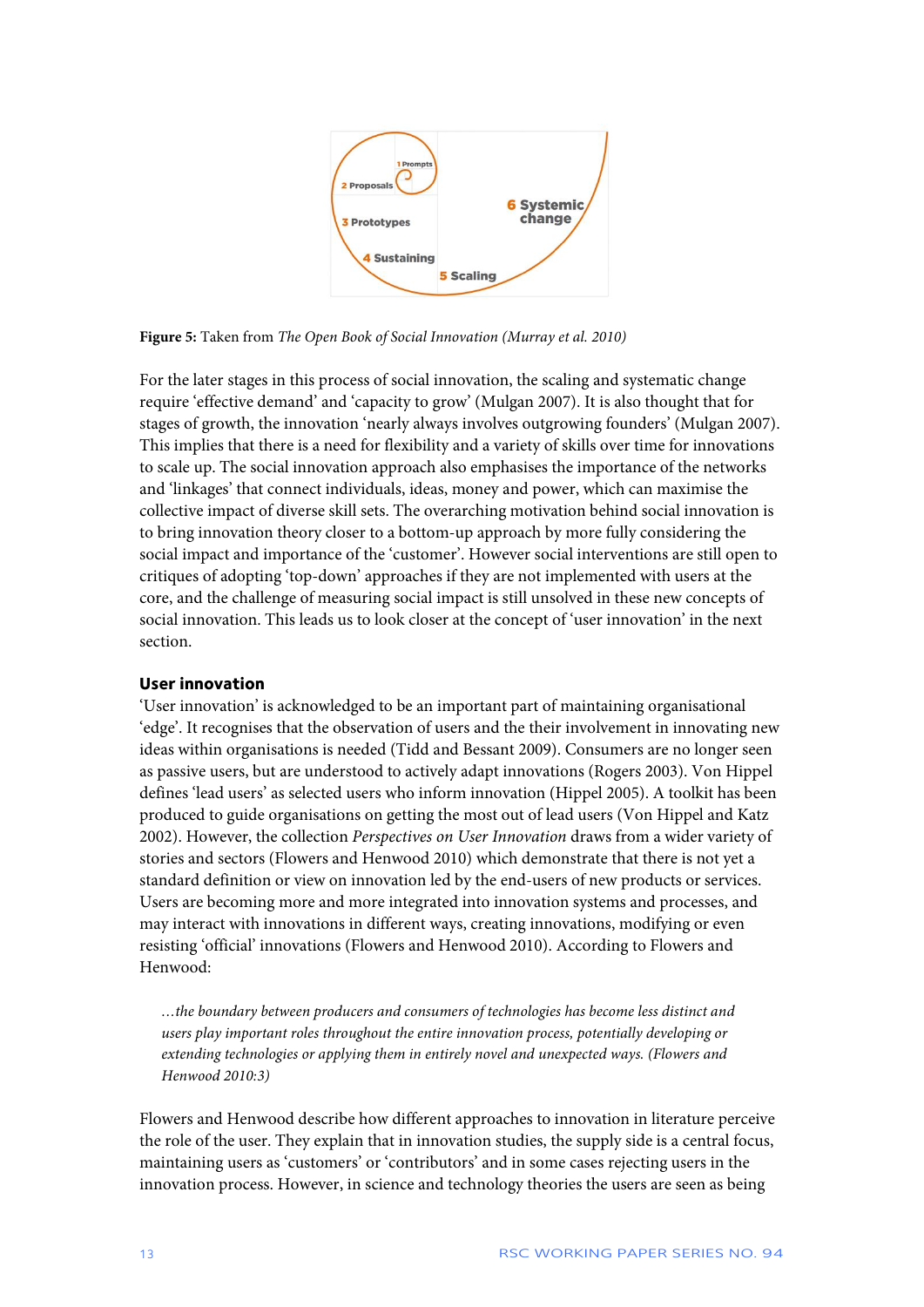integrated into the whole process as active shapers, and within innovation management users are seen to help develop growth for the business.

Active user innovation has been accelerated by developments in ICT. For example, software platforms are increasingly adapted or used to suit local contexts (Bilgram et al. 2010, Hyysalo and Stewart 2010, von Hippel 2009). Open source applications and software provide an opportunity for innovation to take place at all levels, by individuals, entrepreneurs, small to global businesses, informal and formal private sectors, and within NGOs and governments. Open innovation and crowd sourcing online platforms offer a virtual meeting space within which ideas can be collaboratively suggested and developed by an online community (Bingham 2011).

End-users are becoming more and more involved in innovation, although it is recognised that barriers exist to users fully cooperating in the innovation process led by organisations, and these need to be understood in more detail (Braun and Herstatt 2009). We should learn how these challenges to user innovation can be overcome to put users at the centre of any contextual analysis before external innovations are assumed to provide the best solutions locally. Moving on to another perspective of innovation from a local level, by users, consumers or organisational employees, the following section looks at 'reverse innovation' and 'markets at the bottom of the pyramid'.

#### **Reverse innovation and markets at the bottom of the pyramid**

Innovation, as we have discussed so far, may be inspired in many ways. Govindarajan and Trimble (Govindarajan and Trimble 2012) view 'bottom of the pyramid' (BOP) markets as one of the greatest potential sources of growth and innovation for businesses. The BOP market is defined as the majority of the world living in developing countries, estimated to be made up of over four billion potential consumers (Prahalad 2012), where these people are not traditionally targeted for consumer products by global businesses. The concept of 'reverse innovation' builds on this to highlight how innovation in these emerging markets happens and can provide opportunities for innovation that can subsequently be applied even in developed economies (Govindarajan and Trimble 2012).

Five gaps between the needs of 'emerging economies' and the 'rich world' are identified by Govindarajan and Trimble, demonstrating that innovations from the 'rich world' are often not appropriate for the 'emerging economies' and that 'clean-slate innovation' needs to take place (Govindarajan and Trimble 2012). The five gaps which are identified are:

- 1. There is an acceptance of lower performance in products or services in emerging economies due to price;
- 2. There is limited infrastructure in poor countries;
- 3. Sustainability is more of a concern in emerging economies and they are therefore more likely to adopt environmentally sustainable products or services;
- 4. The regulatory systems are less developed in poor countries, so innovations may move faster in these markets; and
- 5. Each country has its own preferences and tastes.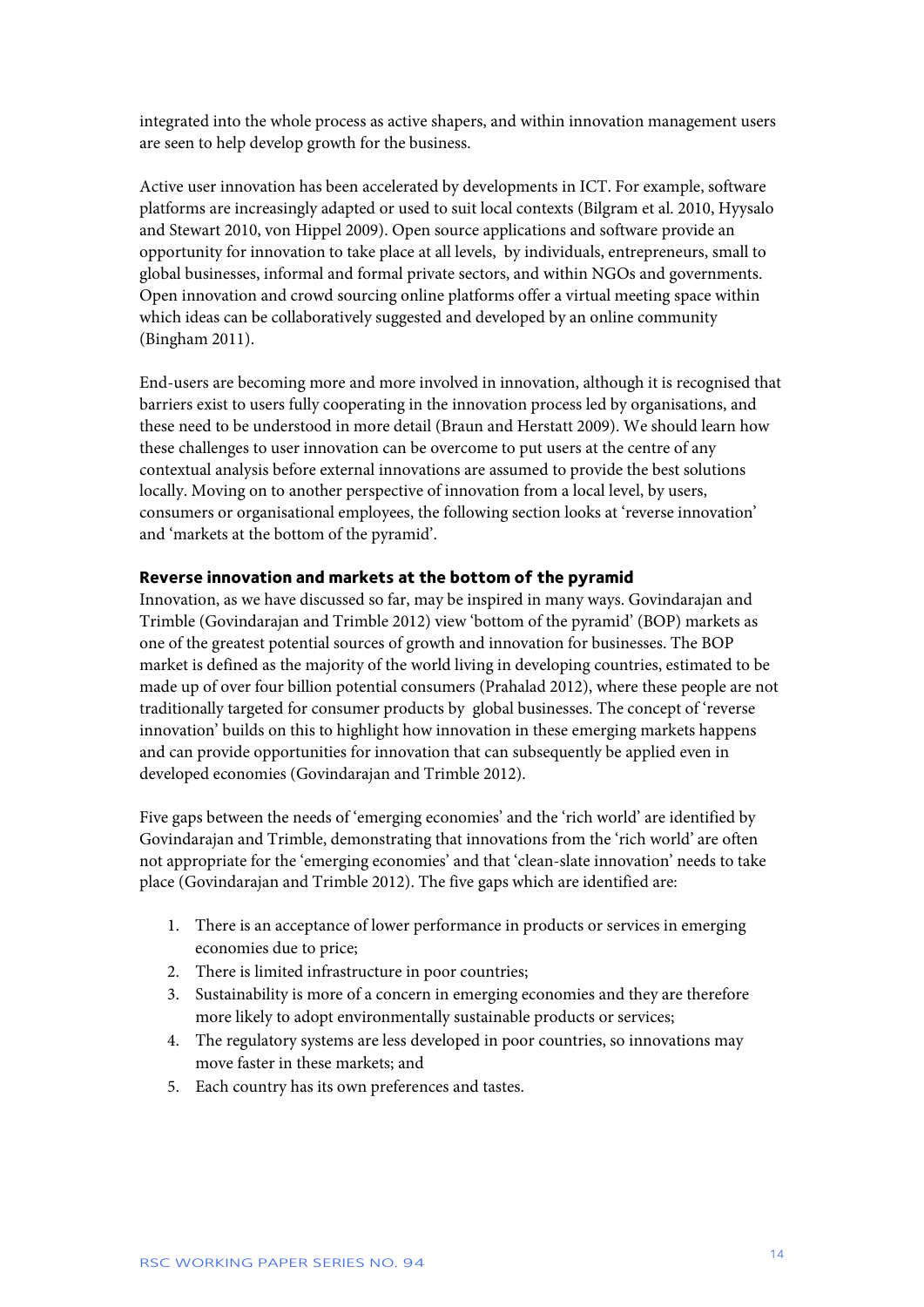#### **Reverse innovation in action**

Partners in Health pioneered an anthropological approach to understanding HIV patients in Haiti and Peru. By using community health workers to make home visits and to diagnose barriers to treatment within people lives, a 'clean slate solution' was developed. This approach proved to have a great impact on the wellbeing and treatment decisions made for patients. As an international organisation, with movements of staff between countries of operation and the United States, the idea was 'leveraged to other parts of the world' and diffused for use in the US where it also had an improved impact for patients (Govindarajan and Trimble 2012).

Despite these gaps, an emphasis is put on the fact that innovations from developing countries can 'flow uphill' and benefit the global economy, as they are adapted and scaled through global channels. Reverse innovation presents an opportunity to recognise potential in places not seen before, and create opportunities for marginalised market players and new potential consumers. The concept supports the idea that markets play an integral role in innovation at all levels and may aid scalability. This recognition of the relevance to innovation of BOP markets takes us beyond the existing innovation literature's narrow focus on 'rich' global markets.

*The Fortune at the Bottom of the Pyramid* (Prahalad 2006) paints a picture of these vast, untapped markets in the developing world. He argues that firms and global businesses should recognise the potential that the billions of people living in these markets have for new profits and global business growth. In one of Prahalad's last papers he described the potential this market has for business innovation. 'We have traditionally assumed that the focus of innovation is products and technologies for the developed markets' (Prahalad 2012:11) but the BOP markets demand wider thinking for 'developing an appropriate ecosystem that enables a new business system to function' (Prahalad 2012:11). The variety and unique contexts that BOPs present mean that there is no 'monolith' solution and that each solution must be specific to an industry and to a 'particular target within the BOP' (Prahalad 2012). Prahalad emphasises the focus on understanding the consumer, starting with 'deep immersion' into the lives of consumers. He presents the four A's to use in BOP markets which focus more on meeting customer needs, compared to traditional developed market approaches. The four A's are: creating *Awareness* for consumers in the BOP markets; enabling *Access*; ensuring that products and services are *Affordable*; and finally, a focus on *Availability* considering local distribution constraints.

Consequently, the BOP may be seen as a source of innovation, and certainly goes towards an improved understanding and design approach, which is better targeted at the consumer. However there are heated debates around the ethics and power controls present in this approach (SBS 2012, Dolan 2012). Prahalad claims that '[m]any global firms are increasingly using the BOP markets as a laboratory for innovation not only for the BOP markets but also for the established country markets' (Prahalad 2012:11). Furthermore, if it is believed that 'for global firms, active participation in BOP markets is not an option...[and] these markets are critical for their sustained profitable growth' (Prahalad 2012:12), then there is a risk that the consumer focus is not further developed and inappropriate products and services are introduced into markets with the potential to cause harm. One brief example of a BOP product introduction is the phenomenon of 'sachet marketing' (Trend Watching n.d.). By reviewing the economic activity of potential customers, Hindustan Lever was one of the first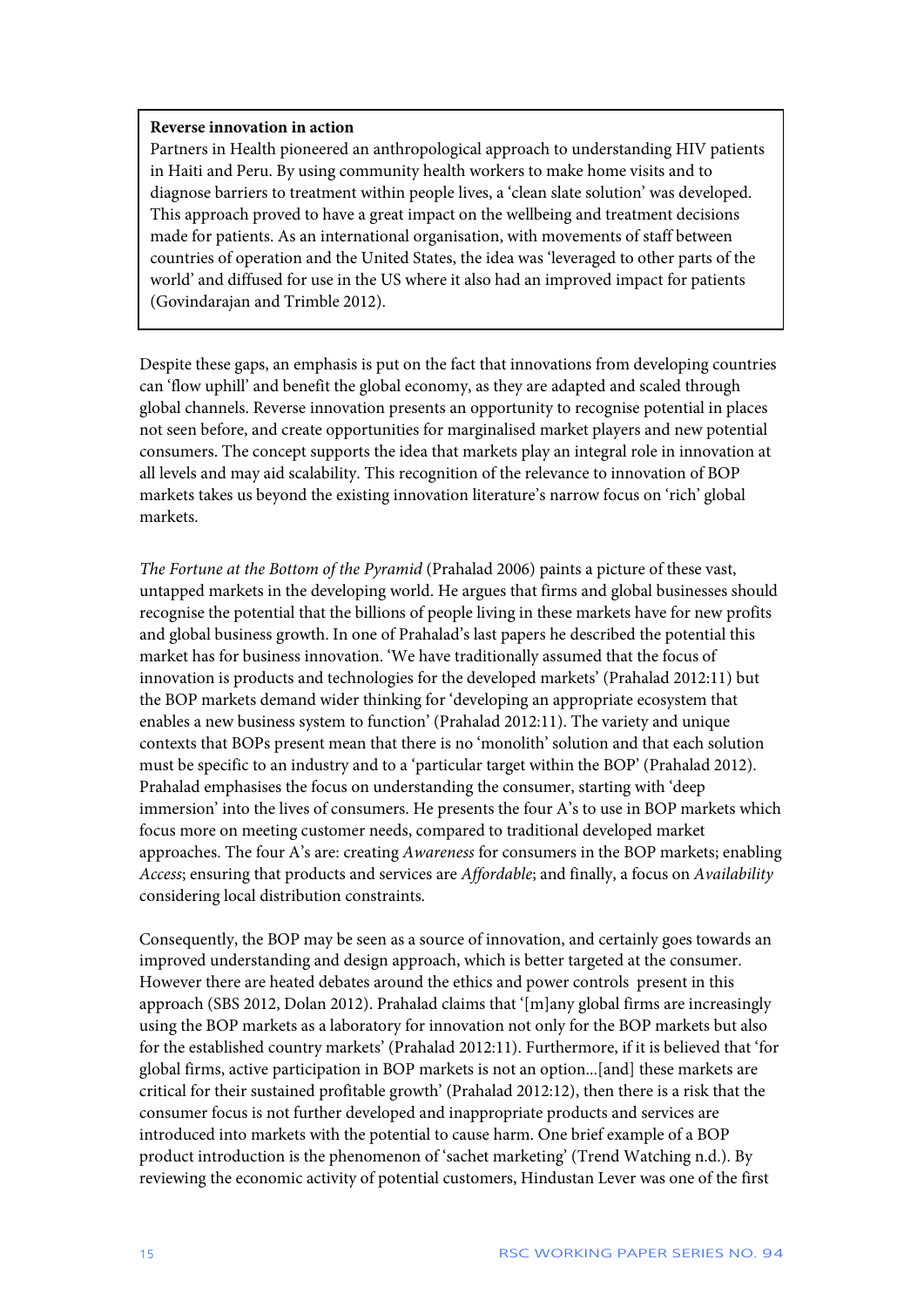to introduce small and affordable sachets of shampoo to emerging markets, where people's economic status did not previously allow them to purchase the traditional month's supply of shampoo in large bottles (Prahalad 2006). This form of marketing has been labelled as 'sachet marketing' and is prolific across several other products (i.e. coffee and cosmetics) globally, reaching the BOP through global distribution channels and local and informal traders. As mentioned above however, one concern is the unintended knock-on impact of product introductions such as these. For 'sachet marketing', the consumer focus has been central to its success and the demand seems to be present for the products in the local markets; however, due to the lack of waste and disposal infrastructure in many BOP markets the packaging waste produced by the sachets has in some cases caused a problem (Unilever 2013). The waste issue has been seen as an opportunity by Unilever to develop the product to use a lower volume of plastic in the packaging, and also partner more widely to find solutions to the problem locally and in an economically viable way. In this case a local recycling unit has been established which reclaims the oil from the plastic, which is then purchased by Unilever (Unilever 2013). Although in this one example the waste issue has been tackled, due to the vast diffusion of 'sachet marketing', there are many places where waste remains a local and unsolved challenge.

As the 'sachet marketing' example shows, partnerships in local markets appear to be a vital part of entry to BOP markets and for reverse innovation, through local traders and organisations, and in helping solve unexpected challenges. Unilever, Nokia and Nestle are a few companies working hard with BOP markets (Prahalad 2012), and for firms like these, '[c]ollaboration with NGOs, the public sector and distribution and logistics in hostile conditions are the qualities that will serve them well in becoming globally competitive' (Prahalad 2012:9).

An example of these collaborative and unique partnerships is a programme run in partnership between the NGO Care International and private sector companies. In this partnership, locally named Jita (Jita 2013), products from multi-national companies (such as Danone and Unilever) are supplied through local entrepreneur 'hub managers' who distribute products to saleswomen, who then sell the products door-to-door. These saleswomen are also trained to carry out health campaigns in rural communities in addition to their daily livelihoods activities. This is just one example which demonstrates ways in which global companies are moving beyond the corporate social responsibility (CSR) agenda and becoming increasingly involved in BOP market approaches collaboratively and for the mutual benefit of local markets and livelihoods. However, there are questions about the "'ethical and environmental implications of pursuing development through the increased consumption of consumer goods by some of the world's poorest communities' (SBS 2012), as well as the view that BOP market engagement and even partnerships with global businesses may be 'cynical marketing ploys' (SBS 2012). Dolan discusses how poor people may be 'actively converted into entrepreneurial subjects' (Dolan 2012) as NGOs and global companies propose material and traditional industrial approaches to BOP markets, conceived as a 'service to global brands' (Dolan 2012).

The fundamental incentives for BOP and reverse innovation appear to be predominantly motivated by global growth and further business development for the developed world. Innovation under this umbrella does not fully represent a complete understanding of the intricacies involved in local and bottom-up innovation. However, this perspective on innovation does offer exposure to and a focus on local innovations, leveraging local capacities and systems. Taking a closer look at the local innovations in their own right, away from the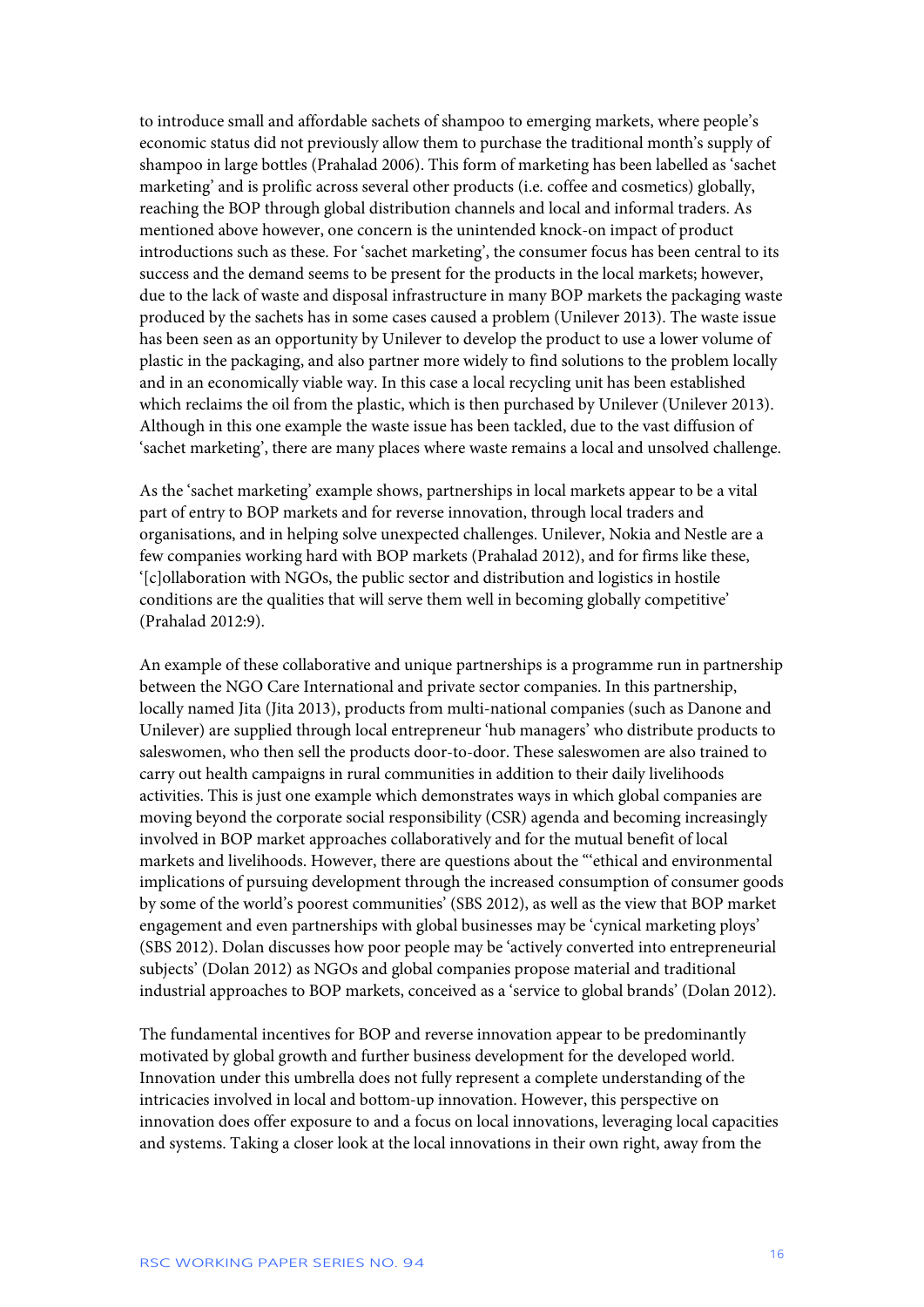global perspective, the final innovation section below examines the concept of 'indigenous innovation'.

#### **Indigenous innovation**

The term 'indigenous innovation' has no established definition. It is used sporadically to describe some processes of grass roots innovation. In India, *Jugaad* is the Hindi word used for indigenous innovation, described as the mindset of the innovator and the most economical way to solve a problem (Singh et al. 2011). So far, for indigenous innovations there is no exploration of how innovation occurs in an individual's livelihood activities or what processes, decisions and enablers surround those who carry out *Jugaad*. In national innovation strategies in India, indigenous innovation is recognised as an important source of innovation for the national economy and local markets (Mehta and Mokashi-Punekar 2008). There are also some views that see indigenous innovation in a similar way to BOP markets, and as a source from which to extract innovations that can benefit larger companies, again benefiting national economies on a macro scale (Mehta and Mokashi-Punekar 2008).

Exposure to indigenous innovation ideas is difficult to find internationally. Some initiatives and stories demonstrate the importance of enhancing this type of innovation. *The Boy who Harnessed the Wind* (Kamkwamba 2010) tells the story of a young Malawian boy, William, who read a book (donated to his village library) about wind turbines. William adapted what he learnt in the book to build a turbine from local materials for his family home, using the electricity to power lights and charge phones. Recognised by a foreign visitor, William was assisted in building a charity around his innovation and providing wind turbines and other renewable energy solutions more widely in his community. There are also some online examples which aim to share stories of entrepreneurship, innovation and learning amongst young communities in developing nations: Afrigadget is an online blog that publishes examples of product innovations from individuals across Africa (Afrigadget 2013), and *Young World Inventors* hosts video logs of business development (Young World Inventors 2013). Examples like these demonstrate the capabilities and innovations people produce for themselves, whilst sharing the knowledge and learning from the processes individuals have gone through to achieve change. Practical Action is an NGO which was formed out of the concepts of appropriate and intermediary technologies serving poor economies and is another group that successfully acknowledges local innovations. Practical Action focuses its work on exposing, developing and scaling technical innovations and knowledge on open online platforms (Practical Action 2013b). Many of these low-tech solutions have come from innovations by people living in communities and use locally available resources. Learning from these community and user perspectives in innovation highlights the importance of accepting existing practices and cultures, working with them, respecting them, maintaining two-way communication and, only if required, facilitating the creativity and problem solving that already exists.

#### **Reflecting on innovation**

This range of innovation examples clearly demonstrates that 'users' are an important part of any innovation. However, we can see that there is a gap in understanding the drivers for innovation amongst communities, users and customers. User innovation is observed and used by large businesses, but the indigenous innovation examples in their own right are few and need to be explored and understood in more detail. Some key points to extract from the innovation literature discussed are: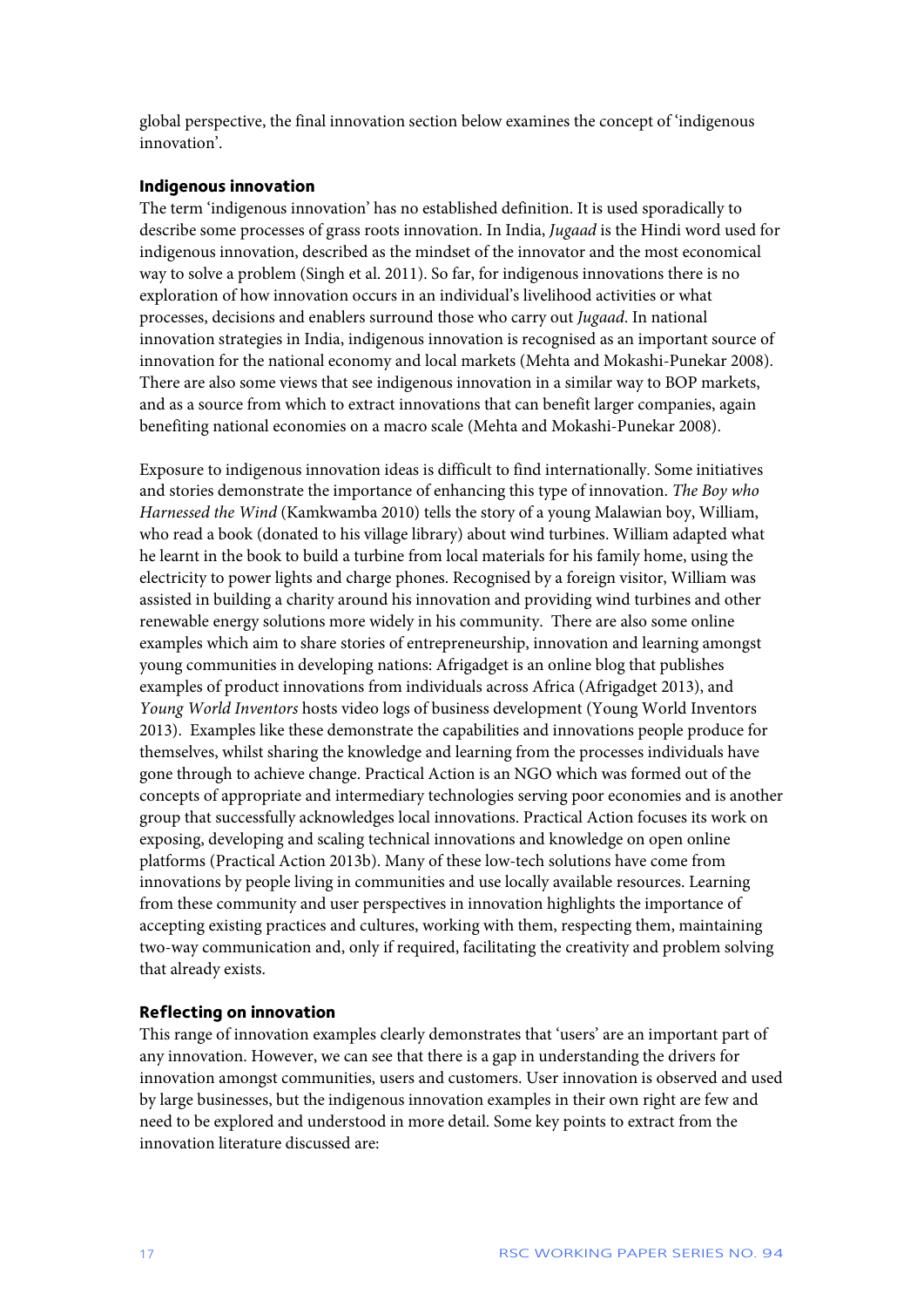- More needs to be done to understand how 'user' and local innovation occurs;
- User focus is central to creating social change through innovation;
- Partnerships are important when working in local markets;
- There is a need for flexibility and a variety of skills over time for innovations to scale;
- Networks and 'linkages' are important for diversifying skills required in an innovation process;
- Facilitating and supporting local solutions can be shared openly to enable scaling.

The next section looks in more detail at how these 'user' perspectives have been captured in design theories and practice, to build even further on defining 'bottom-up' innovation.

### **5 Learning from design theory**

As indicated previously in this paper, for humanitarian and development work, the targeted community groups are rarely involved in the design of the programmes (Proudlock and Ramalingam 2008). These shortfalls in integrating communities into the programme and product design may result in a lack of sensitivity for local practices and existing structures. As mentioned earlier, there is no shortage of examples of projects that have 'caused harm', not met the 'real need', been expensive and short lived; as a result of this, there is a lack of attention given to effectively involving 'users' in the design. Many of these examples are demonstrated through the Listening Project (M.B. Anderson et al. 2012). So what can design theories teach us about how projects may be thought out more thoroughly and designed to better suit existing practices and systems? Donaldson (2002) argues that for improved development initiatives, design practice can help achieve a user-centric approach from design to deployment, and also improve the on-going monitoring of programmes. In relation to product design there is also a recognised need for 'contextual information accounting' for humanitarianism (Campbell et al. 2005). Campbell et al. (2005) state that those 'equipped with methods and tools for contextual design will show a measurable improvement in contextual understanding of design problems outside their experience and expertise'. This section therefore explores what design theories may contribute to finding a more bottom-up approach to the innovation process in humanitarianism.

Practising a more integrated approach which includes 'beneficiaries' in humanitarian design can be difficult, but culture, context and social norms are an important element of defining problems, and therefore also in elaborating the design of any solution. This more holistic approach has been recognised by some practitioners with respect to product design in the developing world since the early 1970s. One example is found in the work of Schumacher (1973), where 'intermediate technologies' were defined as appropriately small-scale, low-tech solutions that were designed specifically to meet the cultural, systematic and material resource constraints of communities living in poverty. Schumacher was the founder of the NGO previously mentioned, Practical Action (formerly known as the Intermediate Technology Development Group), which started in 1966 and carries many of his values and practices in its current work. Practical Action, along with other international organisations such as International Development Enterprises (IDE), focuses on appropriate technical solutions to poverty and development. These organisations also focus on how basic and appropriate technologies can be taken into local markets, thereby creating lasting livelihood solutions for both users and market actors (Polak 2008, iDE 2013, Practical Action 2013c). Beyond these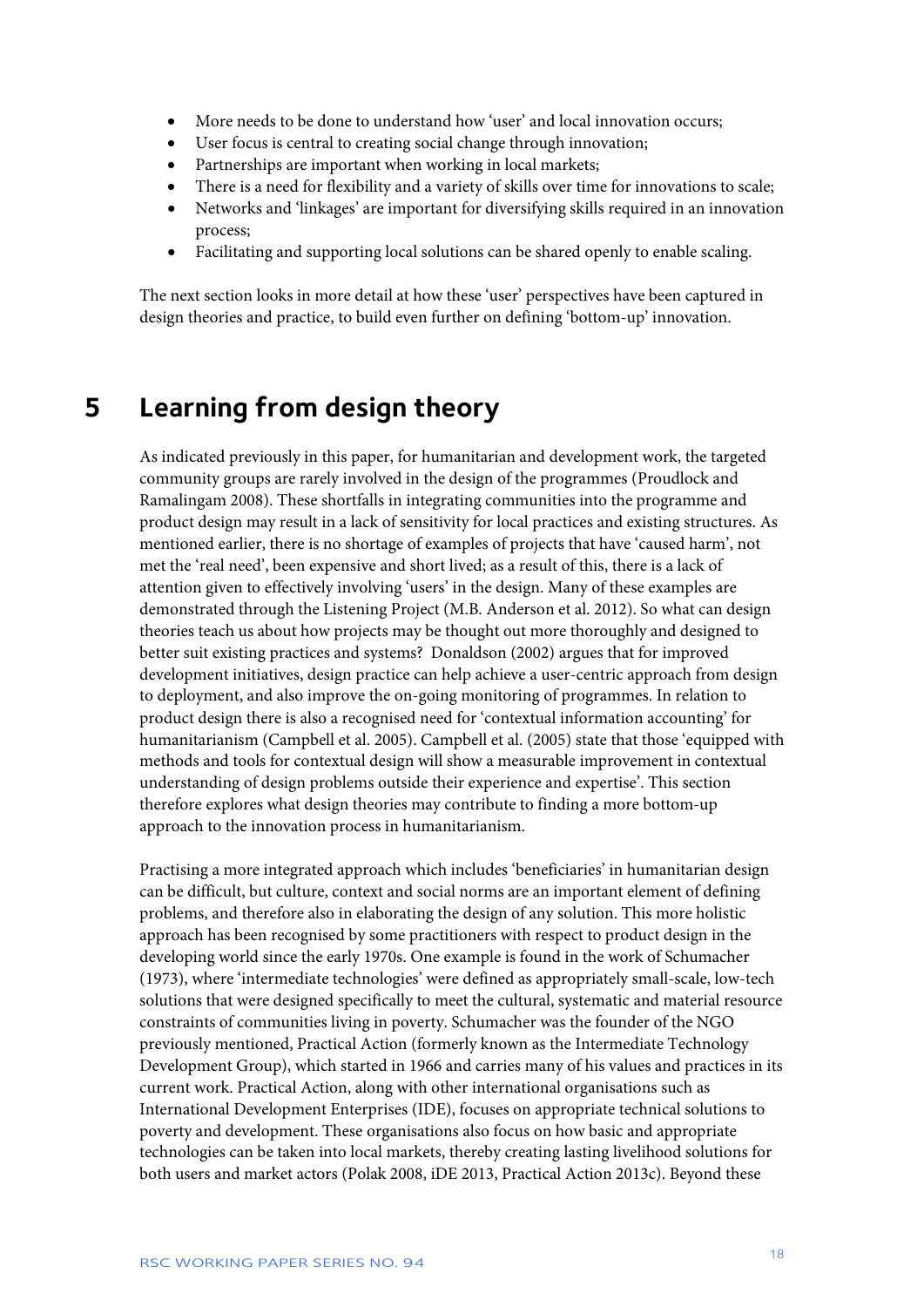examples (which are currently mainly focused on rural agricultural practice), approaches to improve technology or processes have not been extensively developed to capture design principles for wider humanitarian programmes.

It is here that we turn to design practices that are used outside the typical humanitarian and international development systems. 'Design for X', 'customer value chain analysis', 'participatory design', 'empathic design' and 'design thinking' and so on, are just some of the design approaches which do focus on incorporating end-user needs more fully into a design process. Some approaches go further in focusing on human and social elements for design practice and tackling some of these challenges faced in the humanitarian world, as described above. These design theories over recent years have evolved from a focus on product design at the start of a product innovation process to, more recently, a systems approach, where design for processes and services is considered at each stage of the innovation process. New approaches in design therefore obtain a deeper inclusion of the 'user' and relevant social elements in order to understand how products and processes fit into society. An overview of some of these approaches is given below:

- **'Design for X'** is an approach which aims to focus the design process on a specific function, 'X'. The objective is that by focusing on a specific function during the process of design, areas which are usually not acknowledged in the design process may be more clearly recognised. An example of this is 'design for manufacturing', focusing on design that enables efficient manufacturing and thereby minimising material waste, time and energy consumption, whilst still maintaining high product quality. Design for X may also cover many techniques that need to be considered concurrently (Huang 1996) in order to achieve its focus and design improvements. The purpose of this approach is to design products and services with wider context and considerations in mind and therefore result in a more integrated and effective solution. Design for X methodologies have looked at environmental constraints in order to try and address energy and climate issues, but have not explicitly covered many social elements. However, this broader approach to design does offer the opportunity to take culture and context-specific elements into consideration for the design of a product or process.
- **'Customer value chain analysis'** (Donaldson et al. 2006) assesses the whole supply chain of a product or service. The supply chain is analysed at each step from the creation of the raw material, through the manufacturing process and distribution to the end user and finally to disposal. By visually mapping the chain, the key stakeholders (such as manufacturers, suppliers, wholesalers and end-users) are each identified as 'customers' in the 'customer chain' map. Each 'customer' plays an important role in delivering the product or service, and therefore a better understanding of the relationships between them and the product, improving the design of the systems and items. An example of customer value chain analysis being used for an NGO programme is given below: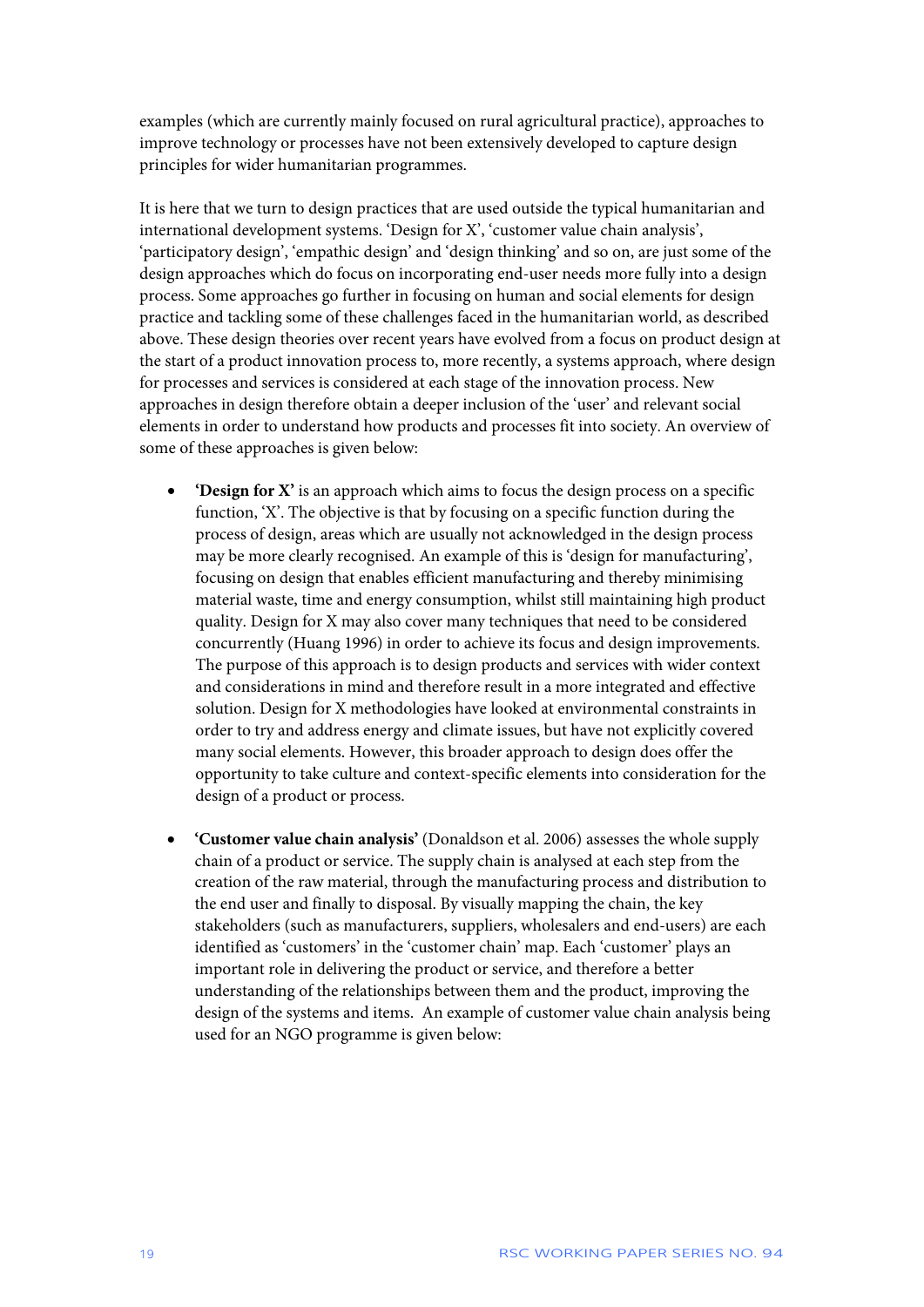

Figure 6: Customer value chain for micro-irrigation pump (Donaldson et al. 2006)

The example above shows the different relationships between the different 'customers' in the value chain of a micro-irrigation pump project by a local Kenyan NGO (Donaldson et al. 2006). The paper indicates that in this NGO example there are more customers than may be present in more commercial examples, and that there are two customer sets (one related to the donor and one to the end user). This method helped to identify the financial flows and allowed the NGO to set priority areas for sustainably exiting the programme. As a result, the water pump as a product has been successful but funding problems are still present for the programme to continue running.

- **'Participatory design'** may be defined as 'directly involving people in the co-design of the artefacts, processes and environments that shape their lives' (Simonsen and Robertson 2013 :2). For participatory design there must be 'mutual' learning for both the user and the designer. Users may interact with the designs through prototype models and mock-ups. Participatory design is most commonly used in the design of products and technologies, and has been used widely in the context of software development, which commonly emphasises the importance of customer inclusion in each stage of the design process (Schuler and Namioka 1993).
- **'Empathic design'** is a concept that has come about through the assumption that the user may not have the answers to create new ideas or be part of the innovation process when asked. Therefore this design method takes an empathic approach to try and understand the user through observation and testing of new products and services as part of the everyday lives of users (Leonard and Rayport 1997).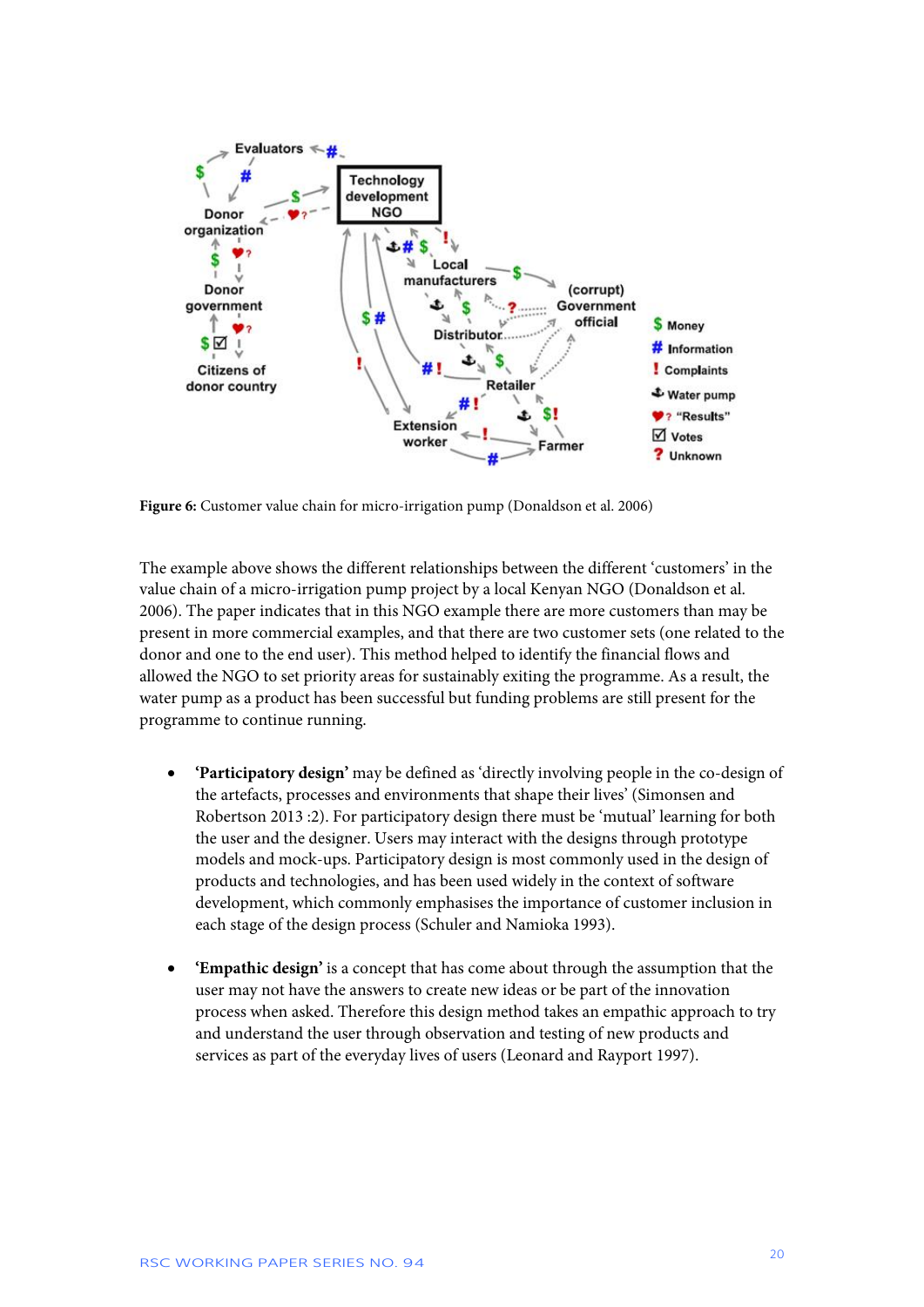• **'Design thinking'** focuses on the process of design, bringing in multidisciplinary skills to understand the systems that users are a part of, designing not only services and products but the process in which they can be used and implemented (Brown 2009). Design thinking is a concept developed by Tim Brown, founder and CEO of IDEO (IDEO 2013) , and uses systems and flexible approaches to achieve 'human-centred design', believing that social elements and human focused approaches must play an integral role in design methods. The diagram below shows the stages of humancentred design: hear, create, deliver. Each stage is 'co-designed' with local people and users.



**Figure 7:** Human-centred design process (IDEO 2009)

Moving away from design focused on global business and technology development, the design thinking approach appears to offer some more nuanced elements for social change. It pulls in the vital human elements of design for not only products, but also systems and organisational models. Brown says that social change can be achieved through this type of design thinking (Brown 2009, Brown and Wyatt 2010). Design thinking is:

*…a discipline that uses the designer's sensibility and methods to match people's needs with what is technologically feasible and what a viable business strategy can [convert](http://observatory.designobserver.com/entry.html?entry=11097) into customer value and market opportunity. (Brown 2008)*

More recently, design thinking has been seen to overlap and compliment theories of social innovation (Brown 2009, Brown and Wyatt 2010). '[b]y working closely with the clients and consumers, design thinking allows high-impact solutions to bubble up from below rather than being imposed from the top' (Brown and Wyatt 2010). Brown discusses this process of design as a source for inspiring innovation. In fact, just as with innovation theories '[o]ne of the biggest impediments to adopting design thinking is simply fear of failure' (Brown and Wyatt 2010). A suggested remedy for this by using design thinking is described here:

*The notion that there is nothing wrong with experimentation or failure, as long as they happen early and act as a source of learning, can be difficult to accept. But a vibrant design thinking culture will encourage prototyping—quick, cheap, and dirty—as part of the creative process and not just as a way of validating finished ideas. (Brown and Wyatt 2010)*

Browns approach to 'human-centred design' has driven the strategy of IDEO (of which Brown is currently CEO). His theory has evolved and been well defined, targeting social change through new design thinking (Brown 2009, Brown and Wyatt 2010). Design thinking is a 'radical form' of collaboration that blurs the lines between creators and consumers: 'us *with*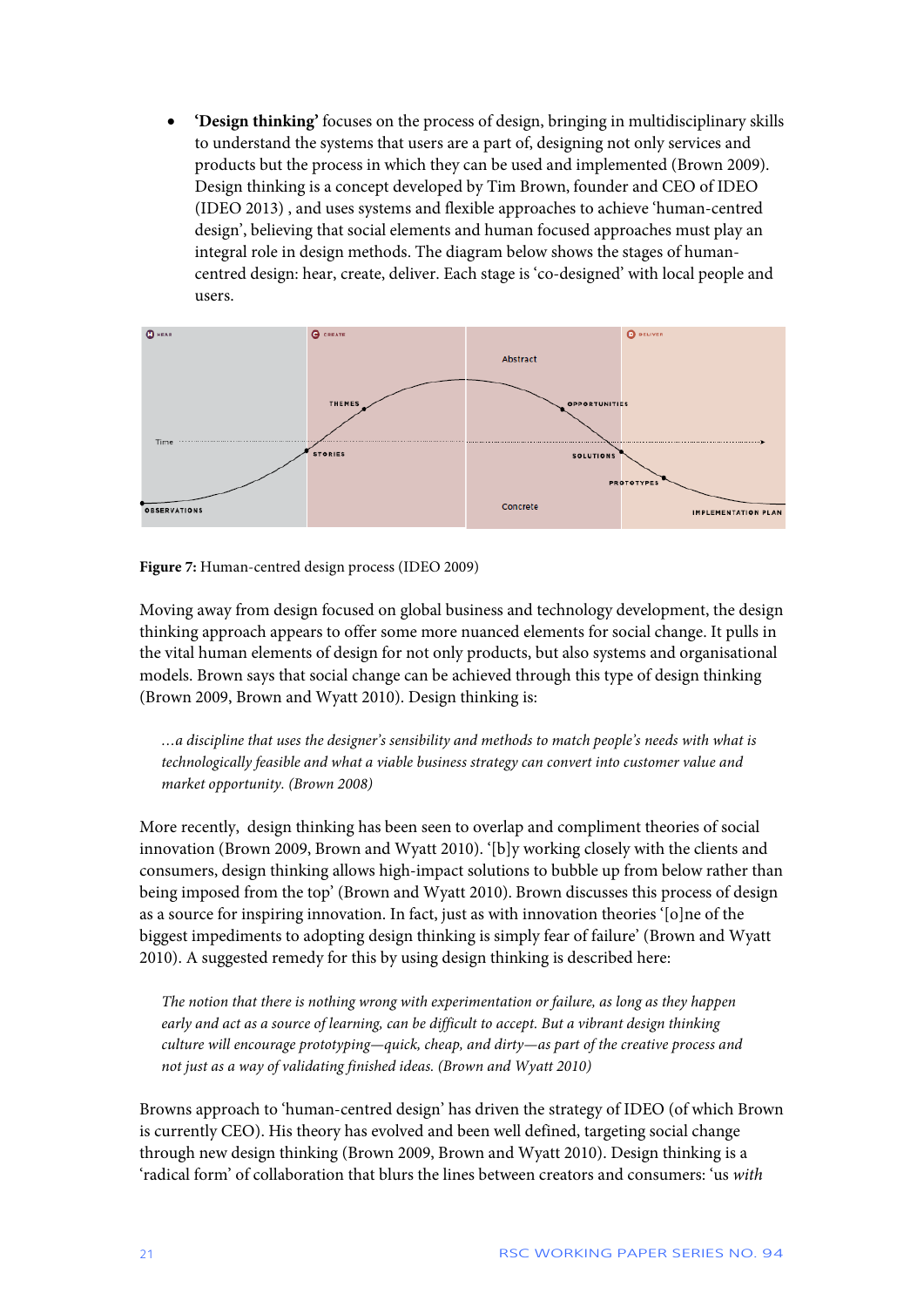them' (Brown 2009). Social importance requires going beyond 'doing' design to collaborative 'thinking' involving specialist skills beyond solely those of traditional designers, seeking 'Tshaped' people who think about others:

*The design thinking process is best thought of as a system of overlapping spaces rather than a sequence of orderly steps. There are three spaces to keep in mind: inspiration, ideation, and implementation. (Brown and Wyatt 2010)*

Intended to create a 'blend of bottom-up experimentation and guidance from above' where 'implementation is everything' and 'an experience must be as finely crafted and precisionengineered as any other product' (Brown 2009).

This approach has been used in collaboration with NGOs, social enterprises and foundations through IDEO.org since it was founded in 2011 (IDEO 2011). A project has been carried out with Water and Sanitation for the Urban Poor (WSUP) and Unilever, looking systematically at sanitation in Ghana. The project has explored latrine designs and market networks in order to design a system that can be used to extract and dispose of waste. The design involves local entrepreneurs in solutions in order for the system to be sustainable in the long term (WSUP et al. 2011a, WSUP et al. 2011b).

There seems to be little evidence that more user-centric approaches to design can have a negative impact. Some online opinions, however, have begun to challenge design thinking as a fashion buzzword and a distraction from management in large companies (Merholz 2009, Raford 2010). Additionally, Skibsted and Hansen (2011) argue that user-centric design techniques may lead to 'sameness' and stifle creativity in designs. They believe that consumers are led by brands, not the other way round, and that brand-led markets work more effectively. Even if this is the case, there is also evidence that user design and innovation is occurring by itself beyond the control of large businesses and organisations. This is particularly true in the ICT industry, as mentioned in the 'user innovation' section previously. Fast-moving ICT products and open source software are tools with which users can build and create new, and often marketable, solutions to a variety of challenges. As a result, there is a recognised gap in our understanding of what the drivers and mechanisms are by which users define designs and innovations for themselves (Schuler and Namioka 1993).

#### **Reflecting on design**

Overall, design theories are increasingly being integrated within innovation thinking, seeing design practice as a multi-disciplinary and user-focused approach that can enable the innovation process to be understood beyond just the introduction of a product. Having explored just a few areas of design theory, all of which build on the idea of taking a holistic approach to problem solving, some of the following key lessons may be taken forward for our attempts to develop a bottom-up perspective on humanitarian innovation:

- Improved design methods are required in humanitarianism;
- Taking a user / human-centred approach to designing interventions will yield more appropriate and sustainable solutions;
- Appropriate solutions can be defined or informed by users, and should be supplied by the local market;
- There are several methods and practices which could be used to help consider 'users' and 'customers' in the solution and its value chain;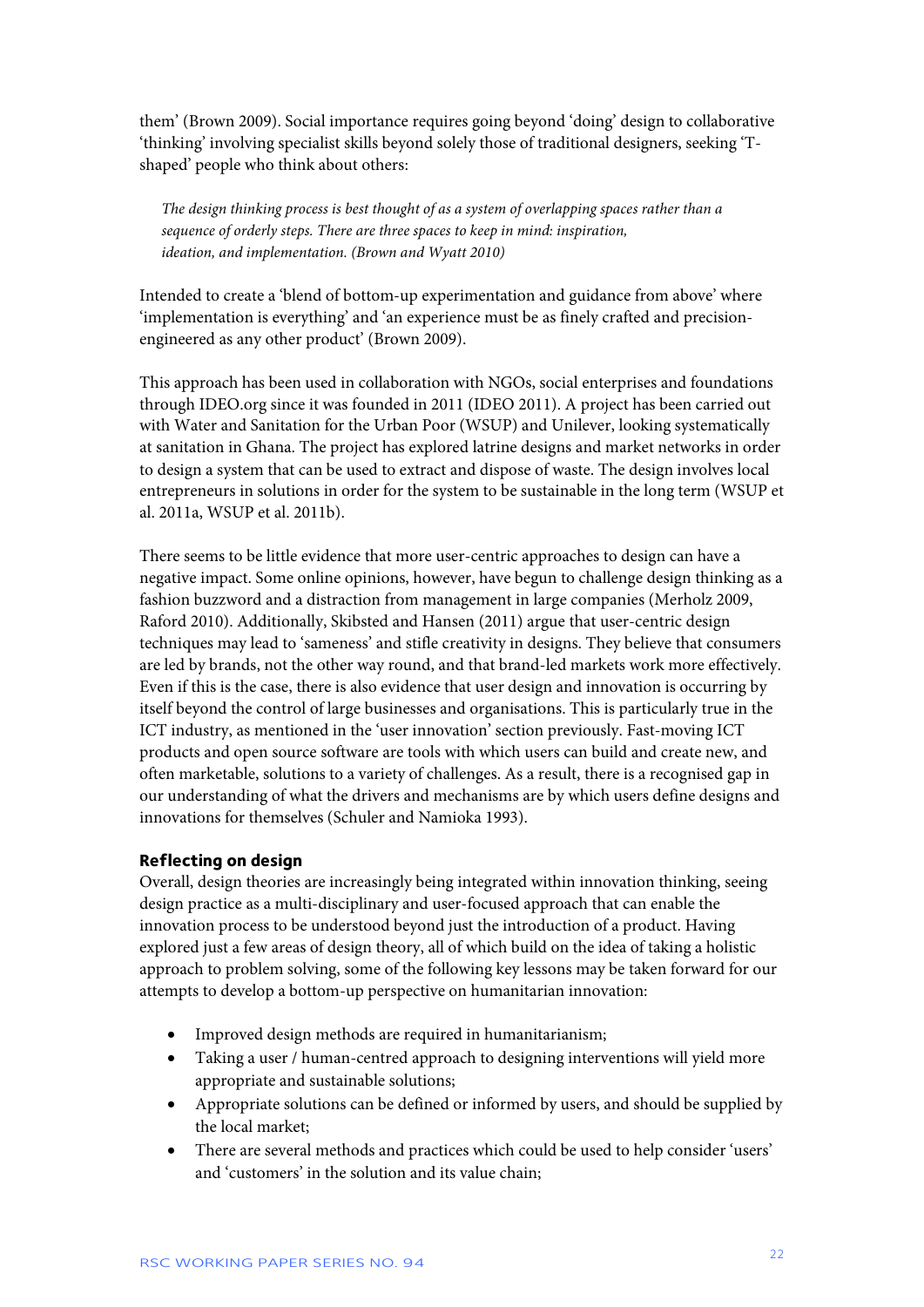- Multi-disciplined teams and a systems approach can help in the design of more 'human-centred' solutions;
- A deeper understanding of how users define solutions and innovations is required.

From these lessons there appears to be value in further understanding and exploring the use of some of the design techniques and practices for humanitarianism. However, there remains a need for a deeper understanding of how these ideas can be applied to the humanitarian context. Indeed, it is important to be aware that these perspectives alone do not entirely address concerns that problem definition and the selection of solutions may remain partly 'top-down', insofar as power imbalances between designers and users may still exist.

Despite this caution that design theories be used appropriately, there are important ways in which design theories can benefit humanitarian innovation. In particular, users do at least play a vital role in developing new ideas and multi-disciplinarily skills and user involvement is key to supporting new and appropriate solutions. The application of design thinking to development and humanitarian problems is relatively new; however, its approach encourages practice which is open to adaption and community participation. In order to build on this, the next section turns to literature on participatory approaches to development.

### **6 Learning from participation**

Well-developed theories of participation in development are aimed at, and have been developed by, aid agencies and practitioners to ensure that interventions are as inclusive as possible of 'community' and 'local' ideas and contributions. Participation as a concept for development practice is believed to have been embedded into principles and understanding of development over the last few decades (Hickey and Mohan 2004), and with regard to humanitarian standards and guiding principles this also appears to be the case. One example of this is the *Code of Conduct for the International Red Cross and Red Crescent Movement and Non-Governmental Organizations (NGOs) in Disaster Relief*, which contains the notion of participation as one of its core and underlying principles:

*Disaster response assistance should never be imposed upon the beneficiaries. Effective relief and lasting rehabilitation can best be achieved where the intended beneficiaries are involved in the design, management and implementation of the assistance programme. We will strive to achieve full community participation in our relief and rehabilitation programmes. (IFRC and ICRC 1994)*

Another example of participation being integral in principles and standards is demonstrated in a section on Core Standards presented by the Sphere Project, which claims that it is dedicated to guiding 'people-centred humanitarian response[s]' (Sphere Project 2011). Additionally, tThe *Humanitarian Charter and Minimum Standards in Humanitarian Response* states that:

*…the affected population is at the centre of humanitarian action, and recognise that their active participation is essential to providing assistance in ways that best meet their needs, including those of vulnerable and socially excluded people. (Sphere Project 2011)*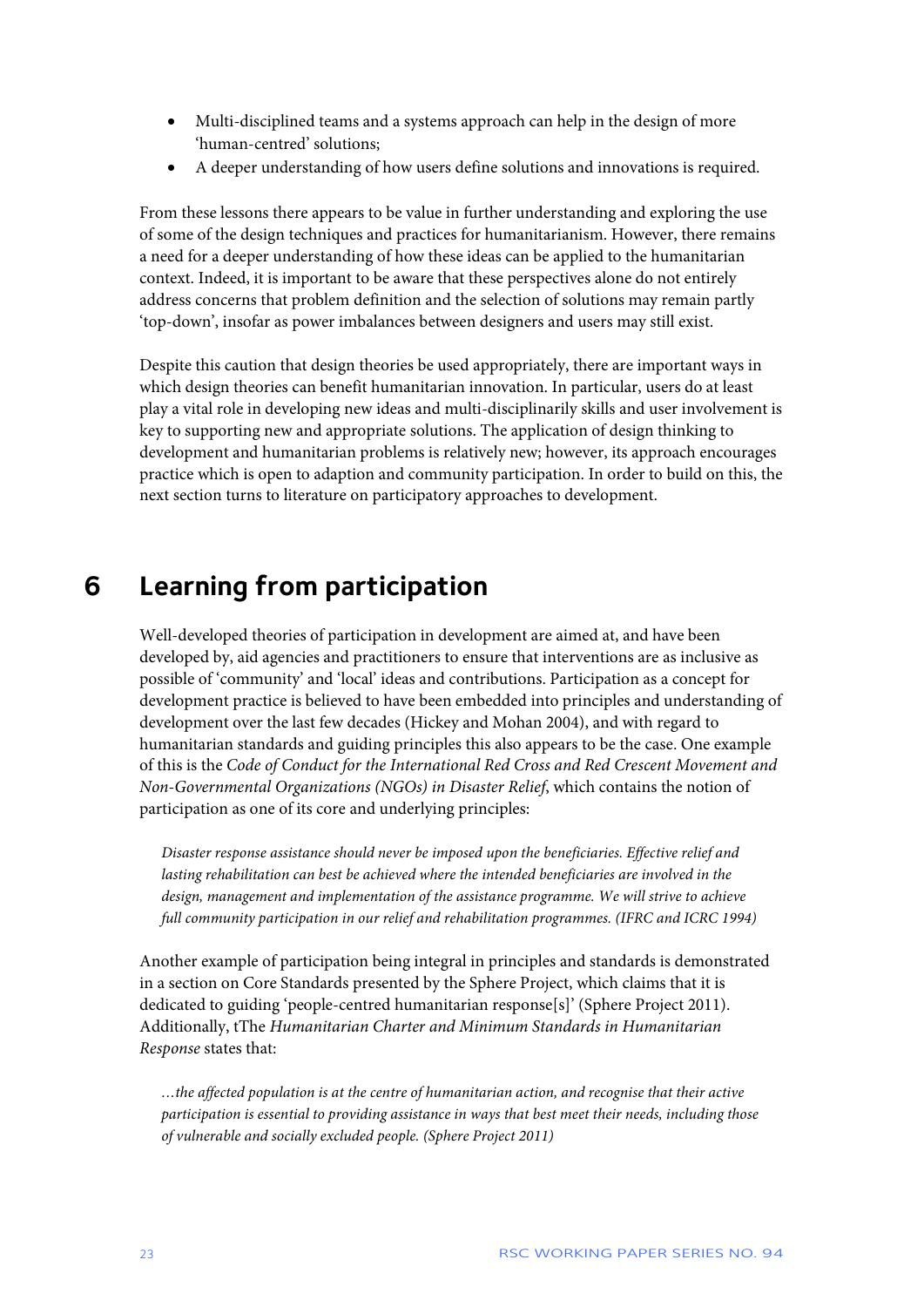Participation and inclusion of communities in humanitarian action, however, is thought to rarely be practised due 'restrictions on time, funding and expertise' (Byrne and URD 2003). Conversely, it is stated that 'there are very few situations where time pressure truly prevents a participatory approach from being adopted.' (ALNAP and URD n.d). Participatory approaches are in some cases considered to offer better links between humanitarian and development practice, as noted in Ntata's Sudan review, in which he compares both development and relief as being 'clashes' between 'insiders' and 'outsiders', and therefore 'topdown' in development corresponds to 'supply-driven' in relief whereas 'bottom-up' in the former corresponds to 'demand-driven' in the latter" (Ntata 1999). The critiques are embedded into practice, and:

*…the principle of participation has too often been inflexibly 'proceduralized' within the approaches of aid agencies. After 'participating' in many assessments, meetings, and activities planned by aid providers, recipients often say they are disillusioned. (M.B.Anderson et al. 2012:125-6)*

The rest of this section will examine participation in practice followed by the main critiques of these approaches, and how we may move forward from the criticisms to learn from participatory approaches in informing the bottom-up approach to humanitarian innovation.

#### **Participation in practice**

Participatory approaches to development and humanitarian work have been adapted for practice in the form of a variety of participatory methods. Participatory methods as a way to implement participatory development thinking are an innovation in their own right. Evolving from practices in the 1970's, the adaptation of participatory methods, tools and guidelines has spread around the world over the last few decades. These methodologies '[a]ll frame and facilitate sequences of activities which empower participants to undertake their own appraisal or research and analysis, come to their own conclusions and take action'(Chambers 2007). A significant proportion of such participatory methods have been developed in the global South and by national NGOs.

The vast range of participatory methods cover many elements of development programming and research approaches, often using visualisation techniques, facilitating knowledge exchange and discussions amongst participants. Chambers demonstrates the evolution of participatory methods from 'participatory rural appraisal' (PRA) to 'participatory learning and action' (PLA), and then to a pluralism whereby adaptive learning must take place in order for participatory approaches to continue to be contextually appropriate (Chambers 2007). The adaptation of participatory methods has been considered to be undergoing the innovation process itself (Brock and Pettit 2007), where ideas and tools are adapted quickly whilst being taken to scale. Chambers supports the 'failing forwards and learning' mantra, which stemmed from participation discussions in the early 1990s. For PRA, it is vital to 'start, stumble, selfcorrect [and] share' (Chambers 2012), again partly imitating the stages of the innovation process.

A brief look at some of the participatory methods below begins to draw out examples of what participation means in practice.

• **Appreciative inquiry** has been adapted for development practice from management theory predominantly used in the private sector (Cooperrider and Whitney 2001) Whitney, 2010, (Watkins 2011). This method is intended to bring people together,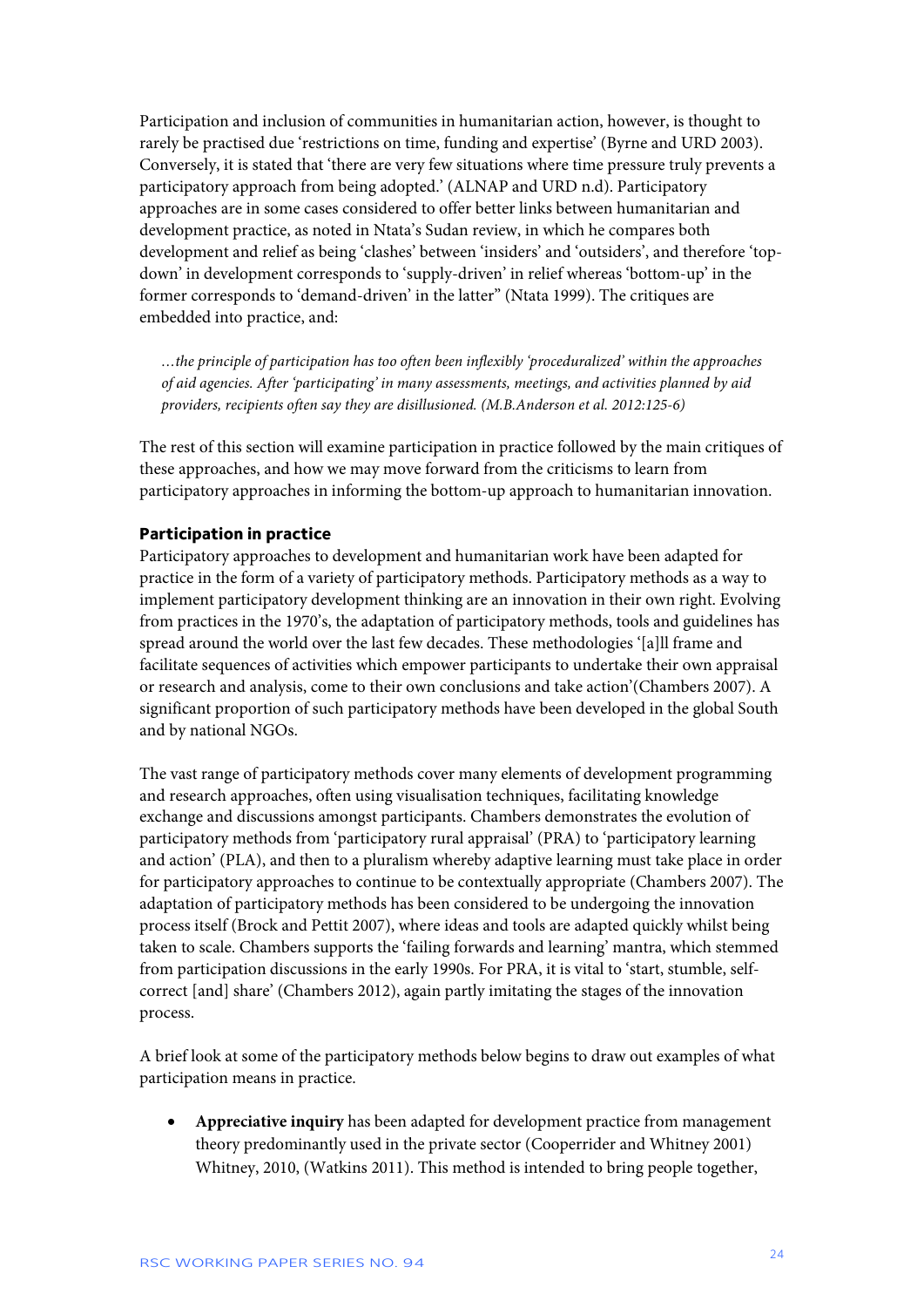facilitating discussion for change and action. It seeks to draw out people's strengths and aspirations, taking a positive approach instead of focusing on the negative aspects and maintaining a problem focus that is often used in development projects, which typically demand outcomes and raise expectations (IISD 2000). Appreciative inquiry puts an emphasis on dreams and a way forward to help people make positive and progressive decisions.

- **Participatory market system development (PMSD)** is a method whereby a variety of market actors are brought together in a workshop. The workshop leads participants through a visual market mapping exercise and facilitates discussions which help the group to identify blockages in their local market channels. Solutions to the blockages are discussed and found as a group for collective action (Practical Action 2013a).
- **Communityled total sanitation (CLTS)** was a method developed in Bangladesh in 2000, and is now widely used amongst NGOs. CLTS facilitates a discussion amongst a community in order to recognise sanitation issues and stimulate community-led action which is aimed at eradicating open defecation and therefore leading to improved local sanitation conditions (IDS 2013). Debates on how CLTS has been implemented start to draw on and address some of the critiques discussed later in this section.

Another project focusing on the participation of disabled people shows that the participants were the 'leaders in the problem-solving process' (Werner 1998). This was achieved by helping the group to design the solutions that they would use. Methods such as these, as well as various methods developed from the 'creativity and inventiveness of local people' (Chambers 2007) have been diffused and adapted widely in development practice.

Participation has also been explored with regards to measuring the impact of humanitarian projects once they have been designed and implemented. However, one of the key challenges for participatory evaluations and impact measurement is the lack of participation by communities at the start of the project (Proudlock and Ramalingam 2008). This shows that if participation is to be used, then the entire process from problem definition to implementation and scale should be considered. Another example of application in an emergency context comes from Ntata's (1999) report from the 1998 famine in South Sudan, which explored the ways in which several international agencies involved the population in the response and their readily prescribed activities. The overview is not conclusive on the success of the participatory approaches taken, but it does acknowledge that these ways of working are subtly challenging the mindset of aid agencies.

Although participation as a concept has been seen to widely influence development thinking, debates have been on-going over the last few decades and highlight a diverse array of competing perspectives and critiques of participatory methods (Chambers 1997, Cleaver 1999, Cornwall 2000, Cooke and Kothari 2001, Hickey and Mohan 2004, Cornwall and Brock 2005, Chambers 2012). In offering a critical history of the concept, Cornwall (2000) suggests that, on the one hand, a 'compelling storyline emerges' in which there is near universal uptake of the language of participation. On the other hand, she suggests that there is frequently a disconnect between theory and practice in how these methods have been applied. Where participation is an agreed and standard principle, it may be difficult to implement in practice.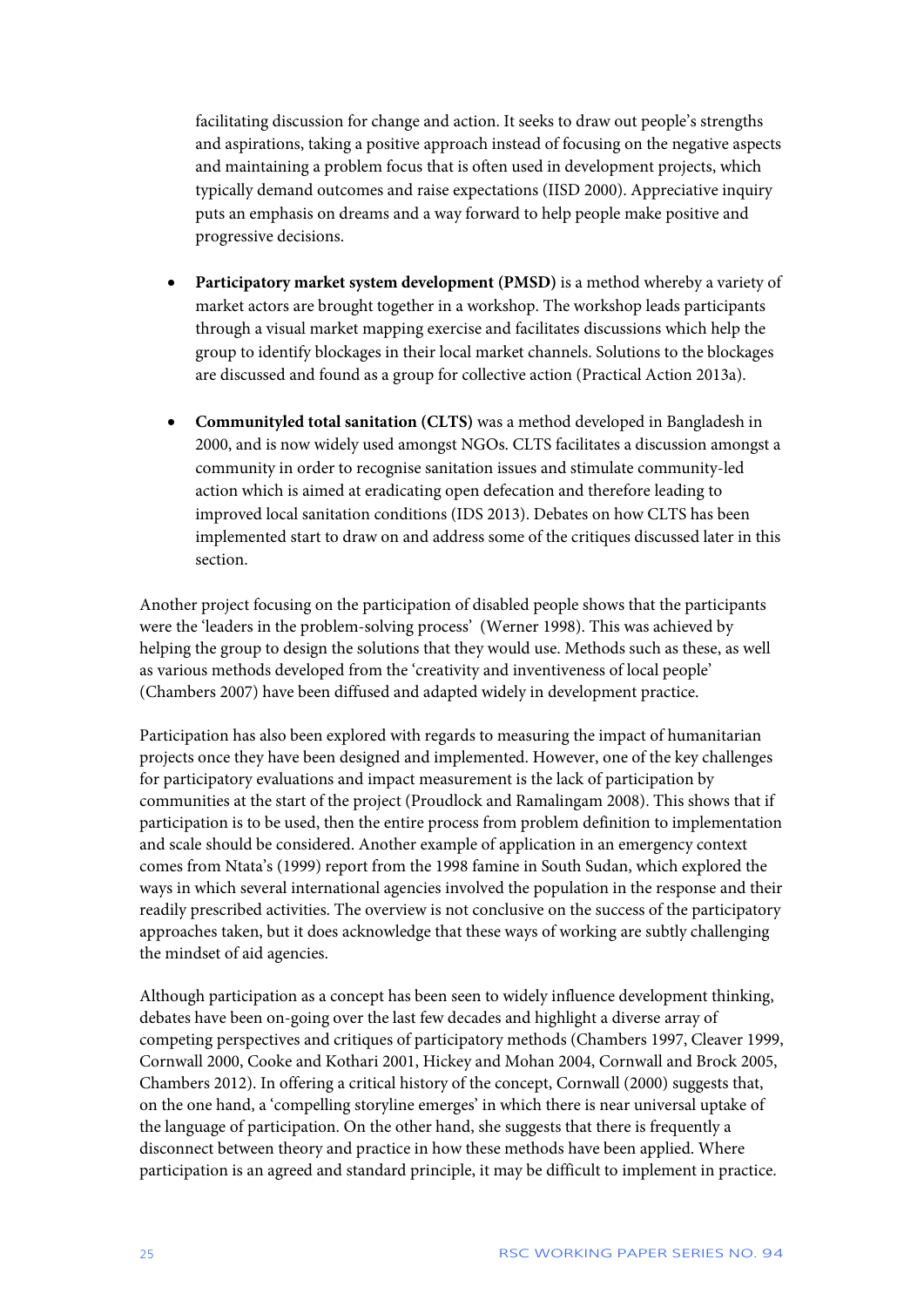Learning from these critiques will therefore help to shape and understand the meaning of a more participatory and bottom-up approach to humanitarian innovation.

#### **The critiques of participation**

The collection of different perspectives in *Participation: The New Tyranny?* (Cooke and Kothari 2001) demonstrate the variety of concerns with participatory approaches, and aim to provide a critique beyond simplistic concerns with practice methodologies. The collection captures examples of 'participatory processes undertaken ritualistically, which had turned out to be manipulative, or which had in fact harmed those who were supposed to be empowered' (Cooke and Kothari 2001). Below I have grouped some of the critiques from this collection and the wider literature to try and capture the key issues and evolution of thinking around participatory development.

#### **Definition**

Participation has been accused of lacking definition, with critics saying that 'although we have a word in common, we give it very different meanings' (Brock and Pettit 2007). The broad use of the term 'participation' itself is thought to have led to poor interpretation and use of the methods labelled with it, leaving the approaches vulnerable to over-simplification and misuse (Francis 2001). Consequently, these issues have given rise to critiques without a common definition in themselves and greater clarity on its definition is still called for (Hickey and Mohan 2004).

This area of critique describes participation as a label for many methods that may not carry out best practice or inclusivity on the ground. The label has in some cases been misused or abused, being treated as a 'box-ticking' exercise (Chambers 2007). Out of the participation discussions around the use of terms there have also been concerns in the use of the words 'community' and 'local'. The words 'community' and 'local' are sometimes thought to encourage people to be seen and treated as a standard unit by outsiders, where one solution fits all (Guijt and Shah 1998, Cleaver 1999), even when trying to practice participatory methods.

#### **Extraction of knowledge vs. facilitation of knowledge**

A debate on what participatory methods are used for has also developed, questioning the end goal and intentions of some participatory approaches. Participatory approaches in some cases are thought to be used to extract information and knowledge from communities which may not directly benefit them (Mosse 2001), where the information is solely for the benefit of project planning and upwards accountability to donors. The intention of some participatory approaches, however, is to facilitate a knowledge exchange amongst people in order for them to take their own action (IDS 2013, Practical Action 2013a), and it is considered by some that both of these requirements can happen simultaneously (Brock and Pettit 2007, Chambers 2007). The participatory methods which are thought to 'extract information and not empower' are tied to the brand of participation but not practiced (Chambers 2007), and have been seen as 'proceduralized' (M.B.Anderson et al. 2012) ritualistic and 'manipulative' (Cooke and Kothari 2001). Cornwall (2002) highlights how the World Bank's 'enthusiasm for empowerment illustrates how a term once associated with a process through which people discovered their own potentialities has become an instrument for managed intervention'. Cornwall (2002) also states that participatory approaches are being carried out in parallel to existing local practices, rather than making programmes more inclusive and participatory in their own right.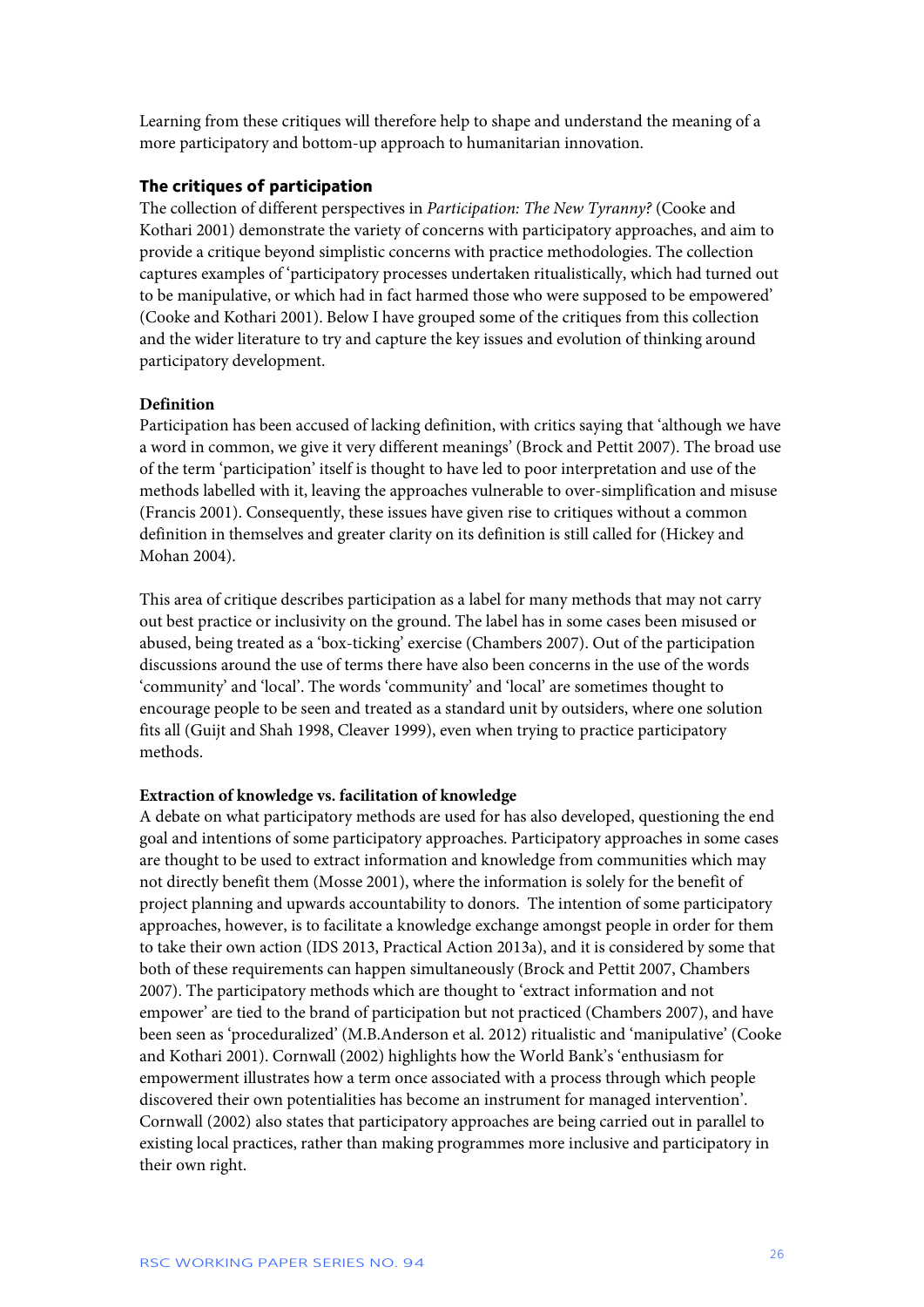#### **Complexity of power and politics**

The remaining core critique for participatory approaches revolves around the influence exercised by the outsider. In particular, there are concerns that participatory approaches can reify and entrench existing power relations within communities, and that there are related challenges of deciding who will participate and represent communities (Cornwall 2002, Hailey 2001).

There is a fear that participatory methods may enhance existing power structures within communities instead of empowering those who are the most marginalised. One view is that wide participation itself can mask these important power differences amongst communities (Kothari 2001). On another scale there is also concern that micro-level intervention using participatory approaches can obscure macro-level inequalities and injustice (Cooke and Kothari 2001). The power challenges also play out in critiques of where participation is located (Mohan 2001), and what constitutes appropriate spaces of participation (Cornwall 2002). In some cases participatory approaches have been seen as a way to get around local opposition to externally defined projects (Hildyard et al. 2001).

There is also critique about the selection methods used and how participants make decisions on whether to participate or not (Cleaver 2001). 'The water carrier, decision maker, manager and beneficiary are not always then manifest into one individual' (Cleaver 1999), and Cleaver acknowledges the complex web of reciprocal exchange upon which people and solutions depend. It is thought that the inclusion of the wider dynamics of economic and social change is needed to develop a more complex modelling of livelihood concerns over life courses (Cleaver 1999), beyond what is currently achieved using participatory approaches. This complexity is also interpreted through in-depth analysis of the psychology that plays out in participatory approaches, where even the presence or perceived presence of outsiders can have a distorting impact on how people behave and make decisions (Cooke 2001). Finally, there is a difficulty in integrating project concerns with participatory methods, especially when the project is seen as a set of activities that is time-bound. There is therefore a need to better understand the non-project nature of people's lives (Cleaver 1999), which inherently calls for a more nuanced understanding of local power and politics.

#### **Moving forward**

The collection of critiques above provides a relatively bleak picture for participatory development; however, more recent analysis and experiences in participation have tried to rebut these by claiming that some of these issues have more recently been tackled by practitioners. In particular, Hickey and Mohan (2004) have suggested that 'citizenship' participation principles can be applied to create a more holistic understanding of participation within the procedural and substantive aspects of development. Cornwall (2000) notes that one of the main forms of evolution in participatory methods has been to address concerns with power asymmetries by moving from participation within isolated micro-level solutions towards a more holistic understanding of participation as rooted within all aspects of community development.

Additionally, Chambers describes a new form of participation emerging within an adaptive pluralism for development (Chambers 2010), where an 'eclectic pluralism' describes a diverse set of skills, and where 'capacity to adapt and innovate' are part of a proposed new agenda. Central to this is removal of the branding of participation and thereby avoiding reliance on fixed, standardised methods irrespective of context. 'The practical challenge is often not to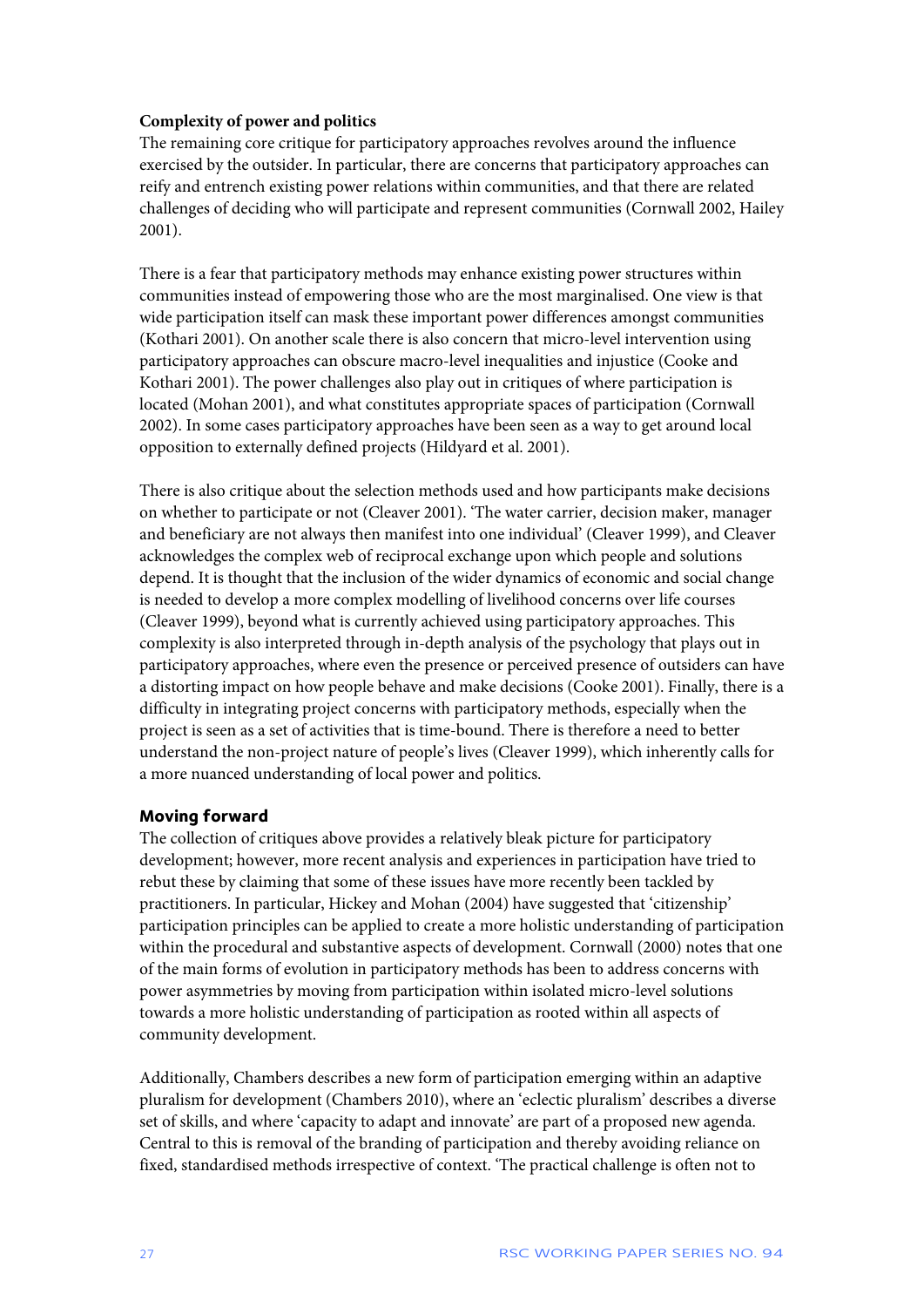over-prescribe, with the danger of entering an inhibiting top-down zone of too many rules' (Chambers 2007:24). Chambers argues that adaptive and loose training helps facilitators to adjust and adapt to the particularities of the local context.

Chambers has also used the concept of complexity to contribute to the advancement of participatory approaches (Chambers 2010). Complexity theories can help in creating a systems and network way of thinking that considers the social, political, economic and physical intricacies. The issue of complexity within development and humanitarian approaches is another emerging discussion amongst practitioners (Ramalingam et al. 2009a, Green 2012). Complexity thinking may help practitioners to move beyond an isolated view of particular projects and programmes to see social systems as inherently nested within broader social, economic and political structures. Again, this points towards a far more holistic view of participation.

#### **Reflecting on participation**

So what can we take from participatory discourses and debates? They have presented a complex range of social concerns and challenges that play out in several aspects of humanitarian, development and social programmes. However, a self-awareness of these components is vital to overcome some of the challenges, or as Chambers puts it, a 'self-critical epistemological awareness' (Chambers 1997). From the review of participatory approaches and critiques some lessons may be drawn, as listed below:

- Participatory methods are aimed at empowering affected populations to make their own decisions when defining problems and finding appropriate solutions to local challenges;
- The widespread use of 'participatory methods' has meant that their quality and impact has not been consistent;
- Power relations and politics need to be carefully understood so that they do not negatively influence the way that participation is used and the impact it has;
- Do not over-prescribe and create an inhibiting top-down zone with too many rules;
- When present, facilitators must adapt to the local context;
- Systems and networks should be fully considered as part of the wider context of development and humanitarian practice.

Participation exists within community groups without external intervention, and like grassroots innovation, little has been done to understand how this works. The innovation of individuals and 'communities' themselves has been blurred by institutional systems, projectbased approaches and pre-prescribed problem definitions and solutions brought in by external actors. A systems approach and consideration of social complexities may help to overcome some of these challenges.

### **7 Bottom-up humanitarian innovation**

The journey above has led us through an overview of how developing markets, communities and users are perceived within innovation. User-led innovations, design theories, and participation based on adaptive pluralism are all approaches that can take us closer to a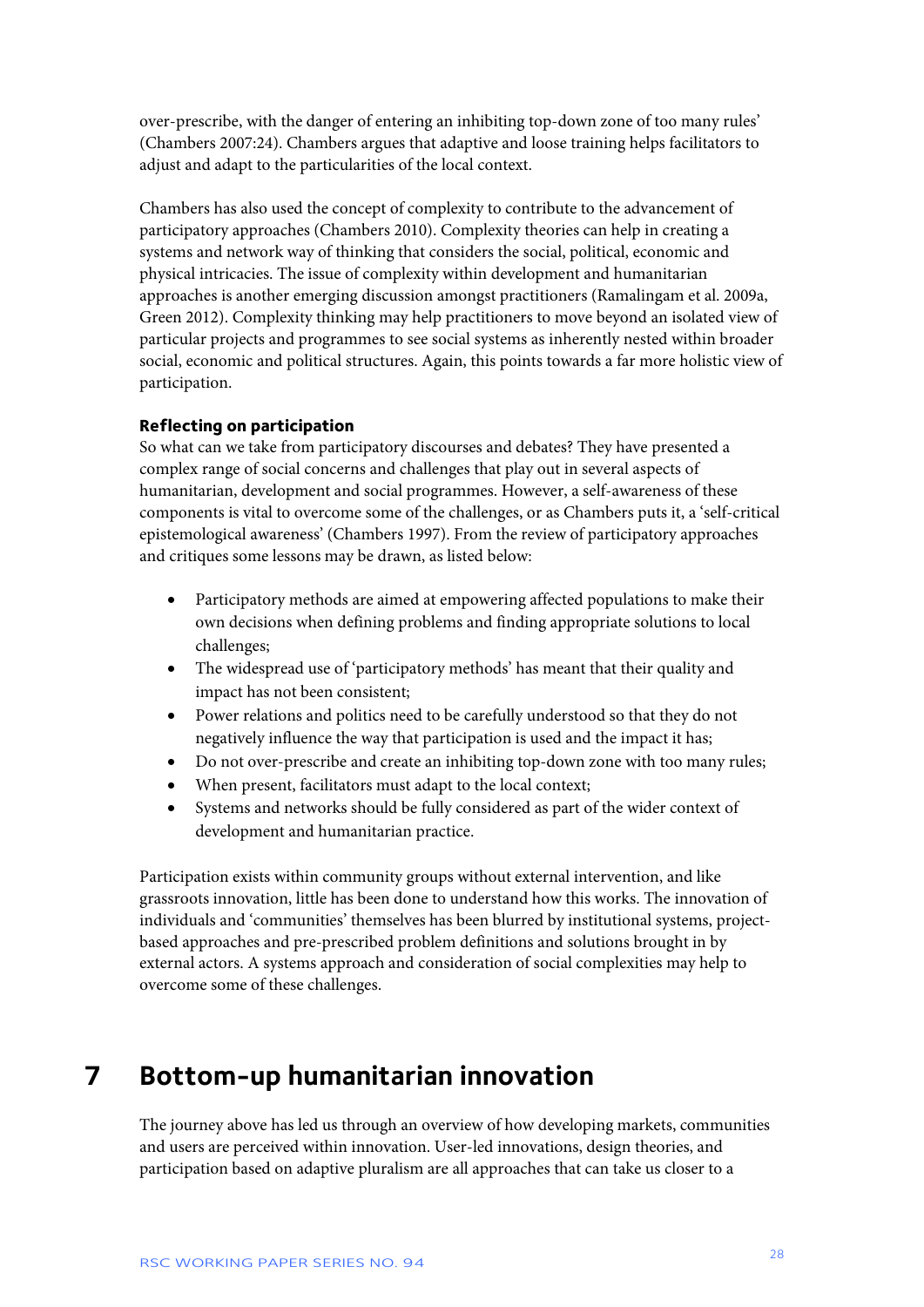bottom-up approach in humanitarian innovation. We can learn from all of these areas of literature and practice, drawing insights from their strengths and weaknesses. These key points are brought together in the summaries below.

- **Innovation as it currently occurs amongst communities is under-acknowledged** We have seen that indigenous and local innovation does exist, but that it is rarely researched, understood or recognised. In the private sector, innovation by 'users' and 'customers' is an increasingly occurring practice. In some cases, this 'user' innovation is used to improve the design and delivery of products and services. However, there is a lack of in-depth understanding of how this occurs and can lead to improved innovation practice. There is an even greater lack of documented stories of bottom-up innovation within the humanitarian context, whether during an emergency, a protracted crisis or the recovery phase. Furthermore, there is a limited amount of analysis of how this type of innovation can be enabled or facilitated. As Kibreab (2004) identifies, specifically in a refugee context, there is an under-researched area of understanding refugees' own social networks and their own responses to the 'losses and challenges' following flight. Yet, by definition, refugees have to adapt – and hence innovate – because of the transformation in their access to resources.
- **Local innovation, capacities, systems and markets are key to finding sustainable humanitarian solutions**

As noted above, there is evidently a gap in effectively understanding the local capacities and systems in existing humanitarian practice. As identified in the social innovation literature, user focus is key to creating social change through innovation. By understanding these existing systems and markets better, humanitarian approaches are forced to take stock and consider local structures and existing innovations, before implementing inappropriate external interventions. Observing these systems and markets over time also challenges the project-based approach, which is often short-lived, time bound and struggles to find time to more holistically understand local practices. Local markets also have an additional and important role to offer in allowing innovations to be taken to scale: markets can create wide opportunities and demand for innovations that have a positive impact on people's livelihood activities. Of course affected populations solve problems in challenging environments in their daily lives, yet so little is understood about how this is done and what opportunities and challenges they face.

• **Facilitation, networks and partnerships may be required where barriers to innovation prevent ideas being taken to implementation or scaled for wider use** Local innovation may in some cases need to be supported in order to overcome challenges and barriers at different stages of the innovation process. Affected communities may have a demand for support in areas such as risk mitigation, communications, knowledge exchange or the creation of networks, for example. Careful consideration by external actors is required if facilitation or support is to be provided, and it must be appropriate to local cultures and systems that are already in place. Facilitation of this type can learn a great deal from participation methods and critiques. For example, external actors can ensure the power balance is considered and methods do not 'over-prescribe' to create a controlling environment, and they can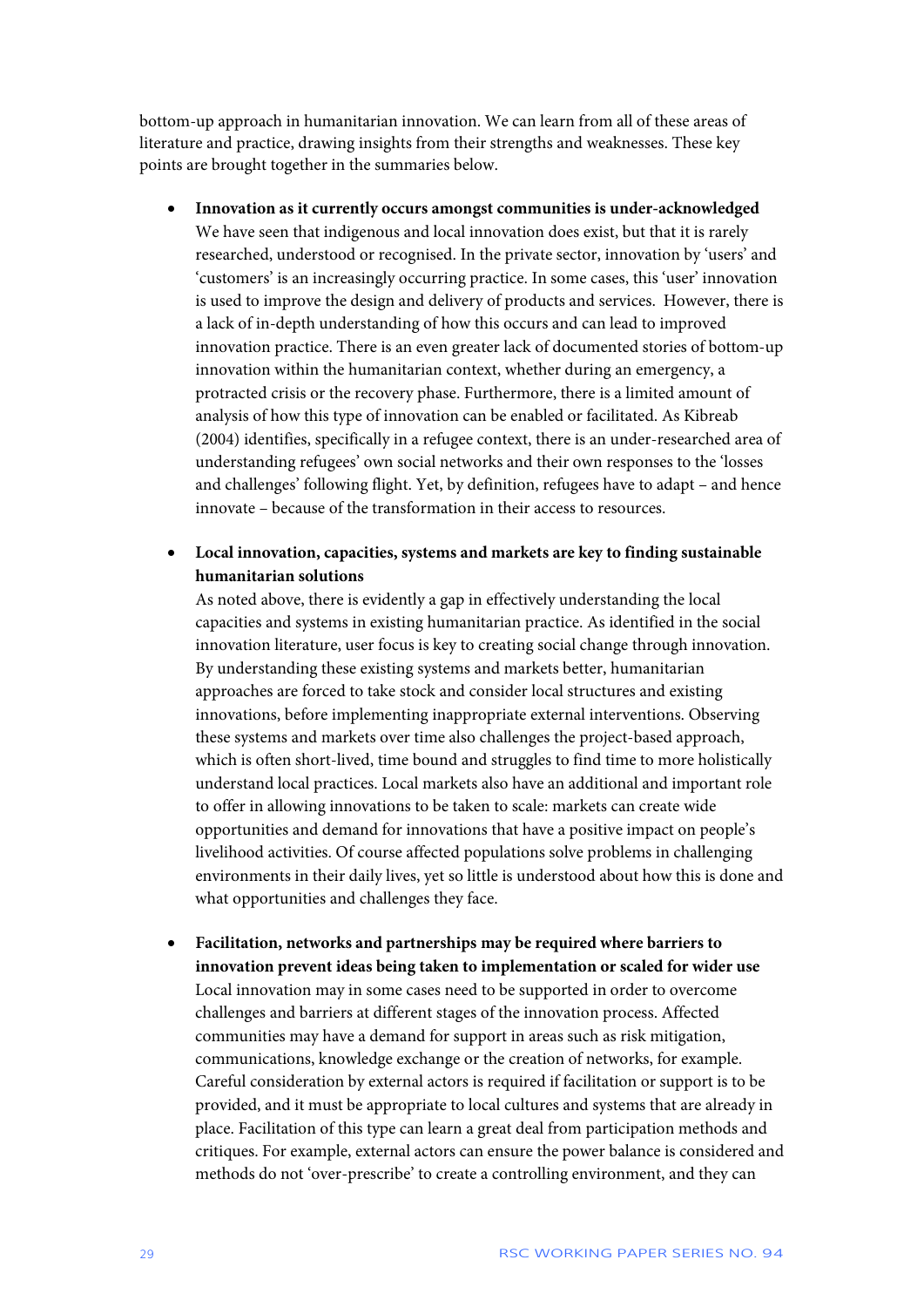ensure that facilitators adapt to the local context. There needs to be more focus in practice on actually living up to the underlying principles of bottom-up innovation: allowing people to make decisions and choices, and to be empowered to maintain their own livelihoods. People will also make the decision to adopt, use, adapt and inform innovations which are introduced by external actors, therefore keeping 'users' central throughout any process of innovation is vital. This may be achieved through networks and a diverse set of skills and partners.

#### **Bringing the two worlds of humanitarian innovation together**

As defined at the start of this paper, there is a risk that the emerging discussion of humanitarian innovation will become heavily focused on innovation management within organisations and may not take account of the local capacities and systems already in place or the innovations occurring amongst affected populations. Indeed a significant proportion of humanitarian innovation work implicitly follows this 'top-down' approach. The alternative world of humanitarian innovation is one based upon 'bottom-up', locally appropriate solutions. However, it is clear that to make this ideal a reality, a deeper understanding of the bottom-up approach to innovation is required, in order to fulfil its potential of fostering the skills and capacities of affected populations, and thereby also informing external interventions by humanitarian actors, whether NGOs, governments, international organisations, or the private sector.

Chambers (2007) has worked on the dichotomies of two similar worlds for development practice, starting with his concepts of 'things' versus 'people' where a traditional 'things' approach has been 'neo-newtonian', and focused on the physical, top-down world, neglecting the social elements important for development, and where the 'people' approach is bottom-up and people-centric. More recently, however, he has evolved this thinking to attempt not to polarise the approaches, and proposes a 'paradigm of adaptive pluralism'(Chambers 2010) whereby 'mindsets…orientations…[and]…predispositions' in development take a new form that works within the unpredictability and non-linear complexities of the varying contexts. In this new approach the roles of the external actors are based on facilitation and empowerment, where relationships are reciprocal, personal and democratic. There is dynamism and creativity, and participatory methodologies have an important role to play. It is in this paradigm that the emerging innovation practice needs also to sit where dialogue and understanding are mutual between the two worlds and the local capacities and systems are central to all humanitarian practice, whether it is initiated locally or by an external party.

This new and bottom-up perspective on humanitarian innovation can help to address the gap in how to practically achieve 'user involvement' in the assessment, design, implementation, evaluation, and sustainability of humanitarian interventions. A better focus on the 'user' and 'citizen' is required since there is a strong correlation of dissatisfaction and marginalisation felt by recipients of aid due to this gap in practice (M.B.Anderson et al. 2012). Innovation from the 'bottom-up' offers a non-project lens that starts with the communities' own initiatives and context. Regardless of where the idea originated, facilitation can also challenge the assumptions typically made in 'top-down' interventions to support the innovation process with a focus on local capacities and systems. Design and innovation thinking forces those involved in a process of innovation to think more systematically and holistically, ensuring that social and cultural elements are at the forefront of new ideas and how they evolve to implementation and then to scale. Designing and planning must be continued throughout the innovation process in a flexible and adaptive way. A diverse set of skills is vital in any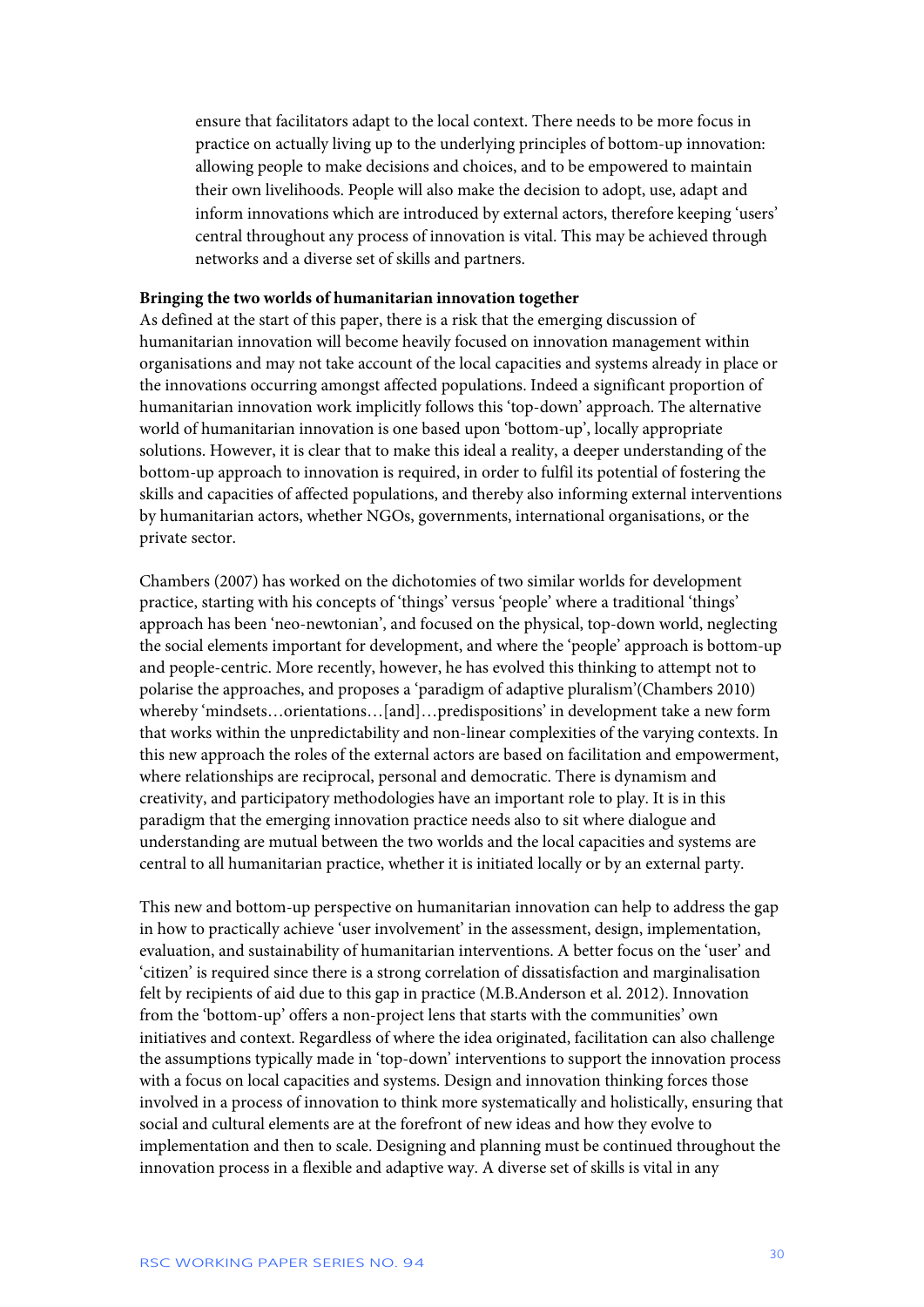innovation of this type and these may be achieved through facilitation that includes a unique group of individuals, partnerships, and networks.

Taking these key lessons from the three areas of literature and reflecting on how the two worlds of humanitarian innovation can be brought closer together, the final section below explains a framework that will help to build an improved source of research and knowledge on this new form of humanitarian innovation from the bottom up.

### **8 A humanitarian innovation research framework**

'Innovation' is not and should not be used as a label for objects and ideas. Instead, innovation is a process through which activities may be seen and guided, offering a more systematic and holistic approach to new initiatives than the current 'project' focus and humanitarian systems offer. Within this process, local innovation and a user focus at each stage is key. The basic stages of innovation are illustrated again below: defining the problem or identifying the opportunity; finding a potential solution; piloting and refining the solution; and finally, appropriately scaling the solution. Each stage may learn from other stages or trigger another cycle of innovation itself.



**Figure 8:** The innovation process used by the Humanitarian Innovation Project

The process of innovation provides a useful lens through which to coherently follow ideas from inception to the development of sustainable and appropriate solutions. It helps to understand the decision-making process that goes alongside these stages, as well as the barriers and opportunities that exist at each of these stages for a given individual, community, or organisation. Humanitarian innovation with a 'user' focus at each stage means that:

• Problems or opportunities are defined by communities themselves in accordance with demand and with what they perceive to be sustainable in the context of pre-existing local systems;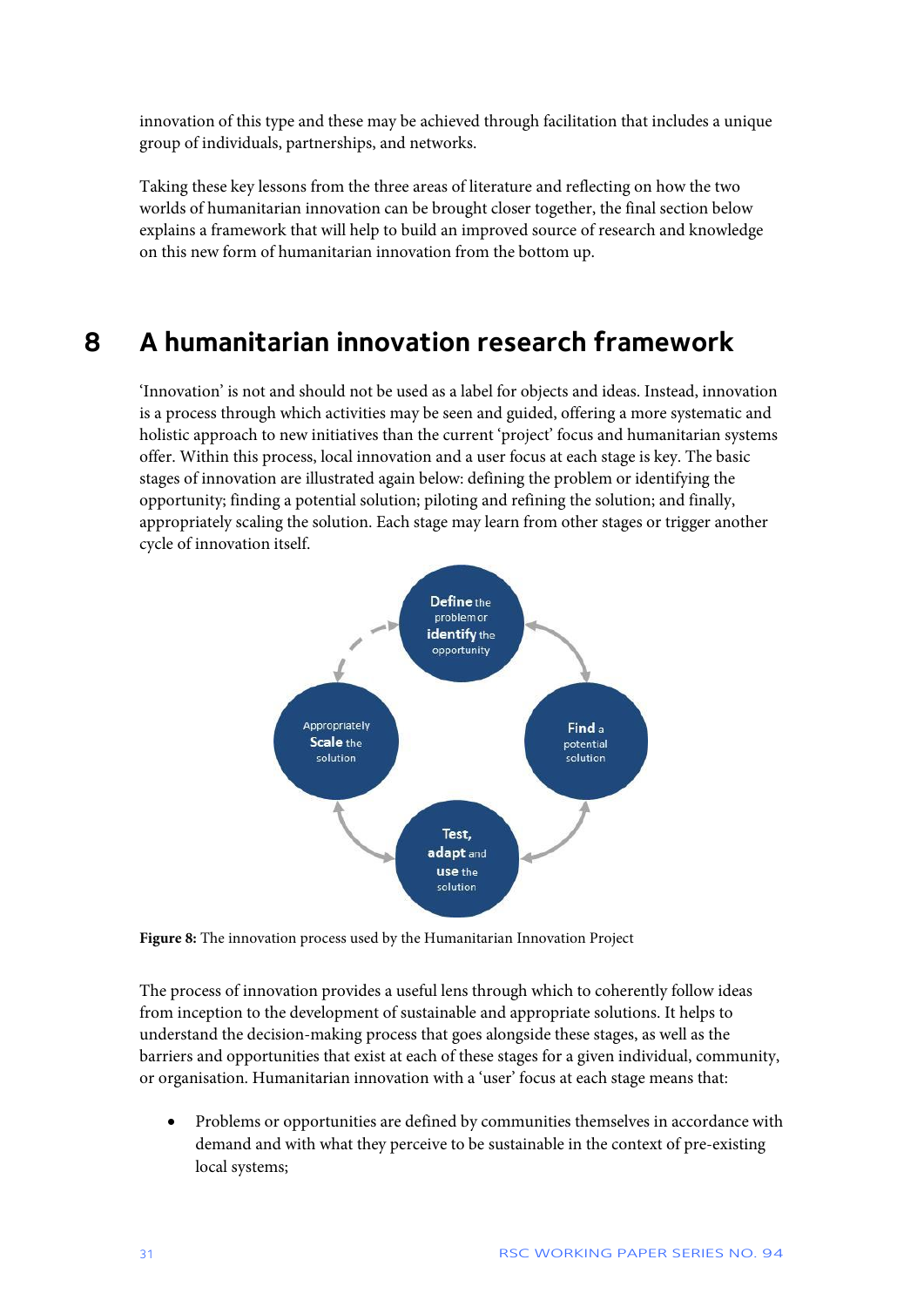- Potential solutions are appropriate to the local context and can be sourced and maintained in the long term;
- Piloting, testing and refining the solutions is guided by user decisions and adaptions that ensure that the solution fits within the local systems;
- The adapted solution is appropriately supported to scale through local markets and systems, driven by demand and local capacity.

This lens hopes to enable a broader thinking beyond the status quo, recognising local innovative capacity and systems, thereby going beyond traditional 'top-down' solutions defined by the humanitarian organisations.

Taking this lens of innovation and the key lessons learned from this review, it is clear that making communities the core of all humanitarian innovation, generating mutual understanding and collaboration even when working in the 'procedural' world of humanitarian innovation, is vital. There are two ways in which this analysis and understanding of bottom-up innovation may be framed and researched further:

- 1. Using the innovation process as a lens, obtain a deeper understanding of innovations that occur within communities.
	- Understand how problems are solved and implemented and solutions are sustained and scaled in the every-day lives of the 'beneficiary communities';
	- Identify the barriers and opportunities that exist at each stage of the local innovation process;
	- Recognise how local markets and the private sector influence and effect local innovation.
- *2.* Explore what types of models may help to facilitate humanitarian innovation. Keeping local capacities and systems central, facilitation of bottom-up innovation is believed to both foster local innovation and challenge the assumptions made in more traditional 'top-down' interventions at each stage of the innovation process.
	- Undertake case studies to understand how innovation has been facilitated in different contexts globally. (For example, through UNICEF innovation labs (UNICEF 2013))
	- Consider the literature on 'spaces' to understand the challenges and experiences in creating neutral innovation spaces that are truly inclusive and contribute to fostering local innovation (For example, see Cornwall 2002).

In order to elaborate on this framework further, two examples from the Humanitarian Innovation Project (HIP)'s work in Uganda so far help to demonstrate the types of activities that fall under the two parts of this research framework.

#### **Example 1: How innovation occurs in the everyday lives of refugees**

A young Congolese man, interviewed in Nakivale Settlement in the South West of Uganda, presented two innovation processes that he had initiated and implemented as part of his livelihood and social activities. These are shown in the table below against the four broad stages of innovation.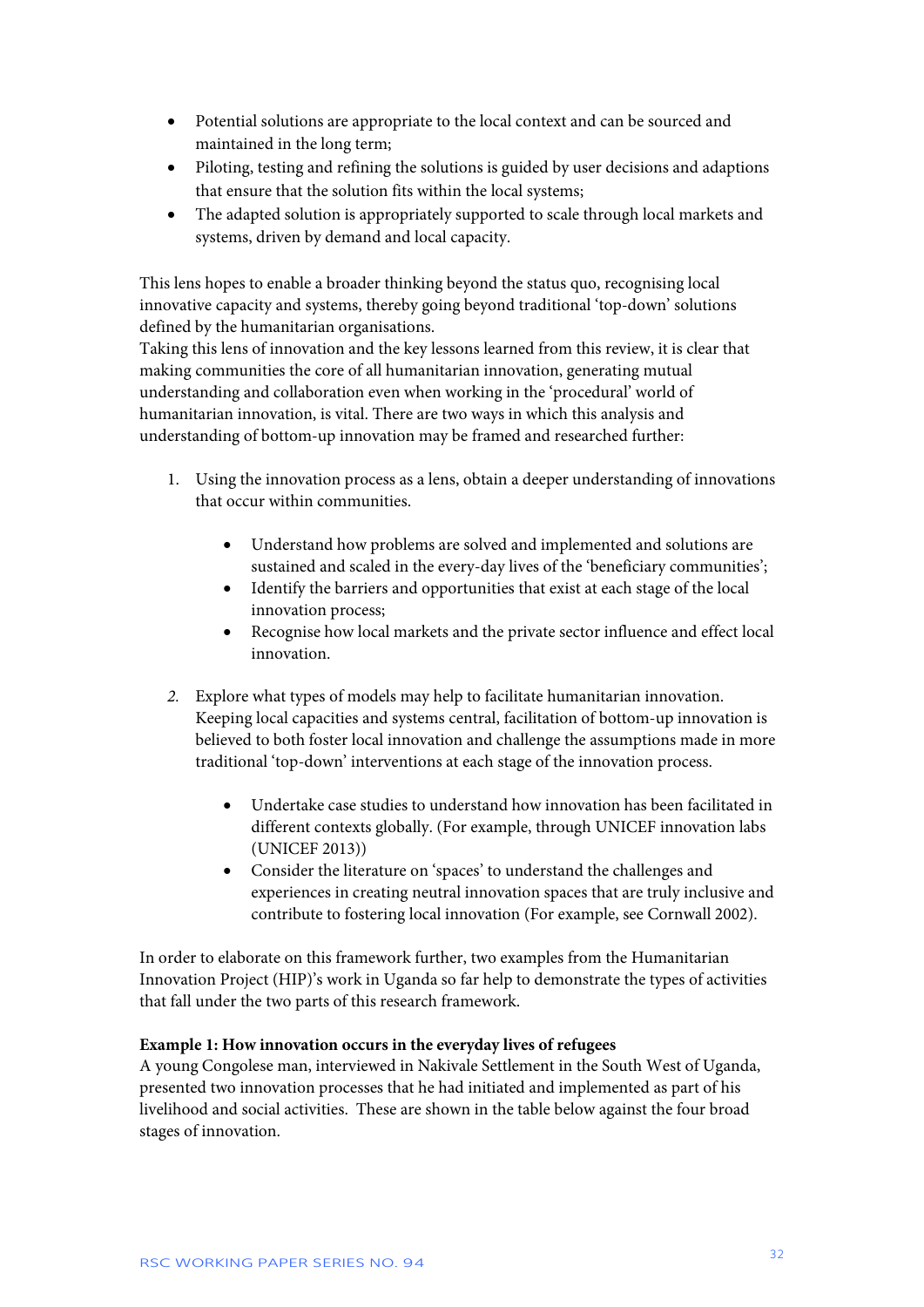| <b>Stage of</b> | Video editing business                         | Youth radio programme                          |
|-----------------|------------------------------------------------|------------------------------------------------|
| innovation      |                                                |                                                |
| Defining        | Upon arrival to Nakivale the young man         | An old megaphone was used to spread            |
| the             | had no source of income.                       | messages in the community from the church,     |
| problem         |                                                | but it was time consuming and did not spread   |
|                 |                                                | messages very far.                             |
| Finding the     | The first was his use of existing skills and   | The young man again used his technical skills  |
| solution        | passion for editing films and music. In        | and passion for ICT to build a makeshift       |
|                 | order to earn money when he first arrived      | radio transmitter with his church youth        |
|                 | in Nakivale, he sought new contacts to try     | group. The transmitter was made from locally   |
|                 | and find equipment and resources for           | found scrap material from an old radio,        |
|                 | filming and editing.                           | mobile phone and a calculator. He had no       |
|                 |                                                | formal training to do this and taught himself  |
|                 |                                                | online and learnt through others.              |
| Adapting        | He filmed weddings, concerts and other         | The radio programme schedule is shared         |
| and using       | events in the settlement by renting a          | between members the youth group. Even in       |
| the             | camera, lighting and microphones from a        | its early stages the radio has already brought |
| solution        | variety of different refugees. He also rents a | together one separated refugee family and      |
|                 | computer in order to do the editing. Access    | also generates a small income through song     |
|                 | to power is a challenge and he uses the        | requests. In addition the radio has started to |
|                 | UNHCR initiated Community Technology           | provide public health messages.                |
|                 | Access centre (which includes an internet      |                                                |
|                 | café) for power from their solar panel set-up  |                                                |
|                 | and occasional access to the internet. He      |                                                |
|                 | spends about 5 hours per day at the centre.    |                                                |
| Scaling the     | He did not know of anyone else who was         | If successful the radio will obtain a permit   |
| solution        | providing the same service as him in the       | from the government, and try to initiate       |
|                 | settlement and access to capital and power     | further income generating activities.          |
|                 | limited how much he could scale his            |                                                |
|                 | business.                                      |                                                |

**Table 1:** Innovation processes for a video editing business and youth radio programme

This first example shows the connectedness of an individual's innovations, which are embedded into the local economy and social networks, and also highlights his resourcefulness when finding new solutions despite limited access to resources. It highlights challenges to scaling-up local innovations, in this case mainly due to lack of access to capital for equipment.

#### **Example 2: Facilitation of local innovation**

The youth group COBURWAS International Youth Organization to Transform Africa (CIYOTA 2013), which was initiated in Kyangwali Settlement in Western Uganda in 2005, focuses on providing access to education for many young refugees, orphans and national youth in the region. In addition to its education activities, CIYOTA acts as a strong community base in the settlement. When members of the group or other people in the community have an idea that they would like to implement locally, they come to CIYOTA for advice and support. The groups that have been born out of CIYOTA so far range from women's working cooperatives to a theatre group that helps to tackle social issues in the settlement. The groups use CIYOTA's buildings to have meetings, rehearse or run their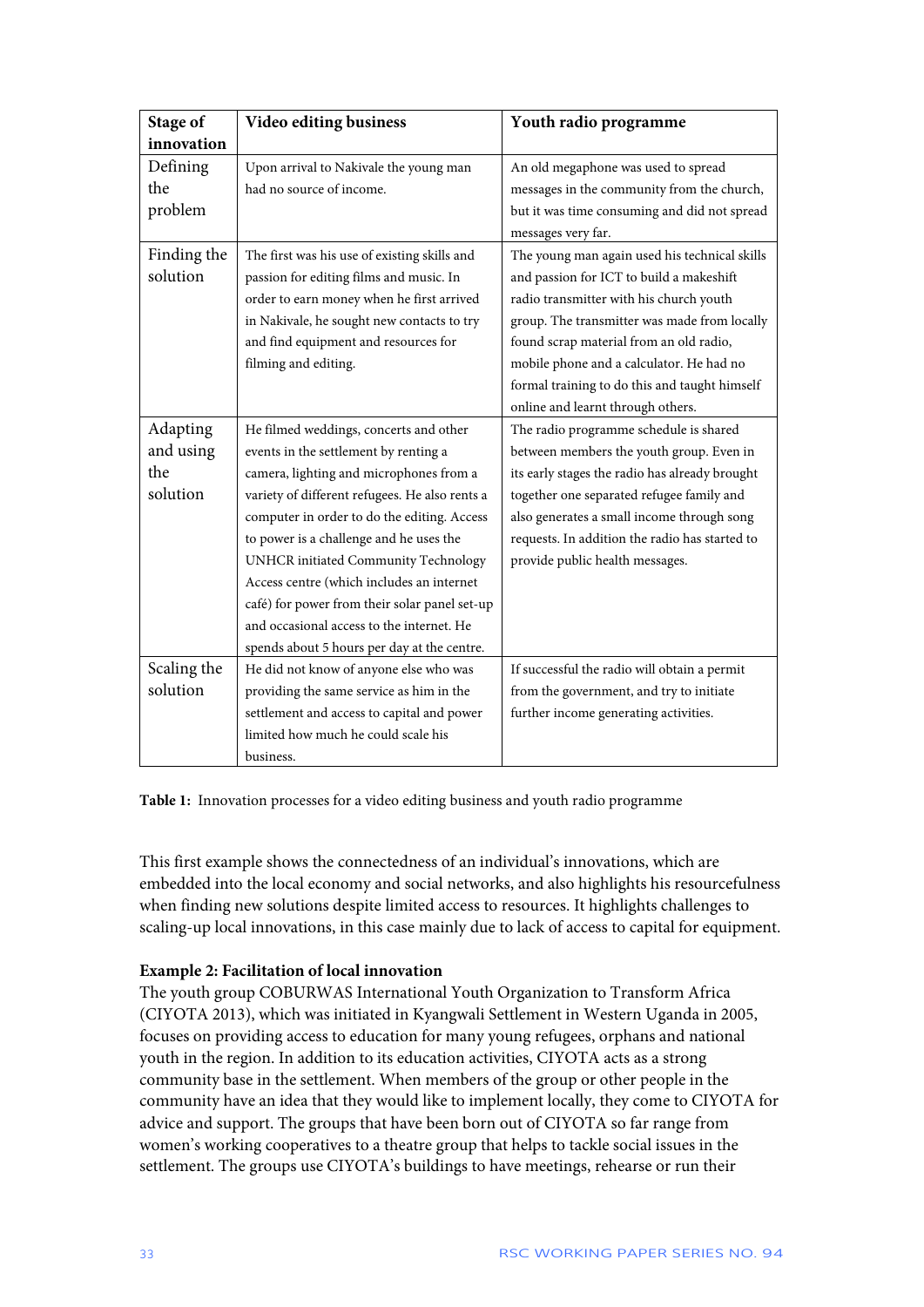activities, and CIYOTA's strong international network enables the groups to have access to partners and funding.

This second example illustrates a model of a locally initiated innovation space that fosters communities' own ability to solve problems and bring ideas to life. With a combination of indepth case studies on a variety of 'innovation spaces' that facilitate local innovation, HIP seeks to understand the processes, business models and impact of the different spaces. These two examples provide just an illustrative snapshot of the type of material that HIP hopes to build on by using the perspective of bottom-up innovation, therefore leading to a deeper understanding of local innovation and models for informing how it can be supported and fostered.

### **9 Conclusion**

Innovation has rapidly emerged as one the most widely discussed themes within the humanitarian world. However, in many of the existing debates, innovation is poorly understood or based on limited research. Furthermore, existing work on humanitarian innovation can broadly be considered as occupying two very different 'worlds' of innovation: one 'top-down' and the other 'bottom-up'. The overwhelming majority of humanitarian innovation work occupies the former of these worlds. It focuses mainly on how to improve organisational response, making it more efficient, effective, and sustainable. This is crucial work, with a significant contribution to make, not least in improving responses during the emergency phase. However, it is not the only approach to humanitarian innovation. Instead, this paper has argued that it is possible to conceive of an alternative, 'bottom-up' approach to humanitarian innovation.

Attempting to move beyond the rhetoric of 'bottom-up' language, this paper has begun to elaborate what bottom-up innovation means in general, and for the humanitarian context in particular. In order to do so, it has surveyed a range of relevant literature from different disciplinary perspectives, most notably innovation theory, design theory, and participatory methods. In each case, it has highlighted the strengths and weaknesses in what these perspectives have to offer, integrating them as a way of beginning to think through a practical framework and research agenda through which to advance bottom-up humanitarian innovation that might be applied to the emergency phase, protracted crises, and recovery, in ways that draw directly upon the skills, aspirations, and entrepreneurship of so-called beneficiary communities. The aim is not to replace the role of external interventions but to offer ways in which an enabling environment can be developed that better facilitates and works within the existing adaptive capacities of communities and their wider networks. By deepening the understanding of 'user' perspectives, capacities and systems in humanitarianism, the proposed research framework outlined in the paper seeks to better recognise ways in which innovation processes already occur within affected populations and identify the opportunities and challenges that exist for creating sustainable solutions within those communities. This has the potential to enable people to move beyond humanitarian dependency and become active partners in finding their own solutions. The vision for this future practice is one which offers alternative and sustainable humanitarian solutions, in which people are no longer viewed as dependent on traditional aid hand-outs, but instead are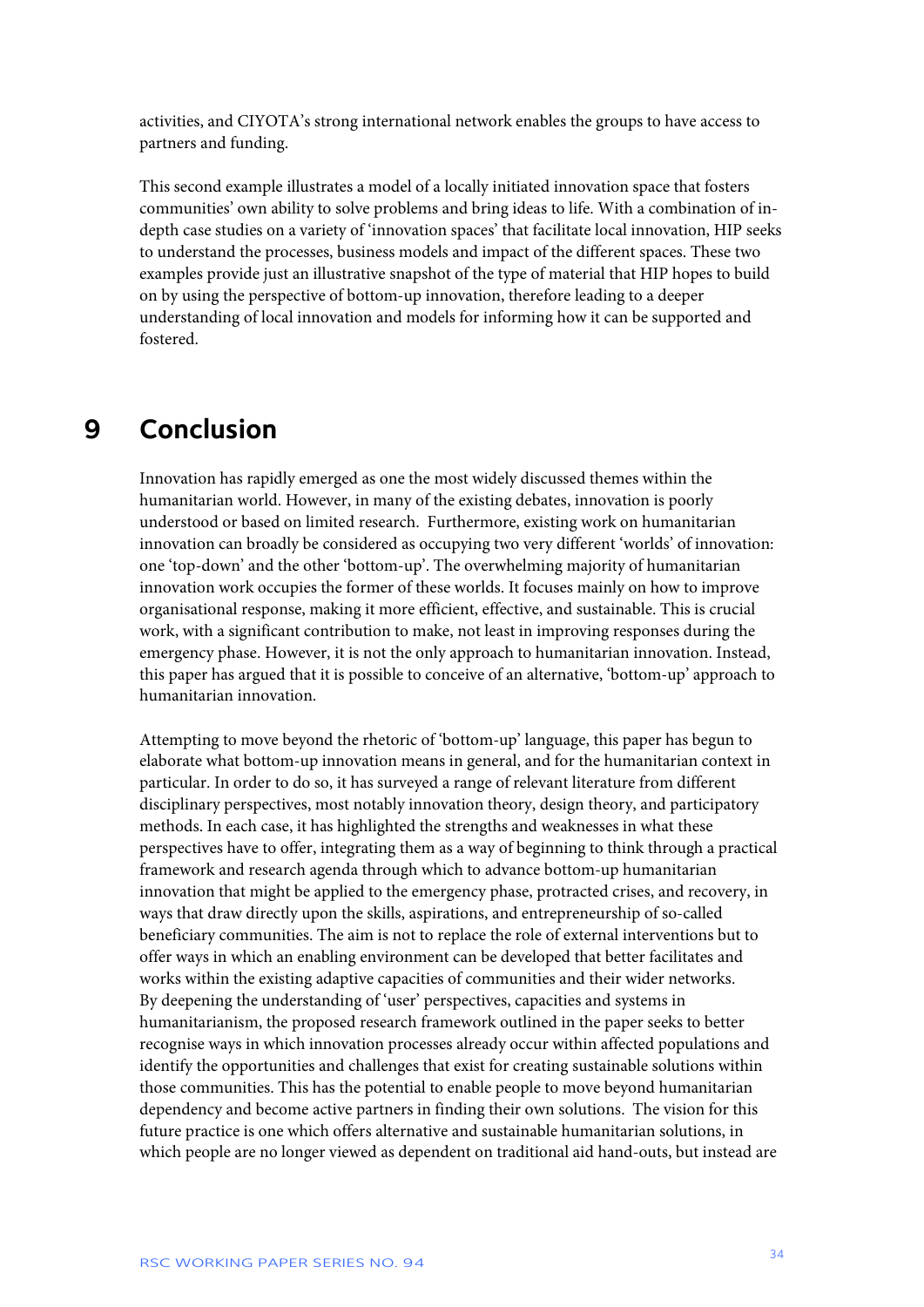supported to engage in their own innovation, fostering self-reliance and leading to solutions that are sustainably integrated within existing social systems.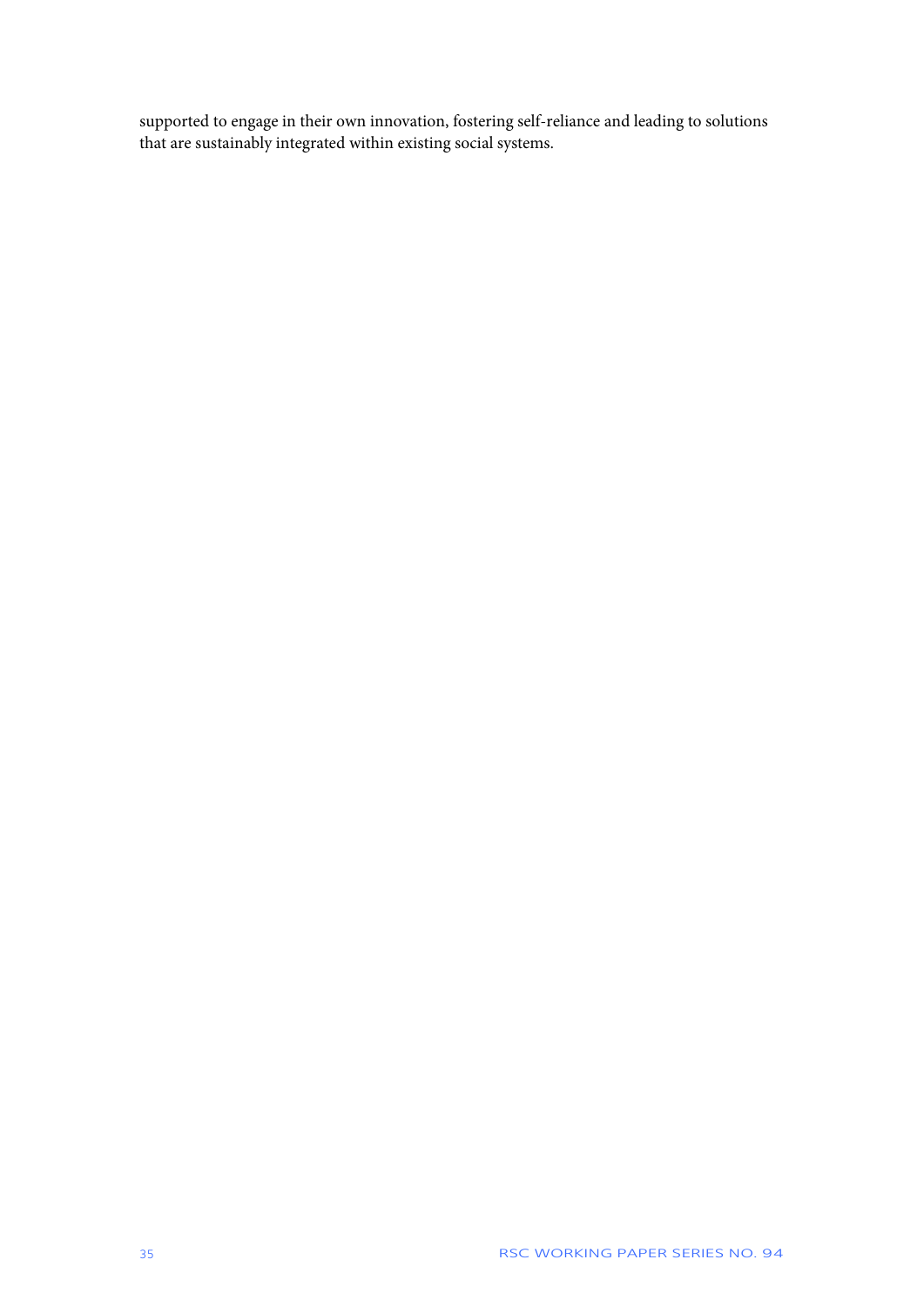### **10 References**

AFRIGADGET. 2013. *Afrigadget* [Online]. Available: http://www.afrigadget.com/.

AIDEX 2012. AidEx 2012 - Aid Innovation Challenge.

- ALBU, M. 2011. *Emergency Market Mapping and Analysis (EMMA) Toolkit* [Online]. UK: Practical Action. Available: http://emma-toolkit.org/.
- ALNAP & URD, G. n.d. Participation Handbook.
- BANERJEE, A. V. 2012. *Poor economics : barefoot hedge-fund managers, DIY doctors and the surprising truth about life on \$1 a day,* London, London : Penguin.
- BARRETT, C. B., BELL, R., LENTZ, E. C. & MAXWELL, D. G. 2009. Market Information and Food Insecurity Response Analysis. US: USAID.
- BETTS, A., BLOOM, L. & OMATA, N. 2012. Humanitarian innovation and refugee protection. Oxford, UK: Refugee Studies Centre, University of Oxford.
- BILGRAM, V., BREM, A. & VOIGT, K.-I. 2010. User Centric Innovations in New Product Development – Systematic Identification of Lead Users Harnessing Interactive and Collaborative online tools. *In:* FLOWERS, S. & HENWOOD, F. (eds.) *Perspectives on user innovation.* London: Imperial College Press.
- BINGHAM, A. 2011. *The open innovation marketplace : creating value in the challenge-driven enterprise,* Upper Saddle River, N.J., Upper Saddle River, N.J. : FT Press.
- BRAUN, V. & HERSTATT, C. 2009. *User-innovation: barriers to democratization and ip licensing*, Taylor & Francis US.
- BROCK, K. & PETTIT, J. 2007. *Springs of participation: creating and evolving methods for participatory development*, Practical Action.
- BROWN, T. 2008. Design Thinking. *Harvard Business Review*.
- BROWN, T. 2009. *Change by design : how design thinking transforms organizations and inspires innovation,* New York, New York : Harper Business.
- BROWN, T. & WYATT, J. 2010. Design Thinking for Social Innovation. Stanford Social Innovation Review.
- BURT, R. S. 1973. The differential impact of social integration on participation in the diffusion of innovations. *Social Science Research,* 2**,** 125-144.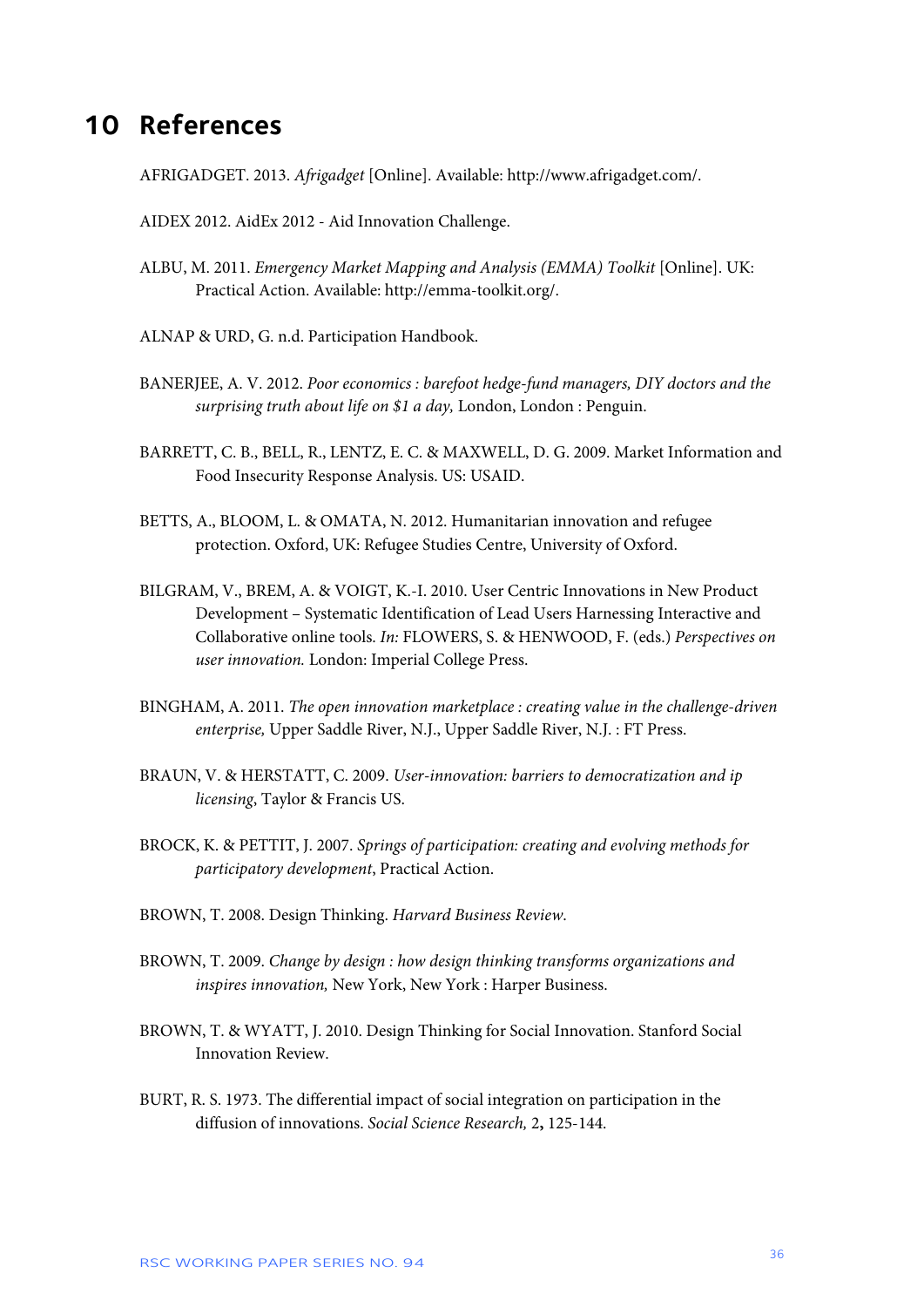- BYRNE, C. E. & GROUPE URGENCE RÉHABILITATION DÉVELOPPEMENT, U. 2003. Participation by Crisis-Affected Populations in Humanitarian Action. ALNAP.
- BYRNE, C. E. & URD 2003. Participation by Crisis-Affected Populations in Humanitarian Action. ALNAP.
- CAMPBELL, M. I., CRAWFORD, R. H. & SCHMIDT, P. S. 2005. Enabling design in frontier contexts: a contextual needs assessment method with humanitarian applications.
- CHAMBERS, R. 1997. *Whose reality counts? : putting the first last,* London, London : ITDG.
- CHAMBERS, R. 2007. *From PRA to PLA and pluralism : practice and theory,* Brighton, Brighton : Institute of Development Studies, University of Sussex.
- CHAMBERS, R. 2010. Paradigms, Poverty and Adaptive Pluralism. IDS.
- CHAMBERS, R. 2012. *Provocations for development,* Rugby, Rugby : Practical Action.
- CIYOTA. 2013. *COBURWAS International Youth Organisation to Transform Africa* [Online]. Available: http://coburwas.org/.
- CLEAVER, F. 1999. Paradoxes of participation: questioning participatory approaches to development. *Journal of International Development,* 11**,** 597.
- CLEAVER, F. 2001. Institutions, agency and the limitations of participatory approaches to development. *In:* COOKE, B. & KATHARI, U. (eds.) *Participation : the new tyranny?* London: London : Zed Books.
- COOKE, B. 2001. The social-psychological limits of participation. *In:* COOKE, B. & KOTHARI, U. (eds.) *Participation: the new tyranny?* London: London : Zed Books.
- COOKE, B. & KOTHARI, U. (eds.) 2001. *Participation : the new tyranny?,* London: London : Zed Books.
- COOPERRIDER, D. L. & WHITNEY, D. 2001. A positive revolution in change: Appreciative inquiry. *Public Administration and Public Policy,* 87**,** 611-630.
- CORNWALL, A. 2000. *Beneficiary, consumer, citizen : perspectives on participation for poverty reduction,* Stockholm, Stockholm : Swedish International Development Cooperation Agency.
- CORNWALL, A. 2002. *Making spaces, changing places: situating participation in development*, Institute of Development Studies Brighton.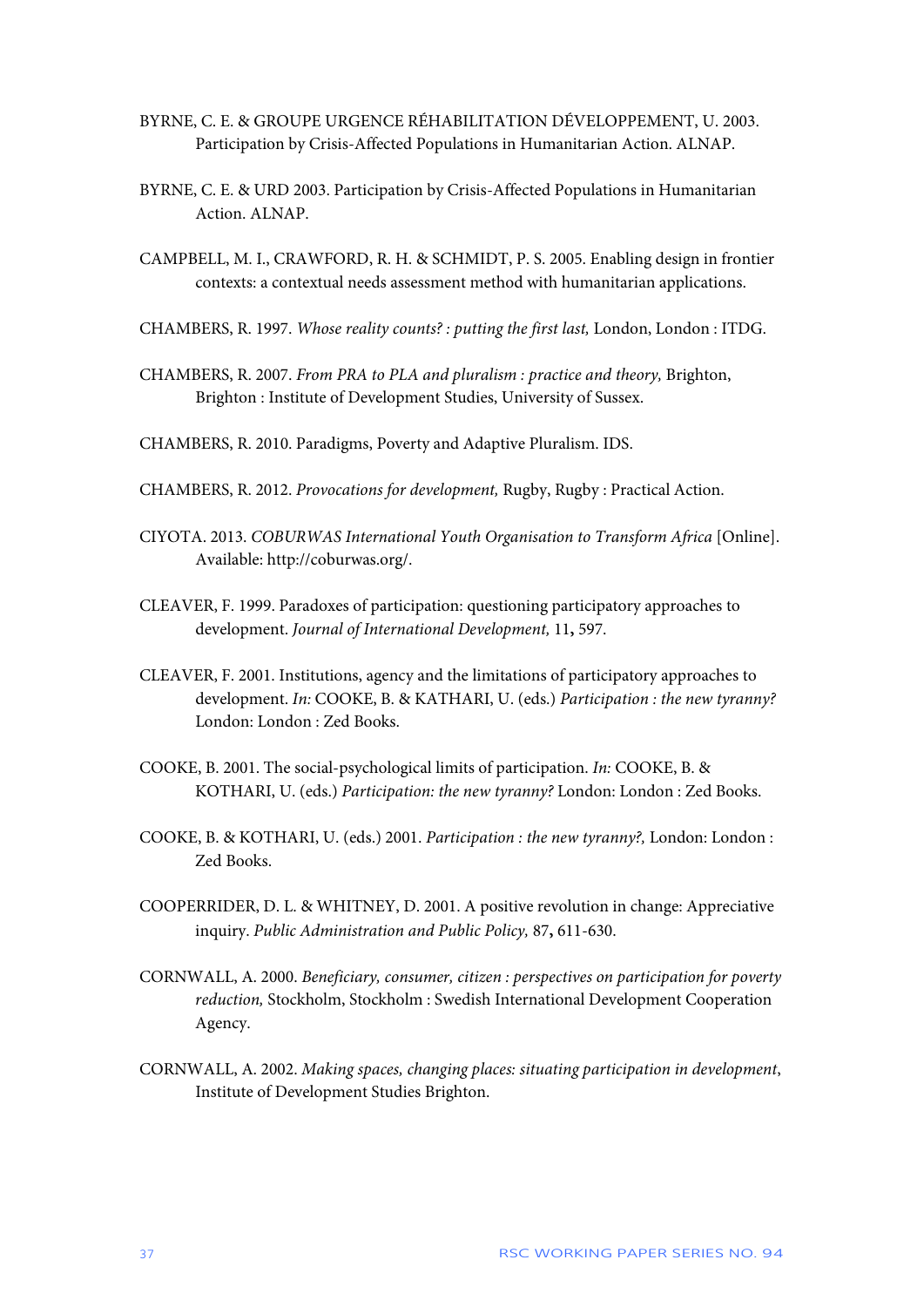- CORNWALL, A. & BROCK, K. 2005. What do buzzwords do for development policy? a critical look at 'participation', 'empowerment' and 'poverty reduction'. *Third World Quarterly,* 26**,** 1043-1060.
- DFID 2012. Promoting innovation and evidence-based approaches to building resilience and responding to humanitarian crisis: A DFID Strategy Paper. DFID.
- DOLAN, C. 2012. The new face of development: The 'bottom of the pyramid' entrepreneurs. 28**,** 3-7.
- DONALDSON, K. Recommendations for Improved Development by Design. Development by Design: 2nd International Conference on Open Collaborative Design of Sustainable Innovation, 2002. Citeseer.
- DONALDSON, K. M., ISHII, K. & SHEPPARD, S. D. 2006. Customer value chain analysis. *Research in Engineering Design,* 16**,** 174-183.
- FITZGERALD, G., WANKERL , A. & SCHRAMM, C. J. 2010. Inside Real Innovation: How the Right Approach Can Move Ideas from R&D to Market - And Get the Economy Moving. World Scientific Publishing.
- FLOWERS, S. & HENWOOD, F. (eds.) 2010. *Perspectives on user innovation,* London: London : Imperial College Press.
- FRANCIS, P. 2001. Participatory development at the world bank the primacy of process. *In:* COOKE, B. & KOTHARI, U. (eds.) *Participation: the new tyranny?* London: London : Zed Books.
- GODIN, B. 2008. Innovation: The History of a Category Project on the Intellectual History of Innovation.
- GOVINDARAJAN, V. & TRIMBLE, C. 2012. *Reverse innovation : create far from home, win everywhere,* Boston, Boston : Harvard Business Review Press.
- GREEN, D. 2012. *So the world is a complex system – what should aid agencies do differently?*  [Online]. Available: http://www.oxfamblogs.org/fp2p/?tag=complexity-theory 26th March 2013].
- GUIJT, I. & SHAH, M. K. 1998. *The myth of community: Gender issues in participatory development*, Intermediate technology publications London.
- HAILEY, J. 2001. Beyond the formulaic process and practice in South Asian NGOs. *In:* COOKE, B. & KOTHARI, U. (eds.) *Participation: the new tyranny?* London: London : Zed Books.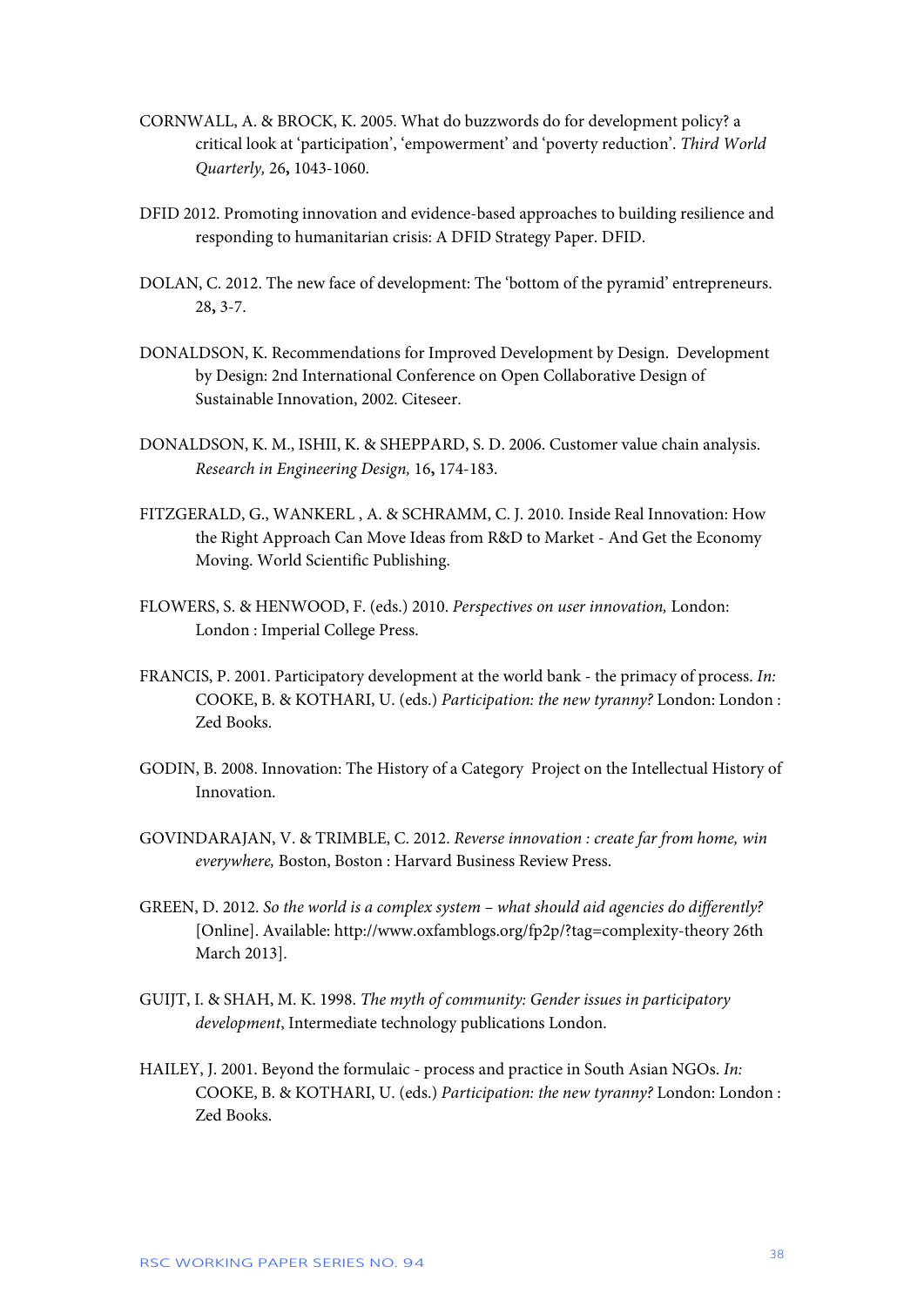- HERR 2011. Humanitarian Emergency Response Review. *In:* ASHDOWN, C. L. P. (ed.). Humanitarian Emergency Response Review.
- HICKEY, S. & MOHAN, G. (eds.) 2004. *Participation : from tyranny to transformation? : exploring new approaches to participation in development,* London: London : Zed.
- HIF. 2010. *Humanitarian Innovation Fund* [Online]. Available: www.humanitarianinnovation.org.
- HIF 2012. Taking Successful Innovations to Scale Webinar series. Humanitarian Innovation Fund.
- HIP. 2012. *The Humanitarian Innovation Project* [Online]. Available: www.oxhip.org.
- HILDYARD, N., HEDGE, P., REDDY, S. & WOLVEKAMP, P. 2001. Pluralism, participation and power - joint forest management in India. *In:* COOKE, B. & KOTHARI, U. (eds.) *Participation : the new tyranny?* London: London : Zed Books.
- HIPPEL, E. V. 2005. *Democratizing innovation [electronic resource],* Cambridge, Mass., Cambridge, Mass. : MIT Press.
- HUANG, G. Q. 1996. *Design for X: concurrent engineering imperatives*, Springer.
- HYYSALO, S. & STEWART, J. 2010. Intermediaries, Users and Social Learning in Technological Innovation. *In:* FLOWERS, S. & HENWOOD, F. (eds.) *Perspectives on User Innovation.* London: Imperial College Press.
- IDE. 2013. *International Development Enterprises* [Online]. Available: http://uk.ideorg.org/.
- IDEO. 2009. *Human Centered Design Toolkit* [Online]. Available: http://www.ideo.com/work/human-centered-design-toolkit/.
- IDEO. 2011. *IDEO.org* [Online]. Available: www.ideo.org [Accessed 26th March 2013].
- IDEO. 2013. *IDEO* [Online]. Available: http://www.ideo.com.
- IDS. 2013. *Community-Led Total Sanitation* [Online]. Institute of Development Studies. Available: http://www.communityledtotalsanitation.org/.
- IFRC & ICRC 1994. The Code of Conduct for the International Red Cross and Red Crescent Movement and Non-Governmental Organisations (NGOs) in Disaster Relief. International Federation of Red Cross and Red Crescent Societies.
- IICD 2013. Mobile on the move Opportunities in mobile learningfrom IICD's perspective. IICD.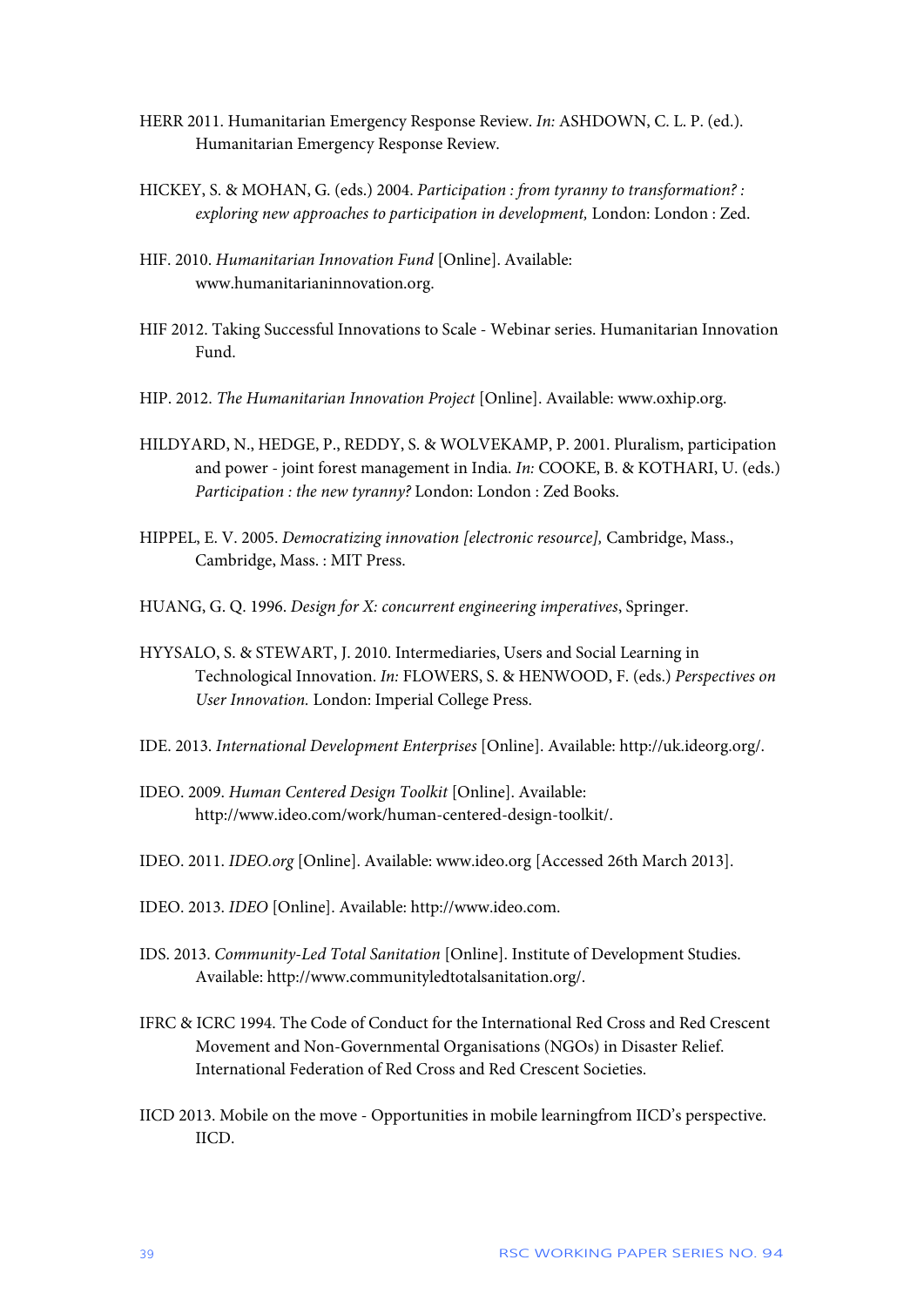- IISD. 2000. *From Problems to Strengths* [Online]. International Institute for Sustainable Development. Available: http://www.iisd.org/ai/.
- INSEAD 2012. The Global Innovation Index 2012: Stronger Innovation Linkages for Global Growth. INSEAD.
- J. FAGERBERG 2005. Chapter 1 Innovation—A Guide to the Literature.*The Oxford Handbook of Innovation*. *In:* D.C.MOWERY & R.R.NELSON (eds.). Oxford University Press.
- JITA. 2013. *Jita Bangladesh* [Online]. Available: www.jitabangladesh.com.
- KAMKWAMBA, W. 2010. *The boy who harnessed the wind : a memoir,* London, London : HarperTrue.
- KELLEY, T. (ed.) 2005. *The ten faces of innovation : strategies for beating the devil's advocate and driving creativity throughout your organization,* USA: Doubleday.
- KIBREAB, G. 2004. Refugeehood, Loss and Social Change: Eritrean Refugees and Returnees. *In:* ESSED, P., FRERKS, G. & SCHRIJVERS, J. (eds.) *Refugees and The Transformation of Societies: Agency, Policies, Ethics and Politics.* New York: Berghahn Books.
- KIM, L. & NELSON, R. R. (eds.) 2000. *Technology, learning, and innovation : experiences of newly industrializing economies,* Cambridge: Cambridge University Press.
- KINNUNEN, J. 1996. Gabriel Tarde as a founding father of innovation diffusion research. *Acta Sociologica,* 39**,** 431–442.
- KOTHARI, U. 2001. Participatory development power, knowledge and social control. *In:* COOKE, B. & KOTHARI, U. (eds.) *Participation: the new tyranny?* London: London : Zed Books.
- LEONARD, D. & RAYPORT, J. F. 1997. Spark innovation through empathic design. *Harvard business review,* 75**,** 102-115.
- LOPEZ-CLAROS, A. 2010. *The innovation for development report 2010-2011 : innovation as a driver of productivity and economic growth,* Basingstoke, Basingstoke : Palgrave Macmillan.
- M.B. ANDERSON, D. BROWN & I. JEAN 2012. Time to listen: Hearing People on the Receiving End of International Aid. CDA Collaborative Learning Projects.
- MEHTA, S. & MOKASHI-PUNEKAR, R. 2008. EXPLORING INDIGENOUS INNOVATIONS: Ascertaining the Scope for Design Interventions for their Successful Commercialization. Shashank Mehta.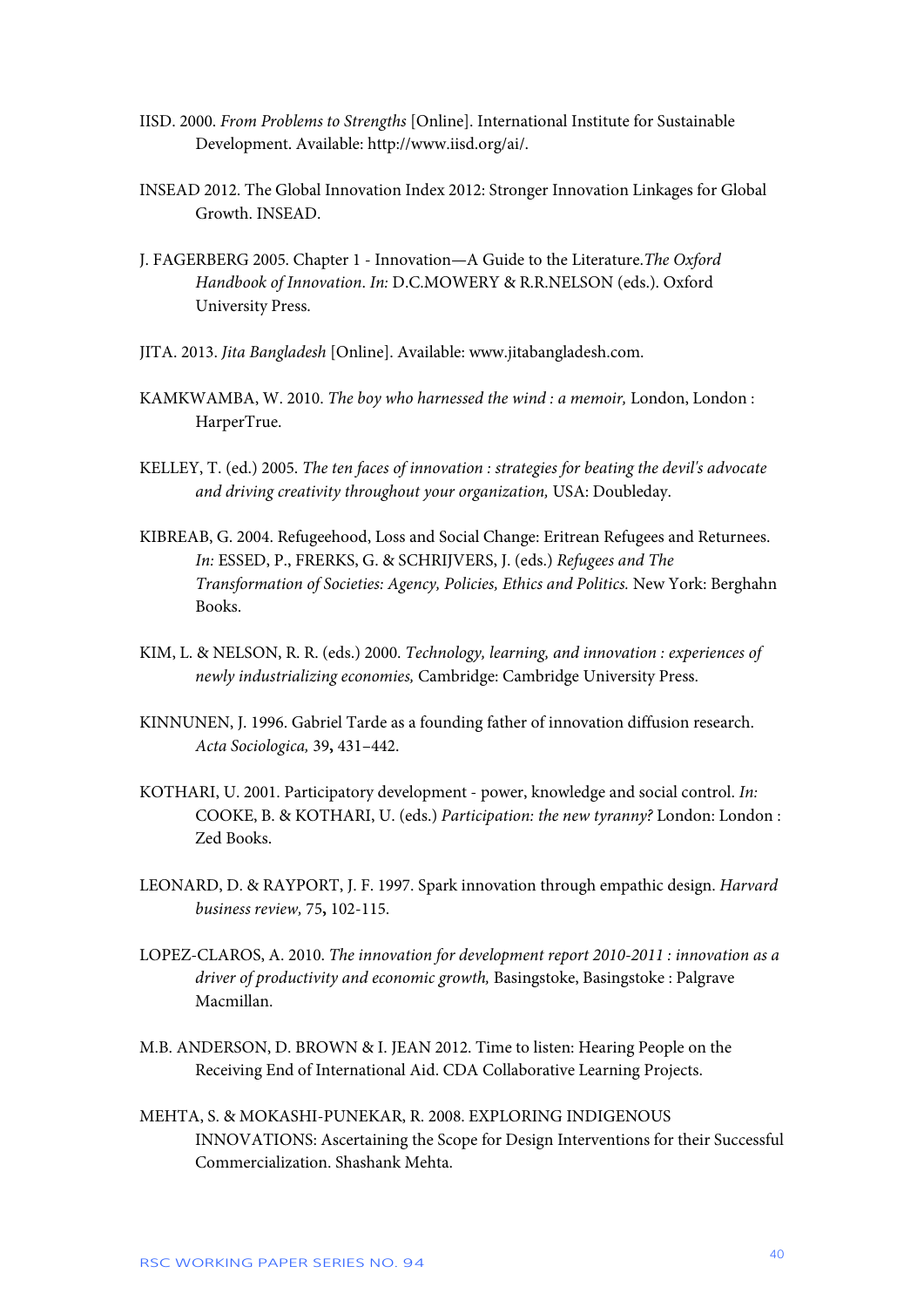- MERHOLZ, P. 26th March 2013 2009. Why Design Thinking won't save you. Available from: http://blogs.hbr.org/merholz/2009/10/why-design-thinking-wont-save.html.
- MOHAN, G. 2001. Beyond participation strategies for deeper empowerment. *In:* COOKE, B. & KOTHARI, U. (eds.) *Participation: the new tyranny?* London: London : Zed Books.
- MOREL-GUIMARAES, L., KHALIL, T. M. & HOSNI, Y. A. (eds.) 2005. *Management of technology : key success factors for innovation and sustainable development : selected papers from the twelfth International Conference on Management of Technology,*  Oxford: Oxford : Elsevier.
- MOSSE, D. 2001. "people's knowledge", participation and patronage operations and representations in rural development. *In:* COOKE, B. & KOTHARI, U. (eds.) *Participation : the new tyranny?* London: London : Zed Books
- MULGAN, G. T., SIMON ALI, RUSHANARASANDERS , BEN 2007. Social Innovation: What it is, why it matters and how it can be accelerated. Skoll Centre for Social Entrepreneurship.
- MUMFORD, M. D. 2002. Social Innovation: Ten Cases From Benjamin Franklin. *Creativity Research Journal,* 14**,** 253-266.
- MURRAY, R., CAULIER-GRICE, J. & MULGAN, G. 2010. *The open book of social innovation*, National Endowment for Science, Technology and the Art.
- NTATA, P. R. 1999. Participation by the affected population in relief operations: a review of the experience of DEC agencies during the response to the 1998 famine in South Sudan. *Report prepared for the Active Learning Network on Accountability and Performance in Humanitarian Assistance*.
- OCHA 2013. Humanitarianism in the Network Age. *OCHA Policy and Studies Series.* United Nations.
- OECD 2010a. Ministerial report on the OECD Innovation Strategy: Innovation to strengthen growth and address global and social challenges Key Findings
- OECD 2010b. The OECD innovation strategy: Getting a head start on tomorrow
- OXFAM. 2013. *Oxfam Enterprise Development Programme* [Online]. Available: http://policypractice.oxfam.org.uk/our-work/private-sector-markets/enterprise-development.
- POLAK, P. 2008. Out of poverty. San Francisco, CA: Berret-Koehler.
- PRACTICAL ACTION. 2013a. *Participatory Market Systems Development (PMSD)* [Online]. Available: http://practicalaction.org/participatory-market-systems-development.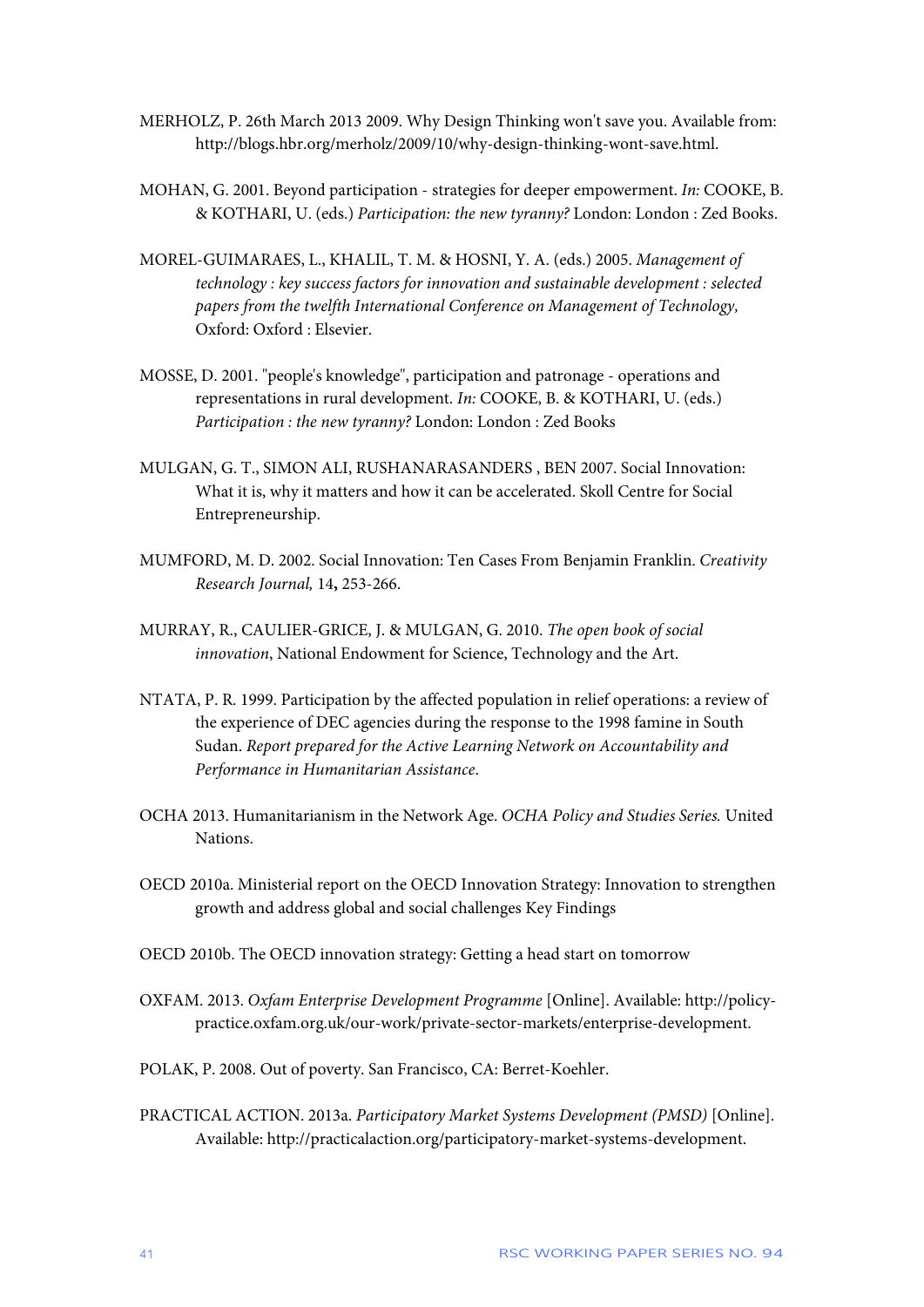- PRACTICAL ACTION. 2013b. *Practical Answers* [Online]. Available: http://practicalaction.org/practicalanswers/.
- PRACTICAL ACTION. 2013c. *Technology Innovation Systems* [Online]. Available: http://practicalaction.org/technology-innovation-systems [Accessed 27/02/13.
- PRAHALAD, C. K. 2006. *The fortune at the bottom of the pyramid : [eradicating poverty through profits : enabling dignity and choice through markets],* Upper Saddle River, NJ : [London], Upper Saddle River, NJ : Wharton School ; [London] : Pearson Education.
- PRAHALAD, C. K. 2012. Bottom of the Pyramid as a Source of Breakthrough Innovations. 29**,** 6-12.
- PROUDLOCK, K. & RAMALINGAM, B. 2008. re-thinking the impact of humanitarian aid: background paper for the 24th ALNAP Biannul. London: ALNAP.
- RAFORD, N. 26th March 2013 2010. The coming boom and bust of design thinking. Available from: http://news.noahraford.com/?p=246.
- RAMALINGAM, B. 2013. *Questioning innovation* [Online]. Blog Aid on the Edge of Chaos Exploring complexity & evolutionary sciences in foreign aid. Available: http://aidontheedge.info/2013/01/30/questioning-innovation/.
- RAMALINGAM, B., JONES, H., REBA, T. & YOUNG, J. 2009a. Exploring the science of complexity: Ideas and implications for development and humanitarian efforts. Overseas Development Institute (ODI).
- RAMALINGAM, B., SCRIVEN, K. & FOLEY, C. 2009b. Innovations in international humanitarian action, in Ramalingam, B et al. 8th Review of Humanitarian Action. UK: ALNAP.
- ROGERS, E. M. 1962. *Diffusion of innovations,* New York, New York : Free Press of Glencoe.
- ROGERS, E. M. 1971. *Communication of innovations : a cross-cultural approach,* New York : London, New York : Free Press ; London : Collier-Macmillan.
- ROGERS, E. M. 2003. *Diffusion of innovations,* New York ; London, New York ; London : Free Press.
- SBS. 2012. *Selling consumer products to the Bottom of the Pyramid [Online]*. Said Business School, University of Oxford. Available: http://www.sbs.ox.ac.uk/newsandevents/releases/Pages/carecasestudy.aspx.

SCHULER, D. & NAMIOKA, A. 1993. *Participatory design: Principles and practices*, CRC.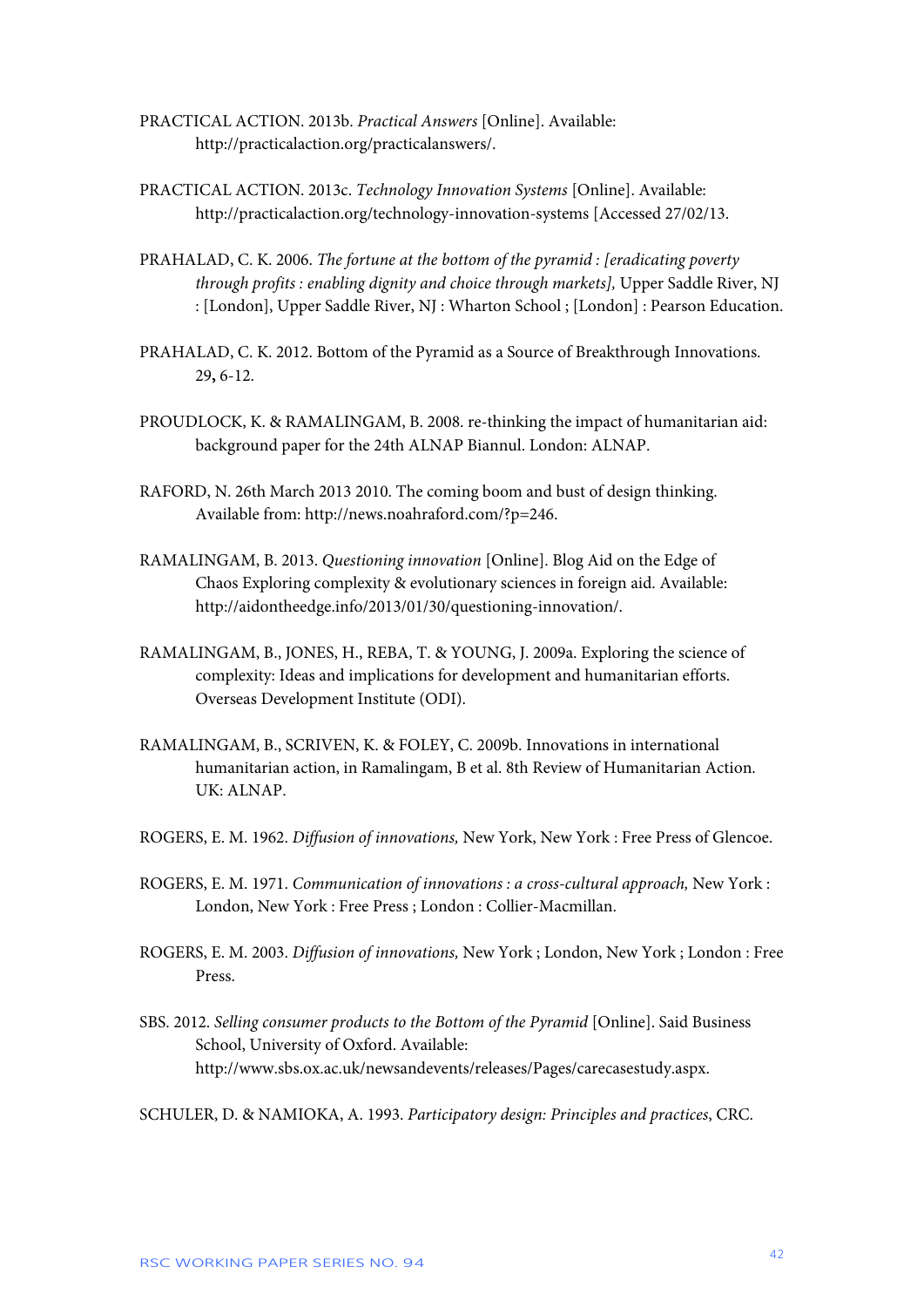- SCHUMACHER, E. F. 1973. *Small is beautiful : a study of economics as if people mattered,*  New York, New York : Harper & Row.
- SEEP. 2013. *The Small Enterprise Education and Promotion (SEEP) Network* [Online]. SEEP. Available: http://www.seepnetwork.org/.
- SIMONSEN, J. & ROBERTSON, T. 2013. *Routledge handbook of participatory design,* New York, US, Routledge.
- SINGH, S., SHARMA, G. & MAHENDRU, M. 2011. The jugaad technology (indigenous innovations)(A case study of indian origin). *Asia Pacific Journal of Research in Business Management,* 2.
- SIX. 2013. *Social Innovation Exchange* [Online]. Available: www.socialinnovationexchange.org.
- SKIBSTED, J. M. & HANSEN, R. B. 2011. User-Led Innovation Can't Create Breakthroughs; Just Ask Apple and Ikea. Available from: http://www.fastcodesign.com/1663220/userled-innovation-cant-create-breakthroughs-just-ask-apple-and-ikea.
- SPHERE PROJECT 2011. The Sphere Project: Humanitarian Charter and Minimum Standards in Humanitarian Response. Practical Action Publishing.
- STEED, I. 2010. Cambridge and international development, 2010 report: Innovation in international development. Cambridge University Press.
- TIDD, J. & BESSANT, J. R. 2009. *Managing innovation : integrating technological, market and organizational change,* Chichester, Chichester : John Wiley.
- TREND WATCHING. n.d. *Sachet Marketing* [Online]. Available: http://www.trendwatching.com/trends/sachet\_marketing.htm.
- TWERSKY, F., BUCHANAN, P. & THRELFALL, V. 2013. Listening to Those Who Matter Most, the Beneficiaries. Stanford Social Innovation Review.
- UNICEF. 2013. *UNICEF Innovation Labs* [Online]. United Nations. Available: http://www.unicefinnovationlabs.org/ [Accessed 26th April 2013.
- UNILEVER. 2013. *Tackling Sachet Waste* [Online]. Unilever. Available: http://www.unilever.com/sustainable-living/wasteandpackaging/litter/.
- VON HIPPEL, E. 2009. Democratizing Innovation: The Evolving Phenomenon of User Innovation. *International Journal of Innovation Science,* 1**,** 29-40.
- VON HIPPEL, E. & KATZ, R. 2002. Shifting innovation to users via toolkits. 48**,** 821-833.